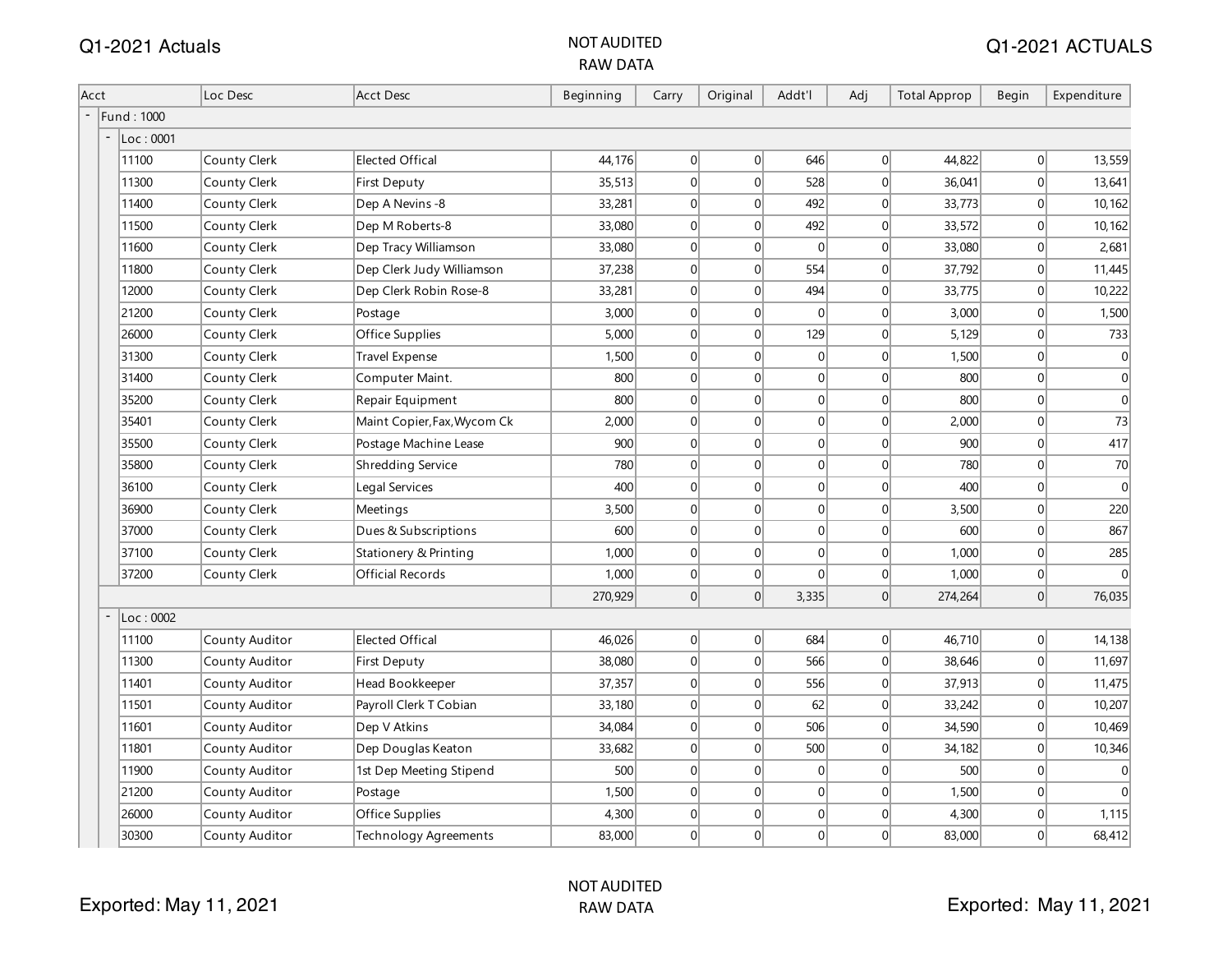| 31000     | County Auditor          | Tax Sale Costs                | 13,000         | 0              | $\overline{0}$ | 0            | $\vert 0 \vert$ | 13,000         | 0 | $\boldsymbol{0}$ |
|-----------|-------------------------|-------------------------------|----------------|----------------|----------------|--------------|-----------------|----------------|---|------------------|
| 31300     | County Auditor          | <b>Travel Expense</b>         | 1,500          | 0              | $\mathbf 0$    | 0            | $\Omega$        | 1,500          | 0 | $\mathbf 0$      |
| 35000     | County Auditor          | <b>Professional Services</b>  | 6,500          | 0              | $\mathbf 0$    | 0            | $\Omega$        | 6,500          | 0 | 857              |
| 36900     | County Auditor          | Meetings                      | 2,000          | 0              | $\mathbf 0$    | 0            | $\overline{0}$  | 2,000          | 0 | $\mathbf{0}$     |
| 37000     | County Auditor          | Dues & Subscriptions          | 800            | 0              | $\mathbf 0$    | 0            | $\overline{0}$  | 800            | 0 | 705              |
| 37200     | County Auditor          | Official Records              | 500            | 0              | $\mathbf 0$    | $\mathbf 0$  | 0               | 500            | 0 | $\theta$         |
|           |                         |                               | 336,009        | 0              | $\overline{0}$ | 2,873        | 0               | 338,882        | 0 | 139,422          |
| Loc: 0003 |                         |                               |                |                |                |              |                 |                |   |                  |
| 11100     | County Treasurer        | <b>Elected Offical</b>        | 43,407         | 0              | $\overline{0}$ | 652          | 2,610           | 46,669         | 0 | 16,138           |
| 11300     | <b>County Treasurer</b> | <b>First Deputy</b>           | 34,546         | 0              | $\mathbf 0$    | 523          | 0               | 35,069         | 0 | 10,622           |
| 11402     | <b>County Treasurer</b> | Dep Billy Crabtree            | 24,640         | 0              | $\mathbf 0$    | 365          | 0               | 25,005         | 0 | 6,961            |
| 12400     | County Treasurer        | Social Sec/Medicare           | $\overline{0}$ | 0              | $\mathbf 0$    | 0            | $\vert 0 \vert$ | $\overline{0}$ | 0 | 748              |
| 12500     | <b>County Treasurer</b> | Perf                          | $\Omega$       | $\overline{0}$ | $\mathbf 0$    | 0            | 0               | $\Omega$       | 0 | 1,131            |
| 21200     | <b>County Treasurer</b> | Postage                       | 500            | 0              | $\mathbf 0$    | 0            | $\Omega$        | 500            | 0 | $\Omega$         |
| 26000     | County Treasurer        | Office Supplies               | 500            | 0              | $\mathbf 0$    | 328          | (9)             | 819            | 0 | 440              |
| 27000     | <b>County Treasurer</b> | Cashbook Maintenance          | 300            | 0              | $\mathbf{0}$   | 0            | 9               | 309            | 0 | 309              |
| 31300     | County Treasurer        | Travel Expense                | 500            | $\overline{0}$ | $\mathbf{0}$   | 0            | $\Omega$        | 500            | 0 | 54               |
| 35100     | County Treasurer        | <b>Education And Training</b> | 300            | 0              | $\mathbf 0$    | 0            | $\overline{0}$  | 300            | 0 | $\mathbf 0$      |
| 35200     | County Treasurer        | Repair Equipment              | 300            | 0              | $\mathbf 0$    | 0            | $\overline{0}$  | 300            | 0 | $\mathbf{0}$     |
| 37000     | <b>County Treasurer</b> | Dues & Subscriptions          | 500            | 0              | $\mathbf{0}$   | 0            | 0               | 500            | 0 | 277              |
| 37201     | County Treasurer        | Tax Stments Official Rec.     | 22,500         | 0              | $\mathbf 0$    | 0            | 0               | 22,500         | 0 | 9,350            |
| 37400     | County Treasurer        | Fees                          | 500            | 0              | $\mathbf 0$    | $\mathbf{0}$ | $\overline{0}$  | 500            | 0 | 70               |
|           |                         |                               | 128,493        | 0              | $\overline{0}$ | 1,870        | 2,610           | 132,972        | 0 | 46,099           |
| Loc: 0004 |                         |                               |                |                |                |              |                 |                |   |                  |
| 11100     | County Recorder         | <b>Elected Offical</b>        | 43,909         | 0              | $\overline{0}$ | 677          | (2,610)         | 41,976         | 0 | 12,341           |
| 11300     | County Recorder         | <b>First Deputy</b>           | 34,646         | 0              | $\mathbf 0$    | 514          | $\Omega$        | 35,160         | 0 | 10,642           |
|           |                         |                               | 78,555         | 0              | $\Omega$       | 1,191        | (2,610)         | 77,136         | 0 | 22,983           |
| Loc: 0005 |                         |                               |                |                |                |              |                 |                |   |                  |
| 11100     | County Sheriff          | <b>Elected Offical</b>        | 92,562         | 0              | 0              | 1,375        | 0               | 93,937         | 0 | 28,432           |
| 11301     | County Sheriff          | Detective B Shrader           | 46,646         | 0              | $\mathbf{0}$   | 693          | 0               | 47,339         | 0 | 14,349           |
| 11403     | County Sheriff          | Dep Colton Edens-Magner       | 42,669         | 0              | $\Omega$       | 520          | $\Omega$        | 43,189         | 0 | 14,334           |
| 11502     | County Sheriff          | Dep Kyle Minor 10S            | 42,468         | 0              | $\mathbf 0$    | 462          | 0               | 42,930         | 0 | 12,743           |
| 11602     | County Sheriff          | Dep William Pool              | 42,669         | 0              | $\mathbf 0$    | 476          | $\overline{0}$  | 43,145         | 0 | 13,112           |
| 11701     | County Sheriff          | Dep J Stargell                | 42,769         | $\overline{0}$ | $\mathbf{0}$   | 319          | $\Omega$        | 43,088         | 0 | 13,049           |
| 11802     | County Sheriff          | Dep Nicholson Briles 10S      | 42,468         | 0              | $\mathbf{0}$   | 309          | $\Omega$        | 42,777         | 0 | 12,743           |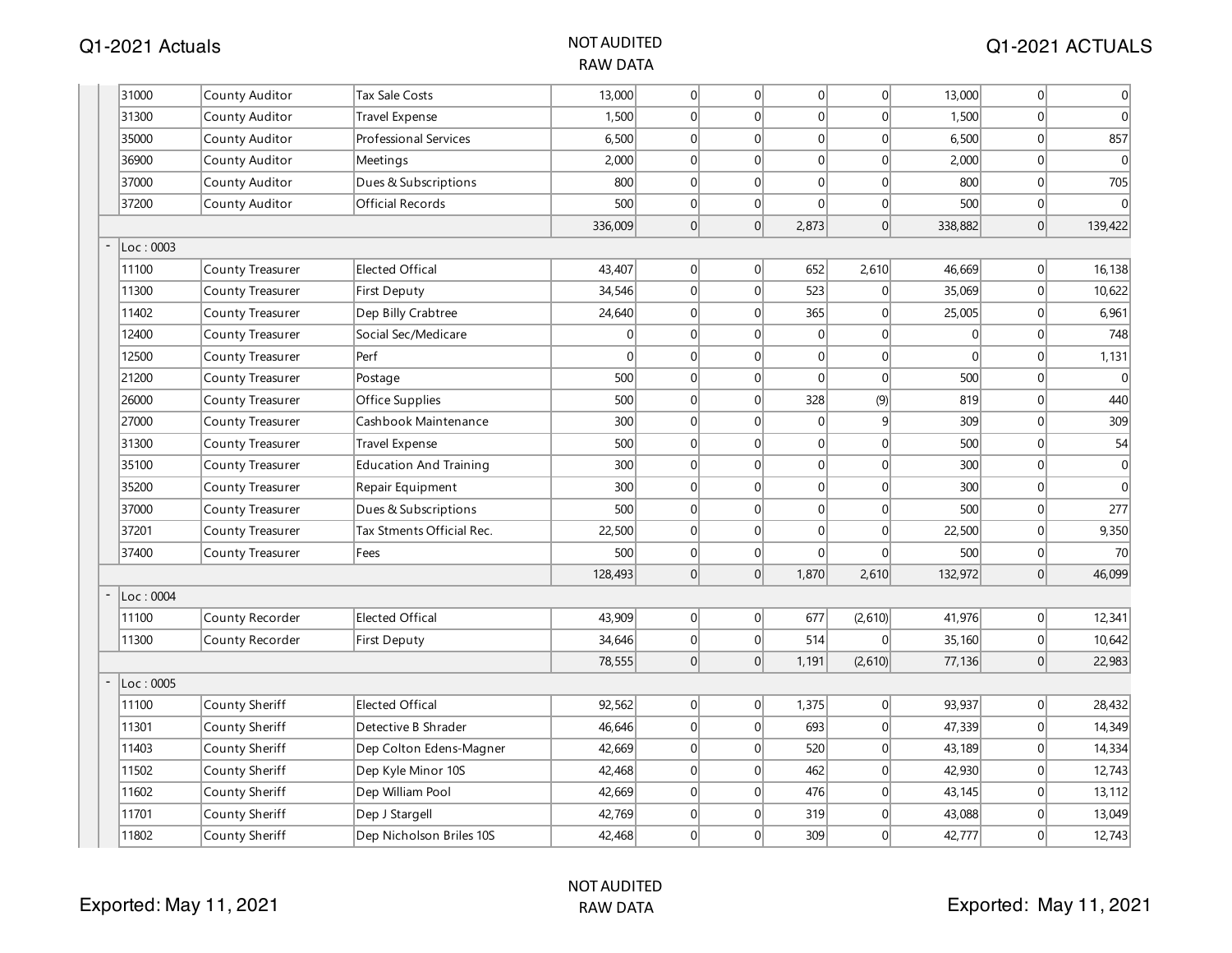| 11901 | County Sheriff | Capt M Moore 12SD             | 51,449  | 0               | 0            | 767            | $\vert 0 \vert$ | 52,216  | 0                | 15,686       |
|-------|----------------|-------------------------------|---------|-----------------|--------------|----------------|-----------------|---------|------------------|--------------|
| 12001 | County Sheriff | Merit Board                   | 1,500   | $\Omega$        | $\Omega$     | $\Omega$       | $\Omega$        | 1,500   | $\Omega$         | 1,500        |
| 12104 | County Sheriff | Four Hours Extra              | 23,000  | $\overline{0}$  | 0            | $\Omega$       | $\mathbf{0}$    | 23,000  | $\overline{0}$   | 6,779        |
| 12200 | County Sheriff | Chief Dep B Stogsdill 21B     | 58,066  | 0               | 0            | 861            | $\mathbf{0}$    | 58,927  | 0                | 17,835       |
| 12300 | County Sheriff | Sqt C Williams 11SS           | 47,650  | $\vert 0 \vert$ | $\Omega$     | 355            | $\mathbf{0}$    | 48,005  | $\overline{0}$   | 14,643       |
| 12401 | County Sheriff | Case Mgt C Oaldon             | 36,316  | $\Omega$        | $\Omega$     | 539            | 0               | 36,855  | 0                | 11,155       |
| 12500 | County Sheriff | Perf                          | 347,293 | 0               | 0            | $\overline{0}$ | 0               | 347,293 | 0                | 347,293      |
| 12501 | County Sheriff | Dep J Gibson 10S              | 41,264  | $\vert 0 \vert$ | $\mathbf 0$  | 207            | 0               | 41,471  | $\overline{0}$   | 12,711       |
| 12601 | County Sheriff | Dep P Henderson 11SSD         | 46,746  | 0               | 0            | 695            | 0               | 47,441  | 0                | 14,359       |
| 12704 | County Sheriff | Exec Asst T Condon            | 38,582  | 0               | $\mathbf 0$  | 573            | $\mathbf 0$     | 39,155  | 0                | 11,851       |
| 12800 | County Sheriff | Sgt S Bowling 11SS            | 48,453  | $\vert 0 \vert$ | 0            | 501            | $\mathbf 0$     | 48,954  | 0                | 13,673       |
| 12903 | County Sheriff | Case Mgmt Overtime            | 300     | 0               | $\mathbf{0}$ | $\Omega$       | 0               | 300     | $\overline{0}$   | $\Omega$     |
| 13100 | County Sheriff | Overtime                      | 20,000  | $\vert 0 \vert$ | $\Omega$     | $\Omega$       | $\vert 0 \vert$ | 20,000  | 0                | 3,641        |
| 13200 | County Sheriff | Dep Micheal Horn              | 41,264  | $\vert 0 \vert$ | 0            | 308            | 0               | 41,572  | $\boldsymbol{0}$ | 12,711       |
| 13300 | County Sheriff | Holiday Pay                   | 30,000  | 0               | 0            | 1,641          | 0               | 31,641  | 0                | 8,420        |
| 13400 | County Sheriff | Education Incentive           | 8,000   | 0               | 0            | $\overline{0}$ | $\mathbf 0$     | 8,000   | 0                | 7,986        |
| 21200 | County Sheriff | Postage                       | 600     | $\vert 0 \vert$ | $\Omega$     | $\Omega$       | $\mathbf{0}$    | 600     | $\overline{0}$   | $\mathbf{0}$ |
| 21600 | County Sheriff | Computer Supplies             | 500     | $\overline{0}$  | 0            | $\Omega$       | $\mathbf{0}$    | 500     | $\overline{0}$   | $\mathbf{0}$ |
| 22100 | County Sheriff | Gas, Oil, & Lube              | 3,500   | 0               | $\mathbf 0$  | 133            | $\mathbf 0$     | 3,633   | 0                | 946          |
| 22200 | County Sheriff | Tires & Tubes                 | 4,500   | $\overline{0}$  | $\mathbf 0$  | $\overline{0}$ | $\mathbf{0}$    | 4,500   | $\overline{0}$   | $\Omega$     |
| 23000 | County Sheriff | Uniforms                      | 8,000   | $\overline{0}$  | $\Omega$     | $\Omega$       | $\mathbf{0}$    | 8,000   | 0                | 737          |
| 25000 | County Sheriff | Ammo & Film                   | 200     | $\vert 0 \vert$ | 0            | $\Omega$       | 0               | 200     | $\overline{0}$   | $\Omega$     |
| 26000 | County Sheriff | Office Supplies               | 4,000   | 0               | $\mathbf 0$  | 44             | $\mathbf 0$     | 4,044   | 0                | 385          |
| 31100 | County Sheriff | Vehicle Maintenance           | 11,000  | $\vert 0 \vert$ | $\mathbf 0$  | $\overline{0}$ | $\mathbf{0}$    | 11,000  | 0                | 3,942        |
| 31300 | County Sheriff | <b>Travel Expense</b>         | 500     | $\overline{0}$  | $\mathbf{0}$ | $\Omega$       | $\mathbf{0}$    | 500     | 0                | $\Omega$     |
| 31400 | County Sheriff | Computer Maint.               | 16,500  | 0               | 0            | $\Omega$       | $\mathbf{0}$    | 16,500  | $\overline{0}$   | 1,443        |
| 31401 | County Sheriff | General Maint & Repair        | 100     | 0               | $\Omega$     | $\Omega$       | $\mathbf 0$     | 100     | $\overline{0}$   | $\Omega$     |
| 31500 | County Sheriff | Communications/Radio Serv     | 11,000  | $\vert 0 \vert$ | 0            | $\Omega$       | 0               | 11,000  | 0                | 542          |
| 31600 | County Sheriff | Lease of Comm. Equip          | 16,000  | $\vert 0 \vert$ | 0            | 412            | 0               | 16,412  | 0                | 4,040        |
| 31700 | County Sheriff | Forensic Service              | 2,000   | 0               | $\mathbf{0}$ | $\overline{0}$ | 0               | 2,000   | $\overline{0}$   | 44           |
| 34100 | County Sheriff | Printing & Advertising        | 1,500   | 0               | $\Omega$     | $\overline{0}$ | $\mathbf 0$     | 1,500   | 0                | $\Omega$     |
| 35100 | County Sheriff | <b>Education And Training</b> | 7,000   | 0               | 0            | $\overline{0}$ | 950             | 7,950   | 0                | 375          |
| 35200 | County Sheriff | Repair Equipment              | 1,000   | $\vert 0 \vert$ | $\mathbf 0$  | $\overline{0}$ | $\mathbf{0}$    | 1,000   | 0                | $\mathbf{0}$ |
| 35801 | County Sheriff | <b>Grant Matching Funds</b>   | 500     | 0               | $\Omega$     | $\vert$ 0      | $\mathbf{0}$    | 500     | $\overline{0}$   | $\mathbf 0$  |
| 36400 | County Sheriff | Crime Control Fund            | 500     | $\Omega$        | $\Omega$     | $\overline{0}$ | $\mathbf{0}$    | 500     | $\overline{0}$   | $\mathbf{0}$ |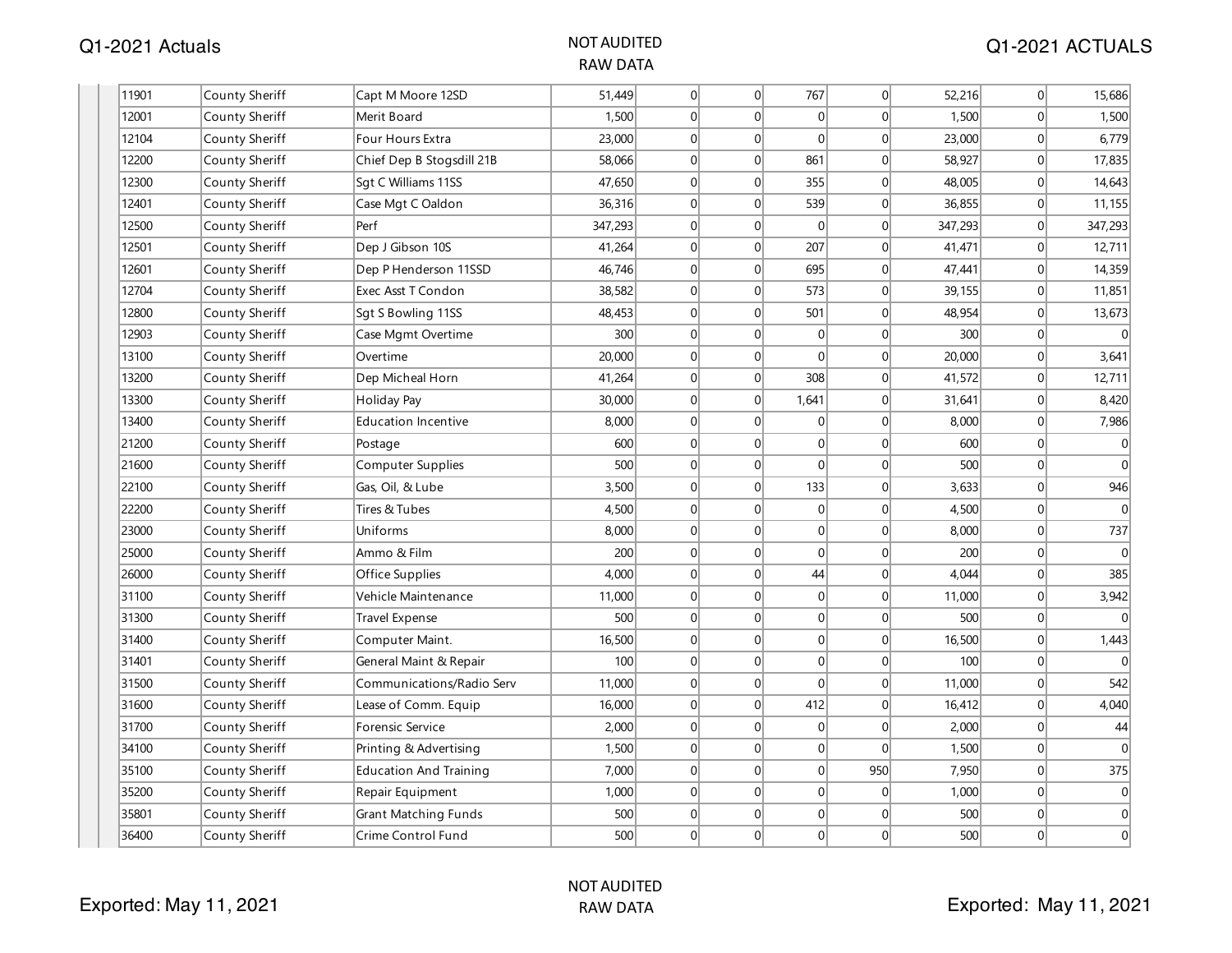| 36502     | County Sheriff        | <b>Extradiction Fund</b>      | 1,500           | 0        | 0                | 0              | 0               | 1,500           | 0              | 0                |
|-----------|-----------------------|-------------------------------|-----------------|----------|------------------|----------------|-----------------|-----------------|----------------|------------------|
| 37402     | County Sheriff        | <b>Attorney Fees</b>          | 2,500           | 0        | $\mathbf{0}$     | $\overline{0}$ | $\vert 0 \vert$ | 2,500           | 0              | $\overline{0}$   |
| 41000     | County Sheriff        | Computer Equipment            | 3,500           | 0        | $\mathbf{0}$     | 237            | 0               | 3,737           | $\overline{0}$ | 947              |
| 42000     | County Sheriff        | Field Safety Security         | 13,000          | 0        | $\mathbf 0$      | 662            | 0               | 13,662          | 0              | 1,855            |
|           |                       |                               | 1,301,534       | 0        | $\mathbf{0}$     | 12,088         | 950             | 1,314,572       | 0              | 624,260          |
| Loc:0006  |                       |                               |                 |          |                  |                |                 |                 |                |                  |
| 11100     | County Surveyor       | <b>Elected Offical</b>        | 22,607          | 0        | $\boldsymbol{0}$ | 335            | 0               | 22,942          | 0              | 6,944            |
| 11200     | County Surveyor       | Plat Mapper/GSI Admin T Reoch | 43,106          | 0        | $\mathbf 0$      | 640            | $\vert 0 \vert$ | 43,746          | 0              | 15,670           |
| 21200     | County Surveyor       | Postage                       | 30 <sup>1</sup> | 0        | $\mathbf{0}$     | $\overline{0}$ | $\overline{0}$  | 30 <sup>2</sup> | $\overline{0}$ | 0                |
| 26000     | County Surveyor       | Office Supplies               | 400             | 0        | 0                | $\overline{0}$ | $\overline{0}$  | 400             | $\overline{0}$ | $\mathbf{0}$     |
| 26100     | County Surveyor       | <b>Operating Supplies</b>     | 400             | 0        | $\mathbf 0$      | $\overline{0}$ | $\vert 0 \vert$ | 400             | $\overline{0}$ | $\Omega$         |
|           |                       |                               | 66,543          | 0        | $\mathbf 0$      | 976            | 0               | 67,519          | 0              | 22,614           |
| Loc: 0007 |                       |                               |                 |          |                  |                |                 |                 |                |                  |
| 11100     | County Coroner        | <b>Elected Offical</b>        | 12,408          | 0        | $\mathbf 0$      | 184            | 0               | 12,592          | 0              | 3,811            |
| 11201     | County Coroner        | Chief Dep R Ayers             | 3,639           | 0        | $\mathbf 0$      | 55             | $\Omega$        | 3,694           | $\overline{0}$ | 1,118            |
| 11302     | County Coroner        | Dep Coroner                   | 1,000           | 0        | $\mathbf 0$      | 0              | $\overline{0}$  | 1,000           | $\overline{0}$ | 0                |
| 21200     | County Coroner        | Postage                       | 50 <sup>1</sup> | 0        | $\mathbf{0}$     | 0              | $\overline{0}$  | 50              | $\overline{0}$ | 0                |
| 23000     | <b>County Coroner</b> | Uniforms                      | 250             | 0        | $\mathbf 0$      | 0              | $\overline{0}$  | 250             | $\overline{0}$ | 0                |
| 26000     | County Coroner        | Office Supplies               | 300             | 0        | $\mathbf 0$      | 0              | 0               | 300             | 0              | $\mathbf 0$      |
| 26400     | County Coroner        | Evidence Collections Supp     | 300             | 0        | $\mathbf 0$      | 0              | 0               | 300             | $\overline{0}$ | $\mathbf 0$      |
| 26501     | County Coroner        | <b>Blood Draw Equipment</b>   | 200             | 0        | $\mathbf{0}$     | 0              | $\overline{0}$  | 200             | $\overline{0}$ | $\mathbf 0$      |
| 26700     | County Coroner        | <b>Batteries</b>              | 20 <sup>1</sup> | 0        | $\mathbf{0}$     | 0              | $\overline{0}$  | 20              | $\overline{0}$ | $\mathbf{0}$     |
| 26800     | County Coroner        | <b>Body Bags</b>              | 600             | 0        | $\mathbf 0$      | 0              | $\overline{0}$  | 600             | $\overline{0}$ | $\mathbf 0$      |
| 31300     | County Coroner        | Travel Expense                | 200             | 0        | $\mathbf{0}$     | 0              | $\overline{0}$  | 200             | $\overline{0}$ | $\boldsymbol{0}$ |
| 31701     | <b>County Coroner</b> | Auto Insurance                | 650             | 0        | $\mathbf{0}$     | 0              | $\overline{0}$  | 650             | $\overline{0}$ | 0                |
| 31800     | County Coroner        | Auto Maint.                   | 500             | 0        | $\mathbf 0$      | 0              | $\Omega$        | 500             | $\Omega$       | $\mathbf 0$      |
| 31900     | County Coroner        | Fuel                          | 500             | 0        | $\mathbf 0$      | 0              | $\vert 0 \vert$ | 500             | 0              | $\Omega$         |
| 32100     | County Coroner        | <b>Autopsy Fees</b>           | 8,625           | 0        | $\mathbf{0}$     | 0              | $\vert 0 \vert$ | 8,625           | 0              | 3,534            |
| 32200     | <b>County Coroner</b> | <b>Body Transport</b>         | 500             | 0        | $\mathbf{0}$     | 0              | $\overline{0}$  | 500             | 0              | $\mathbf 0$      |
| 32300     | County Coroner        | Special Forsenic Services     | 300             | 0        | $\mathbf{0}$     | 0              | $\Omega$        | 300             | $\overline{0}$ | $\mathbf 0$      |
| 35100     | County Coroner        | <b>Education And Training</b> | 200             | 0        | $\mathbf 0$      | 0              | $\overline{0}$  | 200             | $\overline{0}$ | 0                |
| 35200     | County Coroner        | Repair Equipment              | 200             | 0        | $\mathbf{0}$     | 0              | 0               | 200             | $\overline{0}$ | 0                |
| 37000     | <b>County Coroner</b> | Dues & Subscriptions          | 450             | 0        | $\mathbf 0$      | $\overline{0}$ | $\overline{0}$  | 450             | $\overline{0}$ | $\mathbf 0$      |
|           |                       |                               | 30,892          | $\Omega$ | $\Omega$         | 238            | $\Omega$        | 31,130          | 0              | 8,463            |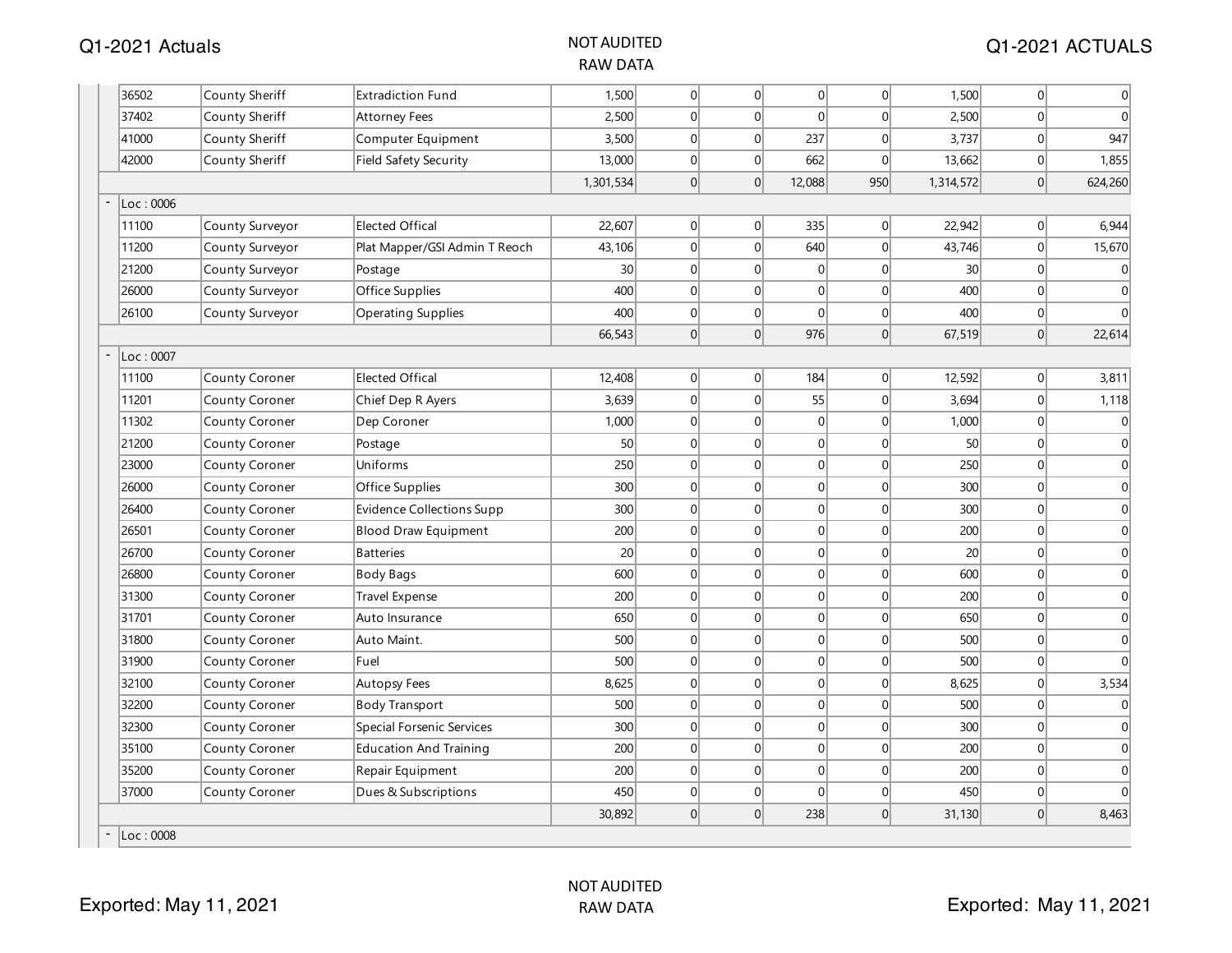| 11100<br>45,214<br>656<br>45,870<br><b>Elected Offical</b><br> 0 <br> 0 <br> 0 <br>County Assessor<br>36,353<br>$\Omega$<br>$\overline{0}$<br>532<br>11300<br>County Assessor<br>First Deputy<br>$\vert 0 \vert$<br>36,885<br>11503<br>34,786<br> 0 <br>$\overline{0}$<br>509<br>35,295<br>County Assessor<br>Deputy Assessor<br> 0 <br> 0 <br> 0 <br>11702<br>Level 2 Cert Co Assessor<br>1,000<br>$\overline{0}$<br>$\overline{0}$<br>1,000<br>County Assessor<br> 0 <br>1,000<br> 0 <br>$\overline{0}$<br>1,000<br>11803<br>Level 2 Cert 2nd<br>$\overline{0}$<br>County Assessor<br> 0 <br> 0 <br>$\overline{0}$<br>21200<br>County Assessor<br>1,000<br>$\overline{0}$<br>1,000<br>Postage<br>300<br> 0 <br>$\overline{0}$<br> 0 <br>300<br>26000<br>Office Supplies<br>$\overline{0}$<br>County Assessor<br> 0 <br>800<br> 0 <br>$\overline{0}$<br>800<br>31300<br><b>Travel Expense</b><br>$\overline{0}$<br>County Assessor<br> 0 <br>$\overline{0}$<br>34000<br>850<br> 0 <br>$\overline{0}$<br>850<br>County Assessor<br>New Reports Software<br> 0 <br>37000<br>550<br> 0 <br>$\overline{0}$<br>550<br>County Assessor<br>Dues & Subscriptions<br>$\overline{0}$<br>37500<br>1,800<br> 0 <br>$\overline{0}$<br> 0 <br>1,800<br>County Assessor<br>Conference Fees<br> 0 <br> 0 <br> 0 <br>1,697<br>123,653<br> 0 <br>125,350<br>Loc: 0009<br> 0 <br>6,586<br> 0 <br> 0 <br> 0 <br>6,586<br>11404<br>Prosecuting Attorney<br>Investigator Match Fund 9400<br> 0 <br>528<br>35,614<br>$\overline{0}$<br>36,142<br>11504<br>Admin Asst L Pittman<br> 0 <br>Prosecuting Attorney<br>Secretary S Price<br>33,682<br> 0 <br>$\overline{0}$<br>500<br>11603<br>Prosecuting Attorney<br>$\overline{0}$<br>34,182<br>6,725<br>$\overline{0}$<br>11902<br> 0 <br> 0 <br>$\vert 0 \vert$<br>6,725<br>Prosecuting Attorney<br>Victim Asst Match 8312<br>$\overline{0}$<br>82,607<br>$\Omega$<br>1,028<br> 0 <br>83,635<br>Loc: 0011<br>33,080<br>11303<br>County Coop Ext Svc<br>60% Office Mgr K Hammes<br> 0 <br>$\overline{0}$<br>496<br>33,576<br> 0 <br> 0 <br>11,027<br>$\overline{0}$<br>72<br>$\Omega$<br>11,099<br>11405<br>County Coop Ext Svc<br><b>Clerical Asst K Walter</b><br> 0 <br>$\overline{0}$<br> 0 <br>County Coop Ext Svc<br>1,525<br>$\vert 0 \vert$<br>21200<br>1,525<br>Postage<br> 0 <br>$\overline{0}$<br>679<br>26000<br>County Coop Ext Svc<br>Office Supplies<br>2,200<br>$\overline{0}$<br>2,879<br>250<br>250<br>27001<br> 0 <br>$\overline{0}$<br> 0 <br>County Coop Ext Svc<br><b>Education Program Materials</b><br>$\overline{0}$<br>Contracted Services<br> 0 <br>30100<br>44,820<br>$\overline{0}$<br>$\overline{0}$<br>$\overline{0}$<br>44,820<br>County Coop Ext Svc<br> 0 <br>31300<br>4,300<br>$\Omega$<br>$\overline{0}$<br>$\Omega$<br>4,300<br>County Coop Ext Svc<br><b>Travel Expense</b><br> 0 <br>31400<br> 0 <br>$\overline{0}$<br>1,600<br>$\overline{0}$<br>1,600<br>County Coop Ext Svc<br>Computer Maint.<br>35200<br>970<br> 0 <br>$\overline{0}$<br> 0 <br>970<br>County Coop Ext Svc<br>$\overline{0}$<br>Repair Equipment<br> 0 <br>200<br>36200<br>200<br> 0 <br>$\overline{0}$<br>$\overline{0}$<br>County Coop Ext Svc<br>Reference Materials<br> 0 <br>37000<br>430<br> 0 <br>$\overline{0}$<br>430<br>County Coop Ext Svc<br>$\overline{0}$<br>Dues & Subscriptions<br>$\Omega$<br>2,000<br> 0 <br>$\overline{0}$<br>2,000<br>37100<br>County Coop Ext Svc<br> 0 <br>Stationery & Printing |       |                          |                       |         |   |                  |       |                 |         |                |              |
|------------------------------------------------------------------------------------------------------------------------------------------------------------------------------------------------------------------------------------------------------------------------------------------------------------------------------------------------------------------------------------------------------------------------------------------------------------------------------------------------------------------------------------------------------------------------------------------------------------------------------------------------------------------------------------------------------------------------------------------------------------------------------------------------------------------------------------------------------------------------------------------------------------------------------------------------------------------------------------------------------------------------------------------------------------------------------------------------------------------------------------------------------------------------------------------------------------------------------------------------------------------------------------------------------------------------------------------------------------------------------------------------------------------------------------------------------------------------------------------------------------------------------------------------------------------------------------------------------------------------------------------------------------------------------------------------------------------------------------------------------------------------------------------------------------------------------------------------------------------------------------------------------------------------------------------------------------------------------------------------------------------------------------------------------------------------------------------------------------------------------------------------------------------------------------------------------------------------------------------------------------------------------------------------------------------------------------------------------------------------------------------------------------------------------------------------------------------------------------------------------------------------------------------------------------------------------------------------------------------------------------------------------------------------------------------------------------------------------------------------------------------------------------------------------------------------------------------------------------------------------------------------------------------------------------------------------------------------------------------------------------------------------------------------------------------------------------------------------------------------------------------------------------------------------------------------------------------------------------------------------------------------------------------------------------------------------------------------------------------------------------------------------------------------------------------------------------|-------|--------------------------|-----------------------|---------|---|------------------|-------|-----------------|---------|----------------|--------------|
|                                                                                                                                                                                                                                                                                                                                                                                                                                                                                                                                                                                                                                                                                                                                                                                                                                                                                                                                                                                                                                                                                                                                                                                                                                                                                                                                                                                                                                                                                                                                                                                                                                                                                                                                                                                                                                                                                                                                                                                                                                                                                                                                                                                                                                                                                                                                                                                                                                                                                                                                                                                                                                                                                                                                                                                                                                                                                                                                                                                                                                                                                                                                                                                                                                                                                                                                                                                                                                                            |       |                          |                       |         |   |                  |       |                 |         | 0              | 13,773       |
|                                                                                                                                                                                                                                                                                                                                                                                                                                                                                                                                                                                                                                                                                                                                                                                                                                                                                                                                                                                                                                                                                                                                                                                                                                                                                                                                                                                                                                                                                                                                                                                                                                                                                                                                                                                                                                                                                                                                                                                                                                                                                                                                                                                                                                                                                                                                                                                                                                                                                                                                                                                                                                                                                                                                                                                                                                                                                                                                                                                                                                                                                                                                                                                                                                                                                                                                                                                                                                                            |       |                          |                       |         |   |                  |       |                 |         | 0              | 10,990       |
|                                                                                                                                                                                                                                                                                                                                                                                                                                                                                                                                                                                                                                                                                                                                                                                                                                                                                                                                                                                                                                                                                                                                                                                                                                                                                                                                                                                                                                                                                                                                                                                                                                                                                                                                                                                                                                                                                                                                                                                                                                                                                                                                                                                                                                                                                                                                                                                                                                                                                                                                                                                                                                                                                                                                                                                                                                                                                                                                                                                                                                                                                                                                                                                                                                                                                                                                                                                                                                                            |       |                          |                       |         |   |                  |       |                 |         | $\overline{0}$ | 10,509       |
|                                                                                                                                                                                                                                                                                                                                                                                                                                                                                                                                                                                                                                                                                                                                                                                                                                                                                                                                                                                                                                                                                                                                                                                                                                                                                                                                                                                                                                                                                                                                                                                                                                                                                                                                                                                                                                                                                                                                                                                                                                                                                                                                                                                                                                                                                                                                                                                                                                                                                                                                                                                                                                                                                                                                                                                                                                                                                                                                                                                                                                                                                                                                                                                                                                                                                                                                                                                                                                                            |       |                          |                       |         |   |                  |       |                 |         | 0              | 308          |
|                                                                                                                                                                                                                                                                                                                                                                                                                                                                                                                                                                                                                                                                                                                                                                                                                                                                                                                                                                                                                                                                                                                                                                                                                                                                                                                                                                                                                                                                                                                                                                                                                                                                                                                                                                                                                                                                                                                                                                                                                                                                                                                                                                                                                                                                                                                                                                                                                                                                                                                                                                                                                                                                                                                                                                                                                                                                                                                                                                                                                                                                                                                                                                                                                                                                                                                                                                                                                                                            |       |                          |                       |         |   |                  |       |                 |         | 0              | 308          |
|                                                                                                                                                                                                                                                                                                                                                                                                                                                                                                                                                                                                                                                                                                                                                                                                                                                                                                                                                                                                                                                                                                                                                                                                                                                                                                                                                                                                                                                                                                                                                                                                                                                                                                                                                                                                                                                                                                                                                                                                                                                                                                                                                                                                                                                                                                                                                                                                                                                                                                                                                                                                                                                                                                                                                                                                                                                                                                                                                                                                                                                                                                                                                                                                                                                                                                                                                                                                                                                            |       |                          |                       |         |   |                  |       |                 |         | 0              | $\Omega$     |
|                                                                                                                                                                                                                                                                                                                                                                                                                                                                                                                                                                                                                                                                                                                                                                                                                                                                                                                                                                                                                                                                                                                                                                                                                                                                                                                                                                                                                                                                                                                                                                                                                                                                                                                                                                                                                                                                                                                                                                                                                                                                                                                                                                                                                                                                                                                                                                                                                                                                                                                                                                                                                                                                                                                                                                                                                                                                                                                                                                                                                                                                                                                                                                                                                                                                                                                                                                                                                                                            |       |                          |                       |         |   |                  |       |                 |         | 0              | 74           |
|                                                                                                                                                                                                                                                                                                                                                                                                                                                                                                                                                                                                                                                                                                                                                                                                                                                                                                                                                                                                                                                                                                                                                                                                                                                                                                                                                                                                                                                                                                                                                                                                                                                                                                                                                                                                                                                                                                                                                                                                                                                                                                                                                                                                                                                                                                                                                                                                                                                                                                                                                                                                                                                                                                                                                                                                                                                                                                                                                                                                                                                                                                                                                                                                                                                                                                                                                                                                                                                            |       |                          |                       |         |   |                  |       |                 |         | $\overline{0}$ | $\mathbf{0}$ |
|                                                                                                                                                                                                                                                                                                                                                                                                                                                                                                                                                                                                                                                                                                                                                                                                                                                                                                                                                                                                                                                                                                                                                                                                                                                                                                                                                                                                                                                                                                                                                                                                                                                                                                                                                                                                                                                                                                                                                                                                                                                                                                                                                                                                                                                                                                                                                                                                                                                                                                                                                                                                                                                                                                                                                                                                                                                                                                                                                                                                                                                                                                                                                                                                                                                                                                                                                                                                                                                            |       |                          |                       |         |   |                  |       |                 |         | 0              | 705          |
|                                                                                                                                                                                                                                                                                                                                                                                                                                                                                                                                                                                                                                                                                                                                                                                                                                                                                                                                                                                                                                                                                                                                                                                                                                                                                                                                                                                                                                                                                                                                                                                                                                                                                                                                                                                                                                                                                                                                                                                                                                                                                                                                                                                                                                                                                                                                                                                                                                                                                                                                                                                                                                                                                                                                                                                                                                                                                                                                                                                                                                                                                                                                                                                                                                                                                                                                                                                                                                                            |       |                          |                       |         |   |                  |       |                 |         | 0              | 547          |
|                                                                                                                                                                                                                                                                                                                                                                                                                                                                                                                                                                                                                                                                                                                                                                                                                                                                                                                                                                                                                                                                                                                                                                                                                                                                                                                                                                                                                                                                                                                                                                                                                                                                                                                                                                                                                                                                                                                                                                                                                                                                                                                                                                                                                                                                                                                                                                                                                                                                                                                                                                                                                                                                                                                                                                                                                                                                                                                                                                                                                                                                                                                                                                                                                                                                                                                                                                                                                                                            |       |                          |                       |         |   |                  |       |                 |         | 0              | $\Omega$     |
|                                                                                                                                                                                                                                                                                                                                                                                                                                                                                                                                                                                                                                                                                                                                                                                                                                                                                                                                                                                                                                                                                                                                                                                                                                                                                                                                                                                                                                                                                                                                                                                                                                                                                                                                                                                                                                                                                                                                                                                                                                                                                                                                                                                                                                                                                                                                                                                                                                                                                                                                                                                                                                                                                                                                                                                                                                                                                                                                                                                                                                                                                                                                                                                                                                                                                                                                                                                                                                                            |       |                          |                       |         |   |                  |       |                 |         | 0              | 37,213       |
|                                                                                                                                                                                                                                                                                                                                                                                                                                                                                                                                                                                                                                                                                                                                                                                                                                                                                                                                                                                                                                                                                                                                                                                                                                                                                                                                                                                                                                                                                                                                                                                                                                                                                                                                                                                                                                                                                                                                                                                                                                                                                                                                                                                                                                                                                                                                                                                                                                                                                                                                                                                                                                                                                                                                                                                                                                                                                                                                                                                                                                                                                                                                                                                                                                                                                                                                                                                                                                                            |       |                          |                       |         |   |                  |       |                 |         |                |              |
|                                                                                                                                                                                                                                                                                                                                                                                                                                                                                                                                                                                                                                                                                                                                                                                                                                                                                                                                                                                                                                                                                                                                                                                                                                                                                                                                                                                                                                                                                                                                                                                                                                                                                                                                                                                                                                                                                                                                                                                                                                                                                                                                                                                                                                                                                                                                                                                                                                                                                                                                                                                                                                                                                                                                                                                                                                                                                                                                                                                                                                                                                                                                                                                                                                                                                                                                                                                                                                                            |       |                          |                       |         |   |                  |       |                 |         | 0              |              |
|                                                                                                                                                                                                                                                                                                                                                                                                                                                                                                                                                                                                                                                                                                                                                                                                                                                                                                                                                                                                                                                                                                                                                                                                                                                                                                                                                                                                                                                                                                                                                                                                                                                                                                                                                                                                                                                                                                                                                                                                                                                                                                                                                                                                                                                                                                                                                                                                                                                                                                                                                                                                                                                                                                                                                                                                                                                                                                                                                                                                                                                                                                                                                                                                                                                                                                                                                                                                                                                            |       |                          |                       |         |   |                  |       |                 |         | 0              | 10,939       |
|                                                                                                                                                                                                                                                                                                                                                                                                                                                                                                                                                                                                                                                                                                                                                                                                                                                                                                                                                                                                                                                                                                                                                                                                                                                                                                                                                                                                                                                                                                                                                                                                                                                                                                                                                                                                                                                                                                                                                                                                                                                                                                                                                                                                                                                                                                                                                                                                                                                                                                                                                                                                                                                                                                                                                                                                                                                                                                                                                                                                                                                                                                                                                                                                                                                                                                                                                                                                                                                            |       |                          |                       |         |   |                  |       |                 |         | 0              | 10,346       |
|                                                                                                                                                                                                                                                                                                                                                                                                                                                                                                                                                                                                                                                                                                                                                                                                                                                                                                                                                                                                                                                                                                                                                                                                                                                                                                                                                                                                                                                                                                                                                                                                                                                                                                                                                                                                                                                                                                                                                                                                                                                                                                                                                                                                                                                                                                                                                                                                                                                                                                                                                                                                                                                                                                                                                                                                                                                                                                                                                                                                                                                                                                                                                                                                                                                                                                                                                                                                                                                            |       |                          |                       |         |   |                  |       |                 |         | 0              |              |
|                                                                                                                                                                                                                                                                                                                                                                                                                                                                                                                                                                                                                                                                                                                                                                                                                                                                                                                                                                                                                                                                                                                                                                                                                                                                                                                                                                                                                                                                                                                                                                                                                                                                                                                                                                                                                                                                                                                                                                                                                                                                                                                                                                                                                                                                                                                                                                                                                                                                                                                                                                                                                                                                                                                                                                                                                                                                                                                                                                                                                                                                                                                                                                                                                                                                                                                                                                                                                                                            |       |                          |                       |         |   |                  |       |                 |         | 0              | 21,284       |
|                                                                                                                                                                                                                                                                                                                                                                                                                                                                                                                                                                                                                                                                                                                                                                                                                                                                                                                                                                                                                                                                                                                                                                                                                                                                                                                                                                                                                                                                                                                                                                                                                                                                                                                                                                                                                                                                                                                                                                                                                                                                                                                                                                                                                                                                                                                                                                                                                                                                                                                                                                                                                                                                                                                                                                                                                                                                                                                                                                                                                                                                                                                                                                                                                                                                                                                                                                                                                                                            |       |                          |                       |         |   |                  |       |                 |         |                |              |
|                                                                                                                                                                                                                                                                                                                                                                                                                                                                                                                                                                                                                                                                                                                                                                                                                                                                                                                                                                                                                                                                                                                                                                                                                                                                                                                                                                                                                                                                                                                                                                                                                                                                                                                                                                                                                                                                                                                                                                                                                                                                                                                                                                                                                                                                                                                                                                                                                                                                                                                                                                                                                                                                                                                                                                                                                                                                                                                                                                                                                                                                                                                                                                                                                                                                                                                                                                                                                                                            |       |                          |                       |         |   |                  |       |                 |         | 0              | 10,166       |
|                                                                                                                                                                                                                                                                                                                                                                                                                                                                                                                                                                                                                                                                                                                                                                                                                                                                                                                                                                                                                                                                                                                                                                                                                                                                                                                                                                                                                                                                                                                                                                                                                                                                                                                                                                                                                                                                                                                                                                                                                                                                                                                                                                                                                                                                                                                                                                                                                                                                                                                                                                                                                                                                                                                                                                                                                                                                                                                                                                                                                                                                                                                                                                                                                                                                                                                                                                                                                                                            |       |                          |                       |         |   |                  |       |                 |         | 0              | 2,102        |
|                                                                                                                                                                                                                                                                                                                                                                                                                                                                                                                                                                                                                                                                                                                                                                                                                                                                                                                                                                                                                                                                                                                                                                                                                                                                                                                                                                                                                                                                                                                                                                                                                                                                                                                                                                                                                                                                                                                                                                                                                                                                                                                                                                                                                                                                                                                                                                                                                                                                                                                                                                                                                                                                                                                                                                                                                                                                                                                                                                                                                                                                                                                                                                                                                                                                                                                                                                                                                                                            |       |                          |                       |         |   |                  |       |                 |         | 0              |              |
|                                                                                                                                                                                                                                                                                                                                                                                                                                                                                                                                                                                                                                                                                                                                                                                                                                                                                                                                                                                                                                                                                                                                                                                                                                                                                                                                                                                                                                                                                                                                                                                                                                                                                                                                                                                                                                                                                                                                                                                                                                                                                                                                                                                                                                                                                                                                                                                                                                                                                                                                                                                                                                                                                                                                                                                                                                                                                                                                                                                                                                                                                                                                                                                                                                                                                                                                                                                                                                                            |       |                          |                       |         |   |                  |       |                 |         | $\overline{0}$ | 926          |
|                                                                                                                                                                                                                                                                                                                                                                                                                                                                                                                                                                                                                                                                                                                                                                                                                                                                                                                                                                                                                                                                                                                                                                                                                                                                                                                                                                                                                                                                                                                                                                                                                                                                                                                                                                                                                                                                                                                                                                                                                                                                                                                                                                                                                                                                                                                                                                                                                                                                                                                                                                                                                                                                                                                                                                                                                                                                                                                                                                                                                                                                                                                                                                                                                                                                                                                                                                                                                                                            |       |                          |                       |         |   |                  |       |                 |         | 0              |              |
|                                                                                                                                                                                                                                                                                                                                                                                                                                                                                                                                                                                                                                                                                                                                                                                                                                                                                                                                                                                                                                                                                                                                                                                                                                                                                                                                                                                                                                                                                                                                                                                                                                                                                                                                                                                                                                                                                                                                                                                                                                                                                                                                                                                                                                                                                                                                                                                                                                                                                                                                                                                                                                                                                                                                                                                                                                                                                                                                                                                                                                                                                                                                                                                                                                                                                                                                                                                                                                                            |       |                          |                       |         |   |                  |       |                 |         | 0              | 44,820       |
|                                                                                                                                                                                                                                                                                                                                                                                                                                                                                                                                                                                                                                                                                                                                                                                                                                                                                                                                                                                                                                                                                                                                                                                                                                                                                                                                                                                                                                                                                                                                                                                                                                                                                                                                                                                                                                                                                                                                                                                                                                                                                                                                                                                                                                                                                                                                                                                                                                                                                                                                                                                                                                                                                                                                                                                                                                                                                                                                                                                                                                                                                                                                                                                                                                                                                                                                                                                                                                                            |       |                          |                       |         |   |                  |       |                 |         | 0              | $\mathbf 0$  |
|                                                                                                                                                                                                                                                                                                                                                                                                                                                                                                                                                                                                                                                                                                                                                                                                                                                                                                                                                                                                                                                                                                                                                                                                                                                                                                                                                                                                                                                                                                                                                                                                                                                                                                                                                                                                                                                                                                                                                                                                                                                                                                                                                                                                                                                                                                                                                                                                                                                                                                                                                                                                                                                                                                                                                                                                                                                                                                                                                                                                                                                                                                                                                                                                                                                                                                                                                                                                                                                            |       |                          |                       |         |   |                  |       |                 |         | 0              | $\mathbf 0$  |
|                                                                                                                                                                                                                                                                                                                                                                                                                                                                                                                                                                                                                                                                                                                                                                                                                                                                                                                                                                                                                                                                                                                                                                                                                                                                                                                                                                                                                                                                                                                                                                                                                                                                                                                                                                                                                                                                                                                                                                                                                                                                                                                                                                                                                                                                                                                                                                                                                                                                                                                                                                                                                                                                                                                                                                                                                                                                                                                                                                                                                                                                                                                                                                                                                                                                                                                                                                                                                                                            |       |                          |                       |         |   |                  |       |                 |         | $\overline{0}$ | $\mathbf{0}$ |
|                                                                                                                                                                                                                                                                                                                                                                                                                                                                                                                                                                                                                                                                                                                                                                                                                                                                                                                                                                                                                                                                                                                                                                                                                                                                                                                                                                                                                                                                                                                                                                                                                                                                                                                                                                                                                                                                                                                                                                                                                                                                                                                                                                                                                                                                                                                                                                                                                                                                                                                                                                                                                                                                                                                                                                                                                                                                                                                                                                                                                                                                                                                                                                                                                                                                                                                                                                                                                                                            |       |                          |                       |         |   |                  |       |                 |         | 0              | $\theta$     |
|                                                                                                                                                                                                                                                                                                                                                                                                                                                                                                                                                                                                                                                                                                                                                                                                                                                                                                                                                                                                                                                                                                                                                                                                                                                                                                                                                                                                                                                                                                                                                                                                                                                                                                                                                                                                                                                                                                                                                                                                                                                                                                                                                                                                                                                                                                                                                                                                                                                                                                                                                                                                                                                                                                                                                                                                                                                                                                                                                                                                                                                                                                                                                                                                                                                                                                                                                                                                                                                            |       |                          |                       |         |   |                  |       |                 |         | 0              | 135          |
|                                                                                                                                                                                                                                                                                                                                                                                                                                                                                                                                                                                                                                                                                                                                                                                                                                                                                                                                                                                                                                                                                                                                                                                                                                                                                                                                                                                                                                                                                                                                                                                                                                                                                                                                                                                                                                                                                                                                                                                                                                                                                                                                                                                                                                                                                                                                                                                                                                                                                                                                                                                                                                                                                                                                                                                                                                                                                                                                                                                                                                                                                                                                                                                                                                                                                                                                                                                                                                                            |       |                          |                       |         |   |                  |       |                 |         | 0              | 258          |
|                                                                                                                                                                                                                                                                                                                                                                                                                                                                                                                                                                                                                                                                                                                                                                                                                                                                                                                                                                                                                                                                                                                                                                                                                                                                                                                                                                                                                                                                                                                                                                                                                                                                                                                                                                                                                                                                                                                                                                                                                                                                                                                                                                                                                                                                                                                                                                                                                                                                                                                                                                                                                                                                                                                                                                                                                                                                                                                                                                                                                                                                                                                                                                                                                                                                                                                                                                                                                                                            |       |                          |                       | 102,402 | 0 | 0                | 1,247 | $\vert 0 \vert$ | 103,649 | 0              | 58,407       |
| Loc: 0012                                                                                                                                                                                                                                                                                                                                                                                                                                                                                                                                                                                                                                                                                                                                                                                                                                                                                                                                                                                                                                                                                                                                                                                                                                                                                                                                                                                                                                                                                                                                                                                                                                                                                                                                                                                                                                                                                                                                                                                                                                                                                                                                                                                                                                                                                                                                                                                                                                                                                                                                                                                                                                                                                                                                                                                                                                                                                                                                                                                                                                                                                                                                                                                                                                                                                                                                                                                                                                                  |       |                          |                       |         |   |                  |       |                 |         |                |              |
|                                                                                                                                                                                                                                                                                                                                                                                                                                                                                                                                                                                                                                                                                                                                                                                                                                                                                                                                                                                                                                                                                                                                                                                                                                                                                                                                                                                                                                                                                                                                                                                                                                                                                                                                                                                                                                                                                                                                                                                                                                                                                                                                                                                                                                                                                                                                                                                                                                                                                                                                                                                                                                                                                                                                                                                                                                                                                                                                                                                                                                                                                                                                                                                                                                                                                                                                                                                                                                                            | 11102 | Veterans Service Officer | Veteran Admin C Snell | 41,341  | 0 | $\boldsymbol{0}$ | 614   | $\overline{0}$  | 41,955  | 0              | 12,698       |
|                                                                                                                                                                                                                                                                                                                                                                                                                                                                                                                                                                                                                                                                                                                                                                                                                                                                                                                                                                                                                                                                                                                                                                                                                                                                                                                                                                                                                                                                                                                                                                                                                                                                                                                                                                                                                                                                                                                                                                                                                                                                                                                                                                                                                                                                                                                                                                                                                                                                                                                                                                                                                                                                                                                                                                                                                                                                                                                                                                                                                                                                                                                                                                                                                                                                                                                                                                                                                                                            | 11304 | Veterans Service Officer | Assistant S Banter    | 15,416  | 0 | $\overline{0}$   | 0     | $\overline{0}$  | 15,416  | 0              | 4,384        |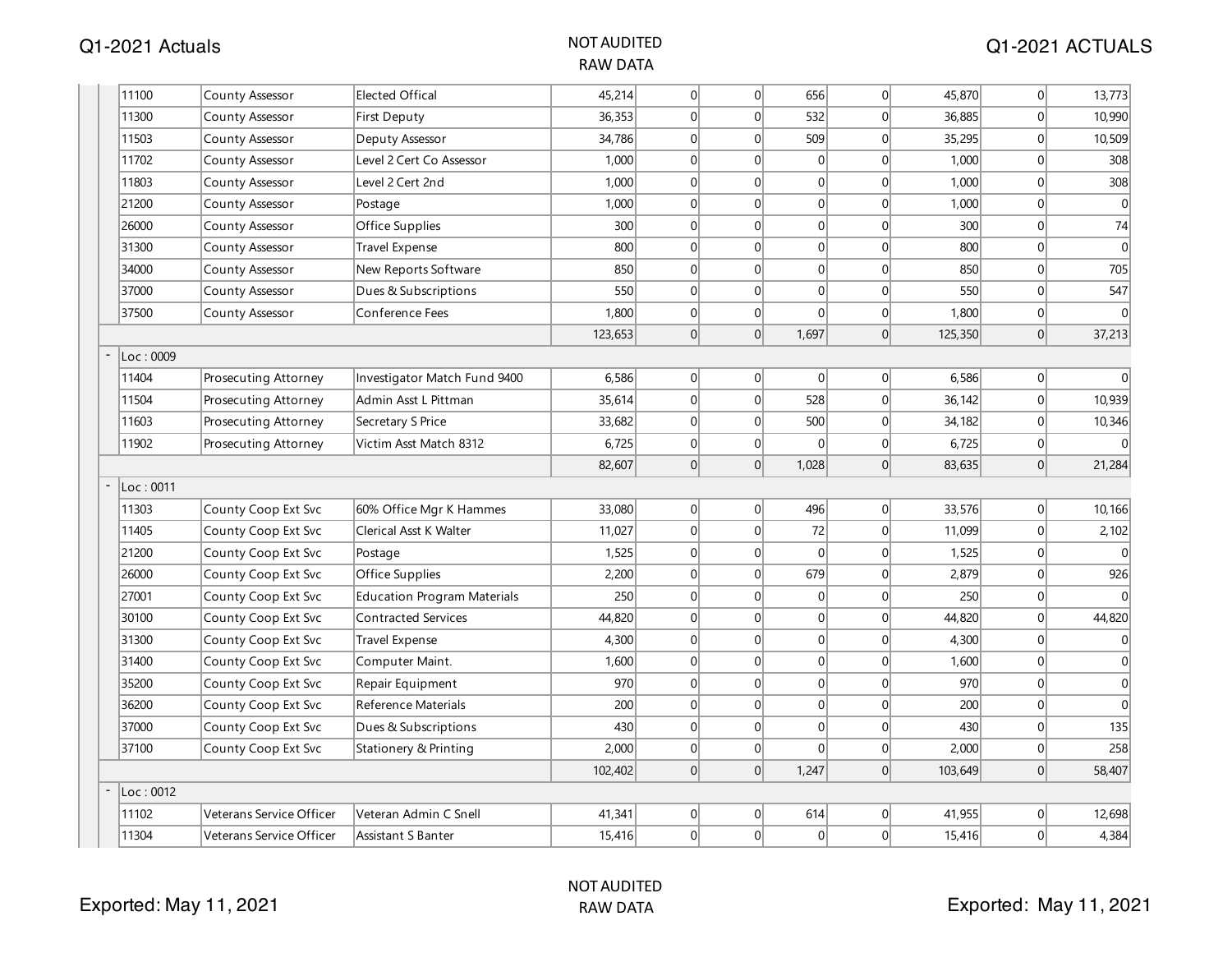| 26000     | Veterans Service Officer | Office Supplies                | 2,000    | 0               | 0              | 0              | 0              | 2,000          | 0              | 239              |
|-----------|--------------------------|--------------------------------|----------|-----------------|----------------|----------------|----------------|----------------|----------------|------------------|
| 26200     | Veterans Service Officer | Flags                          | 2,000    | $\Omega$        | 0              | 0              | $\Omega$       | 2,000          | 0              | $\Omega$         |
| 30200     | Veterans Service Officer | Annual Training Per IN Co      | 500      | 0               | 0              | 0              | $\overline{0}$ | 500            | 0              | 120              |
| 31100     | Veterans Service Officer | Vehicle Maintenance            | 1,500    | 0               | $\overline{0}$ | 0              | $\overline{0}$ | 1,500          | 0              | $\mathbf{0}$     |
| 31300     | Veterans Service Officer | <b>Travel Expense</b>          | 1,000    | $\Omega$        | $\Omega$       | 0              | $\Omega$       | 1,000          | $\overline{0}$ | $\theta$         |
| 40200     | Veterans Service Officer | Furniture & Fixtures           | 1,500    | 0               | 0              | 0              | $\overline{0}$ | 1,500          | 0              | 627              |
| 30090     | Veterans Service Officer | <b>Education and Out Reach</b> | 2,500    | $\Omega$        | 0              | 0              | $\Omega$       | 2,500          | $\overline{0}$ | 194              |
| 30080     | Veterans Service Officer | Service Contracts              | 800      | $\Omega$        | 0              | $\overline{0}$ | $\Omega$       | 800            | 0              | $\theta$         |
|           |                          |                                | 68,557   | $\Omega$        | 0              | 614            | 0              | 69,171         | 0              | 18,261           |
| Loc: 0061 |                          |                                |          |                 |                |                |                |                |                |                  |
| 10100     | County Council           | County Council D Byrd          | 5,320    | 0               | 0              | 79             | 0              | 5,399          | 0              | 1,564            |
| 10200     | County Council           | County Council D Critser       | 5,320    | 0               | $\overline{0}$ | 79             | 0              | 5,399          | 0              | 1,564            |
| 10300     | County Council           | County Council A Knight        | 5,320    | 0               | 0              | 79             | 0              | 5,399          | 0              | 1,564            |
| 10400     | County Council           | County Council D Redding       | 5,320    | 0               | 0              | 79             | $\overline{0}$ | 5,399          | 0              | 1,564            |
| 10500     | <b>County Council</b>    | County Council S Rudd          | 5,320    | $\Omega$        | 0              | 79             | $\overline{0}$ | 5,399          | 0              | 1,564            |
| 10600     | County Council           | Cnty Council J Powdrill        | 5,320    | $\Omega$        | 0              | 79             | $\Omega$       | 5,399          | 0              | 132              |
| 10700     | County Council           | County Council G Huett         | 5,320    | $\vert 0 \vert$ | 0              | 79             | $\overline{0}$ | 5,399          | 0              | 1,564            |
| 31200     | <b>County Council</b>    | Mileage                        | 223      | $\Omega$        | 0              | $\Omega$       | $\overline{0}$ | 223            | $\overline{0}$ |                  |
| 35000     | County Council           | <b>Professional Services</b>   | 7,000    | 0               | 0              | 1,000          | 0              | 8,000          | 0              | 4,000            |
| 37000     | County Council           | Dues & Subscriptions           | 140      | 0               | 0              | 0              | $\overline{0}$ | 140            | 0              | 140              |
| 37400     | County Council           | Fees                           | 489      | 0               | 0              | 0              | 400            | 889            | 0              |                  |
|           |                          |                                | 45,092   | 0               | 0              | 1,554          | 400            | 47,046         | 0              | 13,655           |
| Loc: 0062 |                          |                                |          |                 |                |                |                |                |                |                  |
| 11103     | County Election Board    | <b>Election Board Members</b>  | 6,000    | 0               | 0              | 0              | 0              | 6,000          | 0              | 3,000            |
| 11604     | County Election Board    | Election Day Workers           | 0        | $\vert 0 \vert$ | 0              | 0              | $\overline{0}$ | $\overline{0}$ | 0              | $\theta$         |
| 11703     | County Election Board    | Absentee Workers               | 0        | $\Omega$        | 0              | 0              | $\overline{0}$ | $\overline{0}$ | 0              | (1,006)          |
| 14300     | County Election Board    | Poll Wrkr Trng Att Fee         | $\Omega$ | $\Omega$        | $\Omega$       | $\Omega$       | $\Omega$       | $\Omega$       | 0              | $\Omega$         |
| 16300     | County Election Board    | Meals                          | 0        | 0               | 0              | $\Omega$       | 0              | $\Omega$       | 0              | $\Omega$         |
| 21200     | County Election Board    | Postage                        | 100      | 0               | 0              | 2,300          | 0              | 2,400          | $\overline{0}$ | $\Omega$         |
| 26000     | County Election Board    | Office Supplies                | 100      | 0               | 0              | 0              | $\overline{0}$ | 100            | 0              | 3,140            |
| 31002     | County Election Board    | <b>MIFI Contract</b>           | $\Omega$ | $\Omega$        | 0              | 300            | $\overline{0}$ | 300            | 0              | 1,801            |
| 31200     | County Election Board    | Mileage                        | 150      | $\Omega$        | 0              | 0              | $\Omega$       | 150            | $\overline{0}$ | $\Omega$         |
| 31300     | County Election Board    | Travel Expense                 | 150      | $\Omega$        | 0              | $\Omega$       | $\overline{0}$ | 150            | 0              | 601              |
| 36100     | County Election Board    | Legal Services                 | 400      | $\Omega$        | 0              | 2,679          | $\overline{0}$ | 3,079          | 0              | $\mathbf 0$      |
| 36900     | County Election Board    | Meetings                       | 300      | $\Omega$        | $\Omega$       | 0              | $\Omega$       | 300            | 0              | $\boldsymbol{0}$ |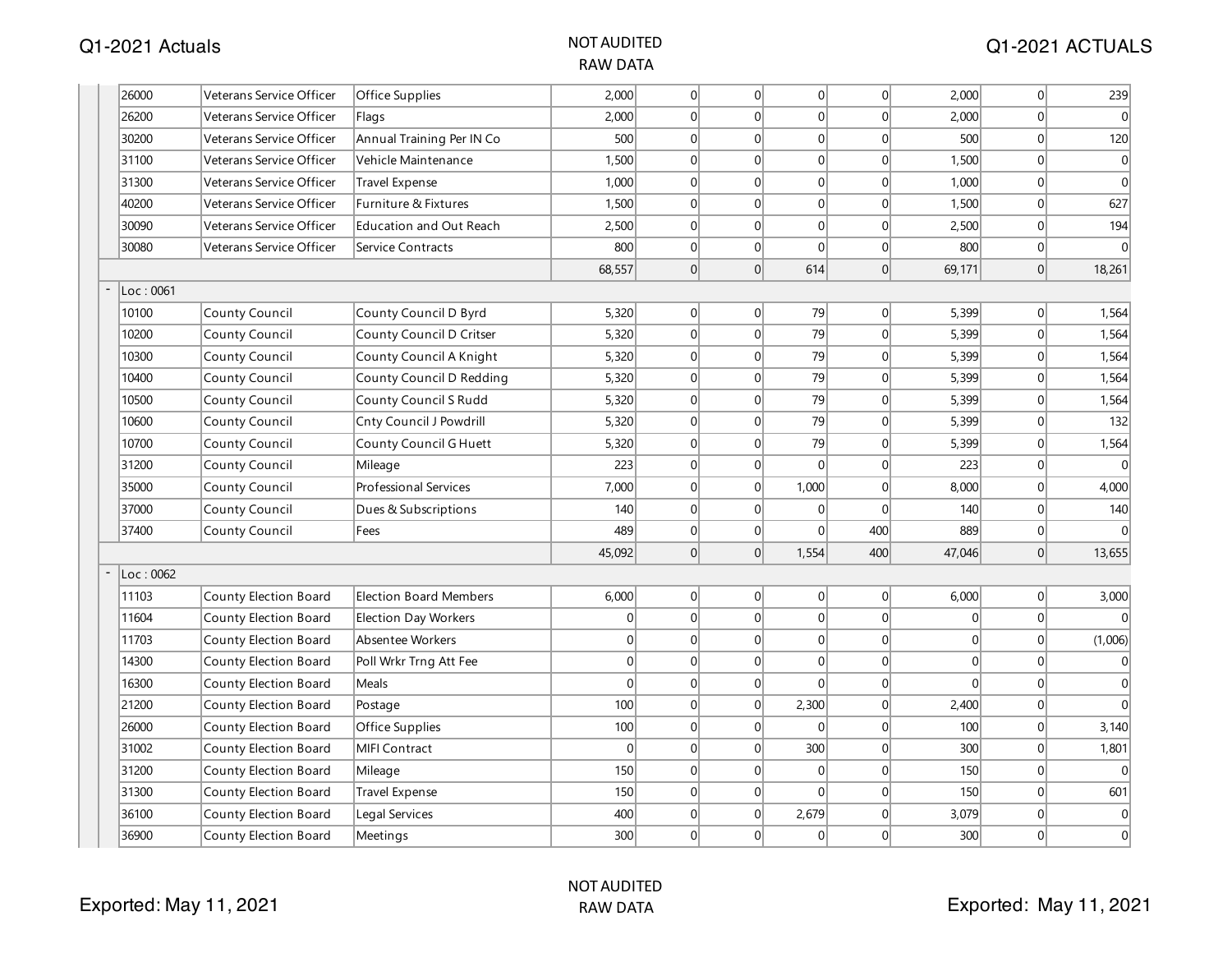| 37401 |           | County Election Board       | Election Lease P&G               | 29,523    | 0              | $\overline{0}$   | 0              | 0               | 29,523    | 0              | 46,066    |
|-------|-----------|-----------------------------|----------------------------------|-----------|----------------|------------------|----------------|-----------------|-----------|----------------|-----------|
|       |           |                             |                                  | 36,723    | 0              | 0                | 5,279          | 0               | 42,002    | 0              | 53,603    |
|       | Loc: 0068 |                             |                                  |           |                |                  |                |                 |           |                |           |
| 11104 |           | County Commissioners        | Commish Jerry Pittman            | 15,820    | $\overline{0}$ | 0                | 235            | $\Omega$        | 16,055    | $\overline{0}$ | 4,860     |
| 11406 |           | County Commissioners        | Commish C Braden                 | 15,820    | 0              | $\mathbf 0$      | 235            | $\Omega$        | 16,055    | $\overline{0}$ | 4,860     |
| 11506 |           | County Commissioners        | Commish D Biddle                 | 15,820    | 0              | $\mathbf 0$      | 235            | $\Omega$        | 16,055    | 0              | 4,860     |
| 11704 |           | <b>County Commissioners</b> | Maint. T Barkes                  | 36,316    | 0              | $\mathbf 0$      | 505            | 0               | 36,821    | 0              | 11,254    |
| 11805 |           | <b>County Commissioners</b> | Internship/Clerical              | 7,500     | 0              | $\mathbf 0$      | 645            | 30,100          | 38,245    | 0              | 13,268    |
| 12002 |           | <b>County Commissioners</b> | Maint. C Grimes                  | 35,915    | 0              | $\boldsymbol{0}$ | 497            | $\overline{0}$  | 36,412    | 0              | 11,186    |
| 12100 |           | <b>County Commissioners</b> | Office Manager                   | 37,779    | $\overline{0}$ | $\mathbf 0$      | 167            | $\overline{0}$  | 37,946    | 0              | 11,604    |
| 12400 |           | <b>County Commissioners</b> | Social Sec/Medicare              | 350,000   | 0              | $\mathbf 0$      | 0              | $\Omega$        | 350,000   | $\overline{0}$ | 92,259    |
| 12500 |           | County Commissioners        | Perf                             | 375,000   | 0              | $\Omega$         | 0              | $\overline{0}$  | 375,000   | $\overline{0}$ | 106,079   |
| 12600 |           | County Commissioners        | Group Health Insurance           | 1,000,000 | 0              | $\Omega$         | 0              | 0               | 1,000,000 | 0              | 1,000,000 |
| 12700 |           | County Commissioners        | Unemployment                     | 35,000    | 0              | $\mathbf 0$      | $\overline{0}$ | $\overline{0}$  | 35,000    | 0              | 4,472     |
| 12802 |           | County Commissioners        | Emp Wellness Incentive Program   | 10,000    | 0              | $\mathbf 0$      | 633            | 0               | 10,633    | 0              | 1,301     |
| 13001 |           | <b>County Commissioners</b> | Life Insurance                   | 25,000    | 0              | $\mathbf 0$      | 0              | $\vert 0 \vert$ | 25,000    | 0              |           |
| 15100 |           | <b>County Commissioners</b> | Maint Call Out Stipend           | 2,000     | 0              | $\overline{0}$   | 0              | $\overline{0}$  | 2,000     | 0              | 175       |
| 21200 |           | <b>County Commissioners</b> | Postage                          | 200       | 0              | $\mathbf 0$      | 0              | $\Omega$        | 200       | $\overline{0}$ | 60        |
| 22100 |           | County Commissioners        | Gas, Oil, & Lube                 | 150,000   | 0              | $\Omega$         | 0              | $\Omega$        | 150,000   | $\overline{0}$ | 62,370    |
| 26000 |           | <b>County Commissioners</b> | Office Supplies                  | 2,500     | 0              | $\mathbf 0$      | 0              | $\Omega$        | 2,500     | $\overline{0}$ | 187       |
| 30000 |           | <b>County Commissioners</b> | <b>Bank Fees</b>                 | 500       | 0              | $\Omega$         | 0              | $\Omega$        | 500       | 0              | $\Omega$  |
| 30102 |           | <b>County Commissioners</b> | Litigation                       | 34,000    | 0              | $\mathbf 0$      | 0              | 0               | 34,000    | 0              | 1,905     |
| 31005 |           | <b>County Commissioners</b> | <b>Attorney Retainer</b>         | 36,000    | 0              | $\mathbf 0$      | 0              | $\vert 0 \vert$ | 36,000    | 0              | 12,000    |
| 31100 |           | <b>County Commissioners</b> | Vehicle Maintenance              | 2,000     | 0              | $\mathbf 0$      | 46             | $\overline{0}$  | 2,046     | 0              | 2,609     |
| 31102 |           | <b>County Commissioners</b> | Liability Insurance              | 300,000   | $\overline{0}$ | $\mathbf 0$      | 0              | 0               | 300,000   | $\overline{0}$ | 95,184    |
| 31300 |           | County Commissioners        | <b>Travel Expense</b>            | 1,000     | 0              | $\mathbf 0$      | $\overline{0}$ | $\overline{0}$  | 1,000     | $\overline{0}$ | $\Omega$  |
| 31402 |           | <b>County Commissioners</b> | Telephone System/Service         | 100,000   | 0              | $\mathbf 0$      | 507            | 0               | 100,507   | $\overline{0}$ | 24,315    |
| 31502 |           | <b>County Commissioners</b> | Mailing Machine, Etc             | 1,750     | 0              | $\Omega$         | 0              | $\Omega$        | 1,750     | 0              | 509       |
| 34200 |           | <b>County Commissioners</b> | <b>Publication Legal Notices</b> | 3,000     | 0              | $\mathbf 0$      | 0              | 0               | 3,000     | 0              | 1,038     |
| 34300 |           | <b>County Commissioners</b> | Assoc.Retarded Citizens          | 10,000    | 0              | $\mathbf 0$      | 0              | 0               | 10,000    | 0              |           |
| 34700 |           | County Commissioners        | Burial Veterans & Widows         | 7,000     | 0              | $\mathbf 0$      | 200            | $\vert 0 \vert$ | 7,200     | 0              | 1,300     |
| 34800 |           | <b>County Commissioners</b> | Veteran's Markers                | 3,000     | $\overline{0}$ | $\overline{0}$   | 100            | 0               | 3,100     | 0              | 400       |
| 35000 |           | <b>County Commissioners</b> | Professional Services            | 65,000    | 0              | $\mathbf 0$      | 0              | $\Omega$        | 65,000    | $\overline{0}$ | 2,800     |
| 35400 |           | <b>County Commissioners</b> | Mental Health                    | 120,000   | $\overline{0}$ | 0                | 0              | $\Omega$        | 120,000   | $\overline{0}$ |           |
| 36100 |           | <b>County Commissioners</b> | Legal Services                   | 15,000    | $\Omega$       | $\mathbf 0$      | 0              | $\Omega$        | 15,000    | $\overline{0}$ | 1,479     |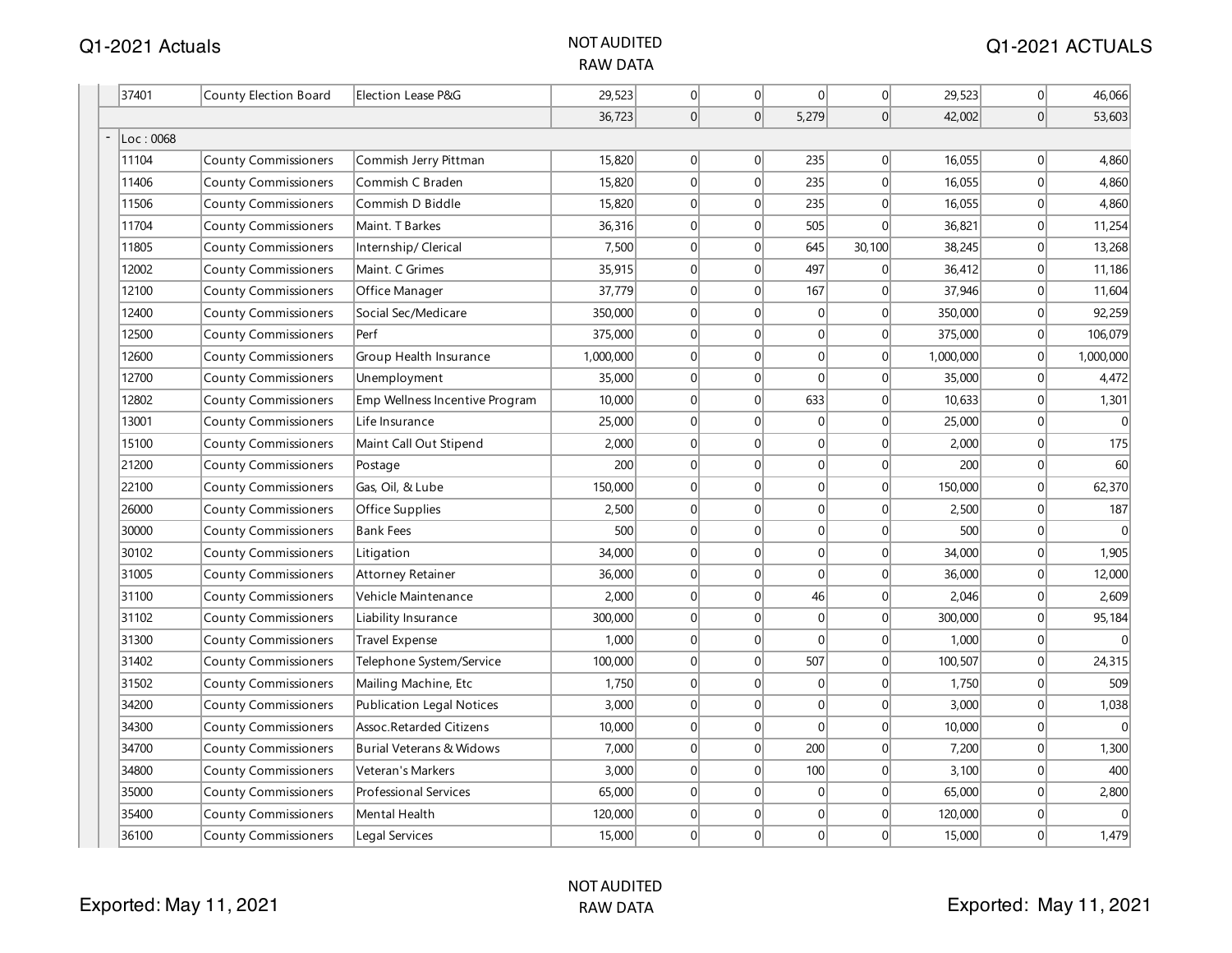| 37000<br>3,500<br> 0 <br> 0 <br>$\overline{0}$<br>$\overline{0}$<br>3,500<br><b>County Commissioners</b><br>Dues & Subscriptions<br> 0 <br>4,500<br>$\Omega$<br> 0 <br>$\overline{0}$<br>38400<br><b>County Commissioners</b><br><b>Commissioner Meetings</b><br>4,500<br> 0 <br>8,000<br> 0 <br> 0 <br>$\vert 0 \vert$<br>8,000<br>38600<br><b>County Commissioners</b><br><b>Policy Services</b><br> 0 <br> 0 <br><b>Personnel Services</b><br>5,000<br>$\overline{0}$<br>45,000<br>50,000<br>38800<br><b>County Commissioners</b><br>60,000<br> 0 <br>$\overline{0}$<br> 0 <br>60,000<br>39600<br><b>County Commissioners</b><br>Sec Detention Placement<br>$\overline{0}$<br>39902<br>15,000<br> 0 <br> 0 <br> 0 <br>$\overline{0}$<br>15,000<br><b>County Commissioners</b><br>Thrive Alliance<br>12606<br>$\Omega$<br> 0 <br>$\Omega$<br>$\Omega$<br>$\Omega$<br><b>County Commissioners</b><br><b>HSA COUNTY SHARE</b><br>$\Omega$<br> 0 <br> 0 <br>$\overline{0}$<br>11807<br><b>County Commissioners</b><br>33,080<br> 0 <br>33,080<br>Salmon Room Clerical<br>$\Omega$<br>2,942,000<br>$\Omega$<br>4,006<br>75,100<br>3,021,106<br>Loc: 0101<br>11105<br>Planning & Zoning<br>Director C Ritzmann<br>43,408<br>$\overline{0}$<br> 0 <br>643<br> 0 <br>44,051<br>4,800<br> 0 <br> 0 <br> 0 <br> 0 <br>4,800<br>11204<br>Planning & Zoning<br><b>Compensation Board Members</b><br>33,481<br> 0 <br> 0 <br>497<br> 0 <br>33,978<br>11407<br>Planning & Zoning<br>Office Mgr K Robertson<br> 0 <br>587<br> 0 <br>11605<br>39,510<br>$\Omega$<br>40,097<br>Planning & Zoning<br>Building Inspector L Farlee<br>500<br> 0 <br> 0 <br>$\overline{0}$<br>500<br>11700<br>Planning & Zoning<br>Part Time<br>$\overline{0}$<br> 0 <br>$\Omega$<br>$\overline{0}$<br>11705<br>Zoning Inspector C Braden<br>34,646<br>$\Omega$<br>34,646<br>Planning & Zoning<br>300<br>$\overline{0}$<br> 0 <br>$\overline{0}$<br>11907<br>Planning & Zoning<br>Part Time Clerical<br>$\overline{0}$<br>300<br>400<br> 0 <br>21200<br> 0 <br>$\overline{0}$<br>$\overline{0}$<br>400<br>Planning & Zoning<br>Postage<br>150<br> 0 <br> 0 <br>$\overline{0}$<br>21600<br>Planning & Zoning<br>Computer Supplies<br>$\overline{0}$<br>150<br> 0 <br> 0 <br>26000<br>1,200<br>$\Omega$<br>$\overline{0}$<br>1,200<br>Planning & Zoning<br>Office Supplies<br> 0 <br> 0 <br>$\overline{0}$<br>26502<br>700<br>$\overline{0}$<br>700<br>Planning & Zoning<br>Reference Material & Supplies<br>30102<br>8,000<br> 0 <br>$\overline{0}$<br> 0 <br>$\overline{0}$<br>8,000<br>Planning & Zoning<br>Litigation<br> 0 <br>$\vert 0 \vert$<br>31100<br>Vehicle Maintenance<br>1,500<br>$\overline{0}$<br> 0 <br>1,500<br>Planning & Zoning<br>31300<br>1,000<br> 0 <br> 0 <br> 0 <br>$\overline{0}$<br>1,000<br>Planning & Zoning<br>Travel Expense<br>$\overline{0}$<br> 0 <br>$\overline{0}$<br>32500<br>Communications<br>500<br> 0 <br>500<br>Planning & Zoning<br>34100<br>600<br>$\Omega$<br>$\Omega$<br>$\overline{0}$<br>600<br>Printing & Advertising<br>$\Omega$<br>Planning & Zoning<br>34200<br>300<br> 0 <br>$\overline{0}$<br> 0 <br>$\overline{0}$<br>300<br>Planning & Zoning<br><b>Publication Legal Notices</b><br>200<br>$\Omega$<br>$\Omega$<br> 0 <br>$\vert 0 \vert$<br>200<br>35200<br>Planning & Zoning<br>Repair Equipment<br> 0 <br>10,000<br> 0 <br> 0 <br> 0 <br>36100<br>Planning & Zoning<br>Legal Services<br>10,000<br>10,000<br>$\overline{0}$<br>$\overline{0}$<br> 0 <br> 0 <br>10,000<br>36403<br>Planning & Zoning<br>Plan Consultant<br> 0 <br> 0 <br> 0 <br>36500<br>Planning & Zoning<br>Continuing Education<br>1,500<br>$\overline{0}$<br>1,500<br> 0 <br>37000<br>800<br> 0 <br> 0 <br>$\vert 0 \vert$<br>800<br>Planning & Zoning<br>Dues & Subscriptions<br>40200<br>100<br> 0 <br> 0 <br>$\overline{0}$<br>Planning & Zoning<br>Furniture & Fixtures<br>$\Omega$<br>100<br>42001<br>Planning & Zoning<br>100<br>$\overline{0}$<br>$\Omega$<br>100<br>Office Equipment & Fixtures<br>$\overline{0}$<br>$\overline{0}$ |  |         |          |          |       |   |         |                |                |
|-----------------------------------------------------------------------------------------------------------------------------------------------------------------------------------------------------------------------------------------------------------------------------------------------------------------------------------------------------------------------------------------------------------------------------------------------------------------------------------------------------------------------------------------------------------------------------------------------------------------------------------------------------------------------------------------------------------------------------------------------------------------------------------------------------------------------------------------------------------------------------------------------------------------------------------------------------------------------------------------------------------------------------------------------------------------------------------------------------------------------------------------------------------------------------------------------------------------------------------------------------------------------------------------------------------------------------------------------------------------------------------------------------------------------------------------------------------------------------------------------------------------------------------------------------------------------------------------------------------------------------------------------------------------------------------------------------------------------------------------------------------------------------------------------------------------------------------------------------------------------------------------------------------------------------------------------------------------------------------------------------------------------------------------------------------------------------------------------------------------------------------------------------------------------------------------------------------------------------------------------------------------------------------------------------------------------------------------------------------------------------------------------------------------------------------------------------------------------------------------------------------------------------------------------------------------------------------------------------------------------------------------------------------------------------------------------------------------------------------------------------------------------------------------------------------------------------------------------------------------------------------------------------------------------------------------------------------------------------------------------------------------------------------------------------------------------------------------------------------------------------------------------------------------------------------------------------------------------------------------------------------------------------------------------------------------------------------------------------------------------------------------------------------------------------------------------------------------------------------------------------------------------------------------------------------------------------------------------------------------------------------------------------------------------------------------------------------------------------------------------------------------------------------------------------------------------------------------------------------------------------------------------------------------------------------------------------------------------------------------------------------------------------------------|--|---------|----------|----------|-------|---|---------|----------------|----------------|
|                                                                                                                                                                                                                                                                                                                                                                                                                                                                                                                                                                                                                                                                                                                                                                                                                                                                                                                                                                                                                                                                                                                                                                                                                                                                                                                                                                                                                                                                                                                                                                                                                                                                                                                                                                                                                                                                                                                                                                                                                                                                                                                                                                                                                                                                                                                                                                                                                                                                                                                                                                                                                                                                                                                                                                                                                                                                                                                                                                                                                                                                                                                                                                                                                                                                                                                                                                                                                                                                                                                                                                                                                                                                                                                                                                                                                                                                                                                                                                                                                                         |  |         |          |          |       |   |         | 0              | 2,345          |
|                                                                                                                                                                                                                                                                                                                                                                                                                                                                                                                                                                                                                                                                                                                                                                                                                                                                                                                                                                                                                                                                                                                                                                                                                                                                                                                                                                                                                                                                                                                                                                                                                                                                                                                                                                                                                                                                                                                                                                                                                                                                                                                                                                                                                                                                                                                                                                                                                                                                                                                                                                                                                                                                                                                                                                                                                                                                                                                                                                                                                                                                                                                                                                                                                                                                                                                                                                                                                                                                                                                                                                                                                                                                                                                                                                                                                                                                                                                                                                                                                                         |  |         |          |          |       |   |         | $\overline{0}$ | 15             |
|                                                                                                                                                                                                                                                                                                                                                                                                                                                                                                                                                                                                                                                                                                                                                                                                                                                                                                                                                                                                                                                                                                                                                                                                                                                                                                                                                                                                                                                                                                                                                                                                                                                                                                                                                                                                                                                                                                                                                                                                                                                                                                                                                                                                                                                                                                                                                                                                                                                                                                                                                                                                                                                                                                                                                                                                                                                                                                                                                                                                                                                                                                                                                                                                                                                                                                                                                                                                                                                                                                                                                                                                                                                                                                                                                                                                                                                                                                                                                                                                                                         |  |         |          |          |       |   |         | $\overline{0}$ | $\Omega$       |
|                                                                                                                                                                                                                                                                                                                                                                                                                                                                                                                                                                                                                                                                                                                                                                                                                                                                                                                                                                                                                                                                                                                                                                                                                                                                                                                                                                                                                                                                                                                                                                                                                                                                                                                                                                                                                                                                                                                                                                                                                                                                                                                                                                                                                                                                                                                                                                                                                                                                                                                                                                                                                                                                                                                                                                                                                                                                                                                                                                                                                                                                                                                                                                                                                                                                                                                                                                                                                                                                                                                                                                                                                                                                                                                                                                                                                                                                                                                                                                                                                                         |  |         |          |          |       |   |         | $\overline{0}$ | 2,180          |
|                                                                                                                                                                                                                                                                                                                                                                                                                                                                                                                                                                                                                                                                                                                                                                                                                                                                                                                                                                                                                                                                                                                                                                                                                                                                                                                                                                                                                                                                                                                                                                                                                                                                                                                                                                                                                                                                                                                                                                                                                                                                                                                                                                                                                                                                                                                                                                                                                                                                                                                                                                                                                                                                                                                                                                                                                                                                                                                                                                                                                                                                                                                                                                                                                                                                                                                                                                                                                                                                                                                                                                                                                                                                                                                                                                                                                                                                                                                                                                                                                                         |  |         |          |          |       |   |         | 0              | 8,820          |
|                                                                                                                                                                                                                                                                                                                                                                                                                                                                                                                                                                                                                                                                                                                                                                                                                                                                                                                                                                                                                                                                                                                                                                                                                                                                                                                                                                                                                                                                                                                                                                                                                                                                                                                                                                                                                                                                                                                                                                                                                                                                                                                                                                                                                                                                                                                                                                                                                                                                                                                                                                                                                                                                                                                                                                                                                                                                                                                                                                                                                                                                                                                                                                                                                                                                                                                                                                                                                                                                                                                                                                                                                                                                                                                                                                                                                                                                                                                                                                                                                                         |  |         |          |          |       |   |         | 0              |                |
|                                                                                                                                                                                                                                                                                                                                                                                                                                                                                                                                                                                                                                                                                                                                                                                                                                                                                                                                                                                                                                                                                                                                                                                                                                                                                                                                                                                                                                                                                                                                                                                                                                                                                                                                                                                                                                                                                                                                                                                                                                                                                                                                                                                                                                                                                                                                                                                                                                                                                                                                                                                                                                                                                                                                                                                                                                                                                                                                                                                                                                                                                                                                                                                                                                                                                                                                                                                                                                                                                                                                                                                                                                                                                                                                                                                                                                                                                                                                                                                                                                         |  |         |          |          |       |   |         | $\Omega$       | 4,705          |
|                                                                                                                                                                                                                                                                                                                                                                                                                                                                                                                                                                                                                                                                                                                                                                                                                                                                                                                                                                                                                                                                                                                                                                                                                                                                                                                                                                                                                                                                                                                                                                                                                                                                                                                                                                                                                                                                                                                                                                                                                                                                                                                                                                                                                                                                                                                                                                                                                                                                                                                                                                                                                                                                                                                                                                                                                                                                                                                                                                                                                                                                                                                                                                                                                                                                                                                                                                                                                                                                                                                                                                                                                                                                                                                                                                                                                                                                                                                                                                                                                                         |  |         |          |          |       |   |         | 0              | $\Omega$       |
|                                                                                                                                                                                                                                                                                                                                                                                                                                                                                                                                                                                                                                                                                                                                                                                                                                                                                                                                                                                                                                                                                                                                                                                                                                                                                                                                                                                                                                                                                                                                                                                                                                                                                                                                                                                                                                                                                                                                                                                                                                                                                                                                                                                                                                                                                                                                                                                                                                                                                                                                                                                                                                                                                                                                                                                                                                                                                                                                                                                                                                                                                                                                                                                                                                                                                                                                                                                                                                                                                                                                                                                                                                                                                                                                                                                                                                                                                                                                                                                                                                         |  |         |          |          |       |   |         | 0              | 1,490,398      |
|                                                                                                                                                                                                                                                                                                                                                                                                                                                                                                                                                                                                                                                                                                                                                                                                                                                                                                                                                                                                                                                                                                                                                                                                                                                                                                                                                                                                                                                                                                                                                                                                                                                                                                                                                                                                                                                                                                                                                                                                                                                                                                                                                                                                                                                                                                                                                                                                                                                                                                                                                                                                                                                                                                                                                                                                                                                                                                                                                                                                                                                                                                                                                                                                                                                                                                                                                                                                                                                                                                                                                                                                                                                                                                                                                                                                                                                                                                                                                                                                                                         |  |         |          |          |       |   |         |                |                |
|                                                                                                                                                                                                                                                                                                                                                                                                                                                                                                                                                                                                                                                                                                                                                                                                                                                                                                                                                                                                                                                                                                                                                                                                                                                                                                                                                                                                                                                                                                                                                                                                                                                                                                                                                                                                                                                                                                                                                                                                                                                                                                                                                                                                                                                                                                                                                                                                                                                                                                                                                                                                                                                                                                                                                                                                                                                                                                                                                                                                                                                                                                                                                                                                                                                                                                                                                                                                                                                                                                                                                                                                                                                                                                                                                                                                                                                                                                                                                                                                                                         |  |         |          |          |       |   |         | 0              | 13,302         |
|                                                                                                                                                                                                                                                                                                                                                                                                                                                                                                                                                                                                                                                                                                                                                                                                                                                                                                                                                                                                                                                                                                                                                                                                                                                                                                                                                                                                                                                                                                                                                                                                                                                                                                                                                                                                                                                                                                                                                                                                                                                                                                                                                                                                                                                                                                                                                                                                                                                                                                                                                                                                                                                                                                                                                                                                                                                                                                                                                                                                                                                                                                                                                                                                                                                                                                                                                                                                                                                                                                                                                                                                                                                                                                                                                                                                                                                                                                                                                                                                                                         |  |         |          |          |       |   |         | $\overline{0}$ | 1,422          |
|                                                                                                                                                                                                                                                                                                                                                                                                                                                                                                                                                                                                                                                                                                                                                                                                                                                                                                                                                                                                                                                                                                                                                                                                                                                                                                                                                                                                                                                                                                                                                                                                                                                                                                                                                                                                                                                                                                                                                                                                                                                                                                                                                                                                                                                                                                                                                                                                                                                                                                                                                                                                                                                                                                                                                                                                                                                                                                                                                                                                                                                                                                                                                                                                                                                                                                                                                                                                                                                                                                                                                                                                                                                                                                                                                                                                                                                                                                                                                                                                                                         |  |         |          |          |       |   |         | 0              | 10,284         |
|                                                                                                                                                                                                                                                                                                                                                                                                                                                                                                                                                                                                                                                                                                                                                                                                                                                                                                                                                                                                                                                                                                                                                                                                                                                                                                                                                                                                                                                                                                                                                                                                                                                                                                                                                                                                                                                                                                                                                                                                                                                                                                                                                                                                                                                                                                                                                                                                                                                                                                                                                                                                                                                                                                                                                                                                                                                                                                                                                                                                                                                                                                                                                                                                                                                                                                                                                                                                                                                                                                                                                                                                                                                                                                                                                                                                                                                                                                                                                                                                                                         |  |         |          |          |       |   |         | 0              | 12,136         |
|                                                                                                                                                                                                                                                                                                                                                                                                                                                                                                                                                                                                                                                                                                                                                                                                                                                                                                                                                                                                                                                                                                                                                                                                                                                                                                                                                                                                                                                                                                                                                                                                                                                                                                                                                                                                                                                                                                                                                                                                                                                                                                                                                                                                                                                                                                                                                                                                                                                                                                                                                                                                                                                                                                                                                                                                                                                                                                                                                                                                                                                                                                                                                                                                                                                                                                                                                                                                                                                                                                                                                                                                                                                                                                                                                                                                                                                                                                                                                                                                                                         |  |         |          |          |       |   |         | 0              |                |
|                                                                                                                                                                                                                                                                                                                                                                                                                                                                                                                                                                                                                                                                                                                                                                                                                                                                                                                                                                                                                                                                                                                                                                                                                                                                                                                                                                                                                                                                                                                                                                                                                                                                                                                                                                                                                                                                                                                                                                                                                                                                                                                                                                                                                                                                                                                                                                                                                                                                                                                                                                                                                                                                                                                                                                                                                                                                                                                                                                                                                                                                                                                                                                                                                                                                                                                                                                                                                                                                                                                                                                                                                                                                                                                                                                                                                                                                                                                                                                                                                                         |  |         |          |          |       |   |         | $\Omega$       | 1,800          |
|                                                                                                                                                                                                                                                                                                                                                                                                                                                                                                                                                                                                                                                                                                                                                                                                                                                                                                                                                                                                                                                                                                                                                                                                                                                                                                                                                                                                                                                                                                                                                                                                                                                                                                                                                                                                                                                                                                                                                                                                                                                                                                                                                                                                                                                                                                                                                                                                                                                                                                                                                                                                                                                                                                                                                                                                                                                                                                                                                                                                                                                                                                                                                                                                                                                                                                                                                                                                                                                                                                                                                                                                                                                                                                                                                                                                                                                                                                                                                                                                                                         |  |         |          |          |       |   |         | 0              | $\Omega$       |
|                                                                                                                                                                                                                                                                                                                                                                                                                                                                                                                                                                                                                                                                                                                                                                                                                                                                                                                                                                                                                                                                                                                                                                                                                                                                                                                                                                                                                                                                                                                                                                                                                                                                                                                                                                                                                                                                                                                                                                                                                                                                                                                                                                                                                                                                                                                                                                                                                                                                                                                                                                                                                                                                                                                                                                                                                                                                                                                                                                                                                                                                                                                                                                                                                                                                                                                                                                                                                                                                                                                                                                                                                                                                                                                                                                                                                                                                                                                                                                                                                                         |  |         |          |          |       |   |         | 0              | $\overline{0}$ |
|                                                                                                                                                                                                                                                                                                                                                                                                                                                                                                                                                                                                                                                                                                                                                                                                                                                                                                                                                                                                                                                                                                                                                                                                                                                                                                                                                                                                                                                                                                                                                                                                                                                                                                                                                                                                                                                                                                                                                                                                                                                                                                                                                                                                                                                                                                                                                                                                                                                                                                                                                                                                                                                                                                                                                                                                                                                                                                                                                                                                                                                                                                                                                                                                                                                                                                                                                                                                                                                                                                                                                                                                                                                                                                                                                                                                                                                                                                                                                                                                                                         |  |         |          |          |       |   |         | $\overline{0}$ | $\overline{0}$ |
|                                                                                                                                                                                                                                                                                                                                                                                                                                                                                                                                                                                                                                                                                                                                                                                                                                                                                                                                                                                                                                                                                                                                                                                                                                                                                                                                                                                                                                                                                                                                                                                                                                                                                                                                                                                                                                                                                                                                                                                                                                                                                                                                                                                                                                                                                                                                                                                                                                                                                                                                                                                                                                                                                                                                                                                                                                                                                                                                                                                                                                                                                                                                                                                                                                                                                                                                                                                                                                                                                                                                                                                                                                                                                                                                                                                                                                                                                                                                                                                                                                         |  |         |          |          |       |   |         | $\overline{0}$ | 64             |
|                                                                                                                                                                                                                                                                                                                                                                                                                                                                                                                                                                                                                                                                                                                                                                                                                                                                                                                                                                                                                                                                                                                                                                                                                                                                                                                                                                                                                                                                                                                                                                                                                                                                                                                                                                                                                                                                                                                                                                                                                                                                                                                                                                                                                                                                                                                                                                                                                                                                                                                                                                                                                                                                                                                                                                                                                                                                                                                                                                                                                                                                                                                                                                                                                                                                                                                                                                                                                                                                                                                                                                                                                                                                                                                                                                                                                                                                                                                                                                                                                                         |  |         |          |          |       |   |         | $\overline{0}$ |                |
|                                                                                                                                                                                                                                                                                                                                                                                                                                                                                                                                                                                                                                                                                                                                                                                                                                                                                                                                                                                                                                                                                                                                                                                                                                                                                                                                                                                                                                                                                                                                                                                                                                                                                                                                                                                                                                                                                                                                                                                                                                                                                                                                                                                                                                                                                                                                                                                                                                                                                                                                                                                                                                                                                                                                                                                                                                                                                                                                                                                                                                                                                                                                                                                                                                                                                                                                                                                                                                                                                                                                                                                                                                                                                                                                                                                                                                                                                                                                                                                                                                         |  |         |          |          |       |   |         | 0              | 3,312          |
|                                                                                                                                                                                                                                                                                                                                                                                                                                                                                                                                                                                                                                                                                                                                                                                                                                                                                                                                                                                                                                                                                                                                                                                                                                                                                                                                                                                                                                                                                                                                                                                                                                                                                                                                                                                                                                                                                                                                                                                                                                                                                                                                                                                                                                                                                                                                                                                                                                                                                                                                                                                                                                                                                                                                                                                                                                                                                                                                                                                                                                                                                                                                                                                                                                                                                                                                                                                                                                                                                                                                                                                                                                                                                                                                                                                                                                                                                                                                                                                                                                         |  |         |          |          |       |   |         | 0              | 451            |
|                                                                                                                                                                                                                                                                                                                                                                                                                                                                                                                                                                                                                                                                                                                                                                                                                                                                                                                                                                                                                                                                                                                                                                                                                                                                                                                                                                                                                                                                                                                                                                                                                                                                                                                                                                                                                                                                                                                                                                                                                                                                                                                                                                                                                                                                                                                                                                                                                                                                                                                                                                                                                                                                                                                                                                                                                                                                                                                                                                                                                                                                                                                                                                                                                                                                                                                                                                                                                                                                                                                                                                                                                                                                                                                                                                                                                                                                                                                                                                                                                                         |  |         |          |          |       |   |         | $\overline{0}$ | $\overline{0}$ |
|                                                                                                                                                                                                                                                                                                                                                                                                                                                                                                                                                                                                                                                                                                                                                                                                                                                                                                                                                                                                                                                                                                                                                                                                                                                                                                                                                                                                                                                                                                                                                                                                                                                                                                                                                                                                                                                                                                                                                                                                                                                                                                                                                                                                                                                                                                                                                                                                                                                                                                                                                                                                                                                                                                                                                                                                                                                                                                                                                                                                                                                                                                                                                                                                                                                                                                                                                                                                                                                                                                                                                                                                                                                                                                                                                                                                                                                                                                                                                                                                                                         |  |         |          |          |       |   |         | 0              | 163            |
|                                                                                                                                                                                                                                                                                                                                                                                                                                                                                                                                                                                                                                                                                                                                                                                                                                                                                                                                                                                                                                                                                                                                                                                                                                                                                                                                                                                                                                                                                                                                                                                                                                                                                                                                                                                                                                                                                                                                                                                                                                                                                                                                                                                                                                                                                                                                                                                                                                                                                                                                                                                                                                                                                                                                                                                                                                                                                                                                                                                                                                                                                                                                                                                                                                                                                                                                                                                                                                                                                                                                                                                                                                                                                                                                                                                                                                                                                                                                                                                                                                         |  |         |          |          |       |   |         | $\vert$ 0      | 27             |
|                                                                                                                                                                                                                                                                                                                                                                                                                                                                                                                                                                                                                                                                                                                                                                                                                                                                                                                                                                                                                                                                                                                                                                                                                                                                                                                                                                                                                                                                                                                                                                                                                                                                                                                                                                                                                                                                                                                                                                                                                                                                                                                                                                                                                                                                                                                                                                                                                                                                                                                                                                                                                                                                                                                                                                                                                                                                                                                                                                                                                                                                                                                                                                                                                                                                                                                                                                                                                                                                                                                                                                                                                                                                                                                                                                                                                                                                                                                                                                                                                                         |  |         |          |          |       |   |         | 0              | $\overline{0}$ |
|                                                                                                                                                                                                                                                                                                                                                                                                                                                                                                                                                                                                                                                                                                                                                                                                                                                                                                                                                                                                                                                                                                                                                                                                                                                                                                                                                                                                                                                                                                                                                                                                                                                                                                                                                                                                                                                                                                                                                                                                                                                                                                                                                                                                                                                                                                                                                                                                                                                                                                                                                                                                                                                                                                                                                                                                                                                                                                                                                                                                                                                                                                                                                                                                                                                                                                                                                                                                                                                                                                                                                                                                                                                                                                                                                                                                                                                                                                                                                                                                                                         |  |         |          |          |       |   |         | $\Omega$       | $\Omega$       |
|                                                                                                                                                                                                                                                                                                                                                                                                                                                                                                                                                                                                                                                                                                                                                                                                                                                                                                                                                                                                                                                                                                                                                                                                                                                                                                                                                                                                                                                                                                                                                                                                                                                                                                                                                                                                                                                                                                                                                                                                                                                                                                                                                                                                                                                                                                                                                                                                                                                                                                                                                                                                                                                                                                                                                                                                                                                                                                                                                                                                                                                                                                                                                                                                                                                                                                                                                                                                                                                                                                                                                                                                                                                                                                                                                                                                                                                                                                                                                                                                                                         |  |         |          |          |       |   |         | $\overline{0}$ | 3,333          |
|                                                                                                                                                                                                                                                                                                                                                                                                                                                                                                                                                                                                                                                                                                                                                                                                                                                                                                                                                                                                                                                                                                                                                                                                                                                                                                                                                                                                                                                                                                                                                                                                                                                                                                                                                                                                                                                                                                                                                                                                                                                                                                                                                                                                                                                                                                                                                                                                                                                                                                                                                                                                                                                                                                                                                                                                                                                                                                                                                                                                                                                                                                                                                                                                                                                                                                                                                                                                                                                                                                                                                                                                                                                                                                                                                                                                                                                                                                                                                                                                                                         |  |         |          |          |       |   |         | 0              | $\Omega$       |
|                                                                                                                                                                                                                                                                                                                                                                                                                                                                                                                                                                                                                                                                                                                                                                                                                                                                                                                                                                                                                                                                                                                                                                                                                                                                                                                                                                                                                                                                                                                                                                                                                                                                                                                                                                                                                                                                                                                                                                                                                                                                                                                                                                                                                                                                                                                                                                                                                                                                                                                                                                                                                                                                                                                                                                                                                                                                                                                                                                                                                                                                                                                                                                                                                                                                                                                                                                                                                                                                                                                                                                                                                                                                                                                                                                                                                                                                                                                                                                                                                                         |  |         |          |          |       |   |         | 0              | 10             |
|                                                                                                                                                                                                                                                                                                                                                                                                                                                                                                                                                                                                                                                                                                                                                                                                                                                                                                                                                                                                                                                                                                                                                                                                                                                                                                                                                                                                                                                                                                                                                                                                                                                                                                                                                                                                                                                                                                                                                                                                                                                                                                                                                                                                                                                                                                                                                                                                                                                                                                                                                                                                                                                                                                                                                                                                                                                                                                                                                                                                                                                                                                                                                                                                                                                                                                                                                                                                                                                                                                                                                                                                                                                                                                                                                                                                                                                                                                                                                                                                                                         |  |         |          |          |       |   |         | $\overline{0}$ | 50             |
|                                                                                                                                                                                                                                                                                                                                                                                                                                                                                                                                                                                                                                                                                                                                                                                                                                                                                                                                                                                                                                                                                                                                                                                                                                                                                                                                                                                                                                                                                                                                                                                                                                                                                                                                                                                                                                                                                                                                                                                                                                                                                                                                                                                                                                                                                                                                                                                                                                                                                                                                                                                                                                                                                                                                                                                                                                                                                                                                                                                                                                                                                                                                                                                                                                                                                                                                                                                                                                                                                                                                                                                                                                                                                                                                                                                                                                                                                                                                                                                                                                         |  |         |          |          |       |   |         | $\Omega$       | $\Omega$       |
|                                                                                                                                                                                                                                                                                                                                                                                                                                                                                                                                                                                                                                                                                                                                                                                                                                                                                                                                                                                                                                                                                                                                                                                                                                                                                                                                                                                                                                                                                                                                                                                                                                                                                                                                                                                                                                                                                                                                                                                                                                                                                                                                                                                                                                                                                                                                                                                                                                                                                                                                                                                                                                                                                                                                                                                                                                                                                                                                                                                                                                                                                                                                                                                                                                                                                                                                                                                                                                                                                                                                                                                                                                                                                                                                                                                                                                                                                                                                                                                                                                         |  |         |          |          |       |   |         | 0              | $\Omega$       |
|                                                                                                                                                                                                                                                                                                                                                                                                                                                                                                                                                                                                                                                                                                                                                                                                                                                                                                                                                                                                                                                                                                                                                                                                                                                                                                                                                                                                                                                                                                                                                                                                                                                                                                                                                                                                                                                                                                                                                                                                                                                                                                                                                                                                                                                                                                                                                                                                                                                                                                                                                                                                                                                                                                                                                                                                                                                                                                                                                                                                                                                                                                                                                                                                                                                                                                                                                                                                                                                                                                                                                                                                                                                                                                                                                                                                                                                                                                                                                                                                                                         |  | 193,695 | $\Omega$ | $\Omega$ | 1,727 | 0 | 195,422 | $\Omega$       | 46,354         |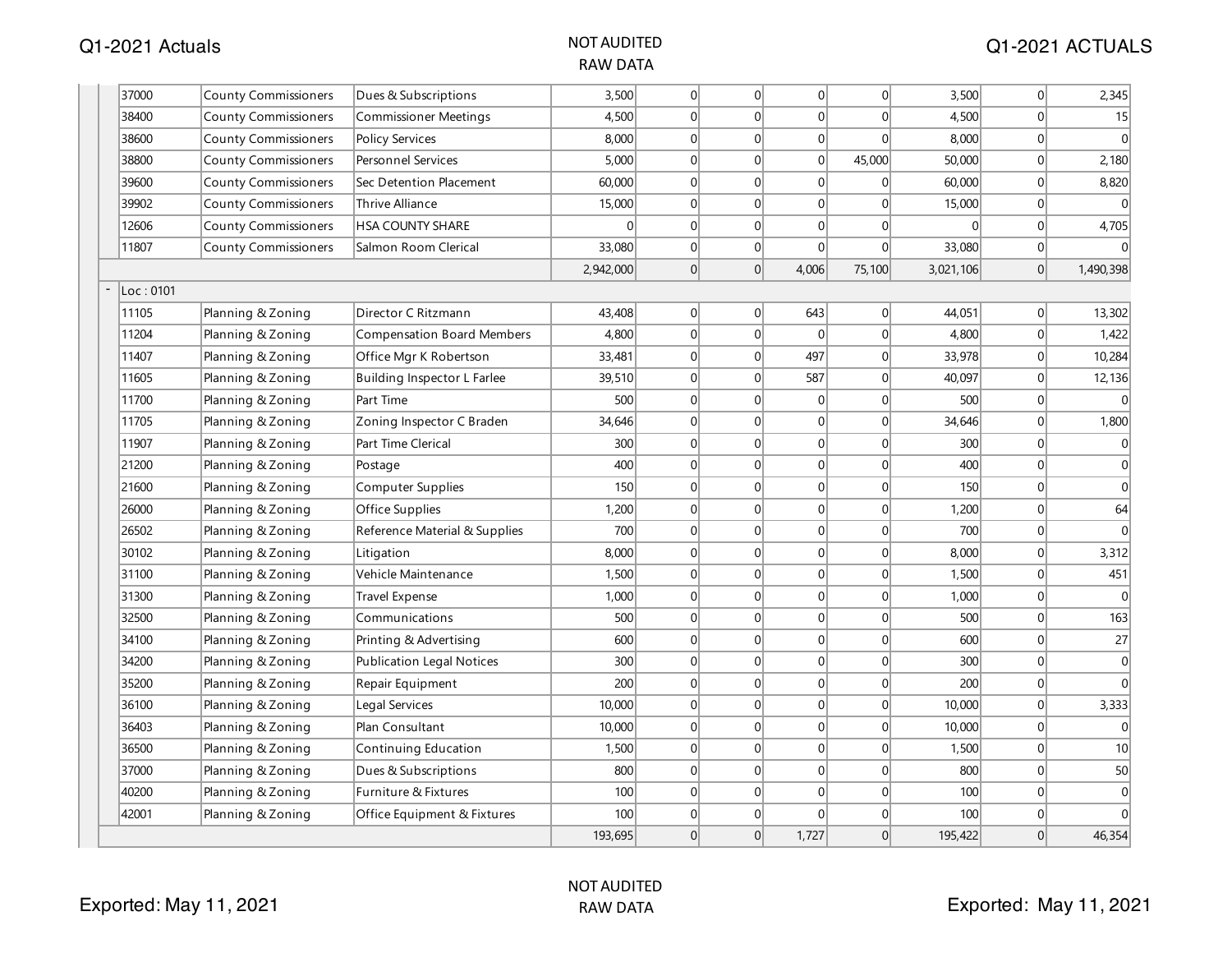| Loc: 0161 |               |                               |         |   |                |              |                |         |                |                |
|-----------|---------------|-------------------------------|---------|---|----------------|--------------|----------------|---------|----------------|----------------|
| 32000     | Court House   | Utilities                     | 10,000  | 0 | 0              | 926          | 0              | 10,926  | 0              | 4,603          |
|           |               |                               | 10,000  | 0 | 0              | 926          | 0              | 10,926  | 0              | 4,603          |
| Loc: 0232 |               |                               |         |   |                |              |                |         |                |                |
| 11305     | Circuit Court | Court Reporter S Brown        | 38,023  | 0 | $\overline{0}$ | 565          | 0              | 38,588  | 0              | 12,008         |
| 11408     | Circuit Court | Court Reporter B Woods        | 35,851  | 0 | $\overline{0}$ | 533          | 0              | 36,384  | 0              | 11,012         |
| 11507     | Circuit Court | Admin Asst/Jury Admin L Day   | 34,385  | 0 | $\overline{0}$ | 511          | 0              | 34,896  | 0              | 10,562         |
| 11606     | Circuit Court | Security Officer Andy Reed    | 37,478  | 0 | $\mathbf 0$    | 557          | 0              | 38,035  | 0              | 11,511         |
| 11806     | Circuit Court | Court Reporter B Fox          | 37,357  | 0 | $\overline{0}$ | 556          | 0              | 37,913  | 0              | 11,475         |
| 11904     | Circuit Court | PPT Court Rep K Cowin         | 17,273  | 0 | $\overline{0}$ | 256          | $\overline{0}$ | 17,529  | 0              | 5,303          |
| 12502     | Circuit Court | Per Diem Grand Jurors         | 800     | 0 | $\overline{0}$ | 0            | $\Omega$       | 800     | 0              | 73             |
| 12603     | Circuit Court | Per Diem Petit Jurors         | 20,000  | 0 | $\overline{0}$ | 0            | $\overline{0}$ | 20,000  | 0              | 1,007          |
| 13201     | Circuit Court | Senior Judge Pro Tem Fees     | 200     | 0 | $\overline{0}$ | $\mathbf 0$  | 0              | 200     | 0              | $\mathbf{0}$   |
| 13301     | Circuit Court | Gal/Casa Directors S Murphey  | 25,925  | 0 | $\overline{0}$ | 296          | 0              | 26,221  | 0              | 8,102          |
| 13401     | Circuit Court | Attorney For Gal              | 3,000   | 0 | $\mathbf 0$    | 0            | 0              | 3,000   | 0              | 750            |
| 15101     | Circuit Court | Gal Extra Hours               | 5,000   | 0 | $\overline{0}$ | 0            | 0              | 5,000   | 0              | 1,687          |
| 21200     | Circuit Court | Postage                       | 5,000   | 0 | $\overline{0}$ | $\mathbf{0}$ | 0              | 5,000   | 0              | 385            |
| 26000     | Circuit Court | Office Supplies               | 5,300   | 0 | $\overline{0}$ | 536          | $\Omega$       | 5,836   | 0              | 768            |
| 26201     | Circuit Court | Jury Supplies                 | 2,950   | 0 | $\overline{0}$ | 0            | $\Omega$       | 2,950   | $\overline{0}$ | $\overline{0}$ |
| 27002     | Circuit Court | Uniform/Equipt-Sec Off        | 1,000   | 0 | $\overline{0}$ | 0            | $\Omega$       | 1,000   | 0              | $\overline{0}$ |
| 31300     | Circuit Court | Travel Expense                | 200     | 0 | $\overline{0}$ | 0            | 0              | 200     | 0              | $\Omega$       |
| 32400     | Circuit Court | Meals & Lodging               | 1,000   | 0 | $\overline{0}$ | 26           | 0              | 1,026   | 0              | 106            |
| 32900     | Circuit Court | Psychiatric Services          | 6,000   | 0 | $\overline{0}$ | 1,854        | 0              | 7,854   | 0              | 1,854          |
| 34100     | Circuit Court | Printing & Advertising        | 500     | 0 | $\overline{0}$ | 0            | 0              | 500     | 0              | $\overline{0}$ |
| 35000     | Circuit Court | Professional Services         | 5,700   | 0 | $\mathbf 0$    | 0            | $\overline{0}$ | 5,700   | 0              | 1,425          |
| 35100     | Circuit Court | <b>Education And Training</b> | 500     | 0 | $\overline{0}$ | 0            | $\overline{0}$ | 500     | 0              | $\overline{0}$ |
| 35200     | Circuit Court | Repair Equipment              | 500     | 0 | $\overline{0}$ | 120          | $\overline{0}$ | 620     | 0              | 120            |
| 36101     | Circuit Court | Guardian Ad/Litem Expense     | 6,500   | 0 | $\overline{0}$ | 0            | 0              | 6,500   | 0              | $\overline{0}$ |
| 36700     | Circuit Court | Transcripts                   | 700     | 0 | $\mathbf 0$    | 0            | 0              | 700     | 0              | $\overline{0}$ |
| 37000     | Circuit Court | Dues & Subscriptions          | 1,000   | 0 | $\overline{0}$ | 0            | 0              | 1,000   | $\overline{0}$ | $\overline{0}$ |
| 40200     | Circuit Court | Furniture & Fixtures          | 500     | 0 | $\overline{0}$ | 0            | 0              | 500     | $\overline{0}$ | $\Omega$       |
| 42001     | Circuit Court | Office Equipment & Fixtures   | 1,000   | 0 | $\overline{0}$ | 0            | $\Omega$       | 1,000   | 0              | 1,214          |
| 42400     | Circuit Court | Lease Agreements              | 2,800   | 0 | $\overline{0}$ | 0            | $\Omega$       | 2,800   | 0              | 1,355          |
| 42700     | Circuit Court | Law Books                     | 6,000   | 0 | $\mathbf 0$    | $\Omega$     | 97             | 6,097   | 0              | 1,583          |
|           |               |                               | 302,442 | 0 | 0              | 5,810        | 97             | 308,349 | 0              | 82,299         |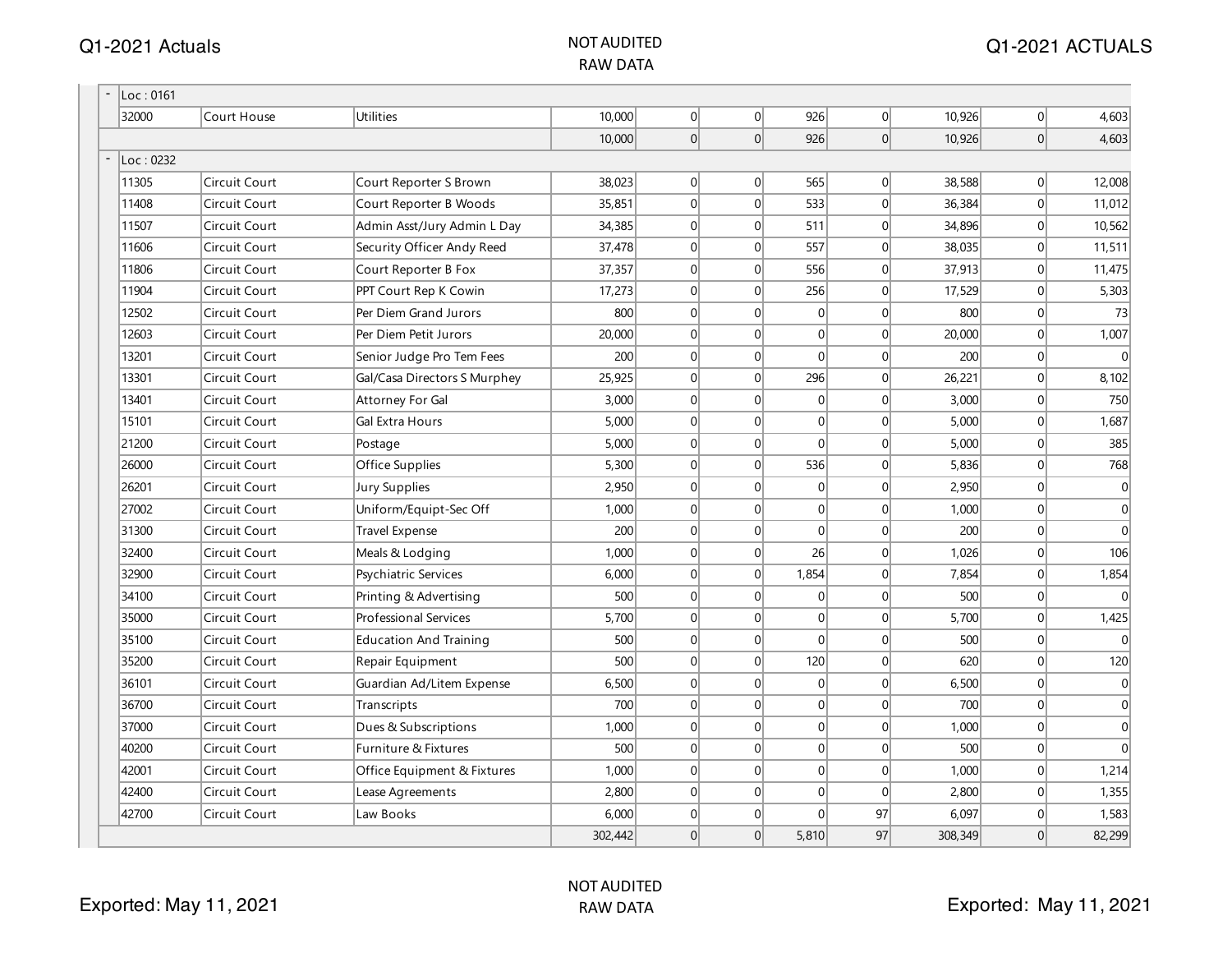| Loc: 0235 |                    |                                  |         |                |                |          |                |         |   |                |
|-----------|--------------------|----------------------------------|---------|----------------|----------------|----------|----------------|---------|---|----------------|
| 11106     | Probation          | Chief Prob Officer J Acton       | 58,575  | $\overline{0}$ | $\Omega$       | 868      | 0              | 59,443  | 0 | 12,808         |
| 11205     | Probation          | Probation Officer A Kuhfahl      | 45,049  | $\Omega$       | $\Omega$       | 81       | $\Omega$       | 45,130  | 0 | 12,370         |
| 11306     | Probation          | Probation Officer - B Dewees     | 55,243  | 0              | $\Omega$       | 824      | $\Omega$       | 56,067  | 0 | 16,998         |
| 11607     | Probation          | Probation Assistant              | 33,682  | 0              | $\mathbf 0$    | 500      | 0              | 34,182  | 0 | 10,345         |
| 12100     | Probation          | Office Manager                   | 34,285  | 0              | $\mathbf{0}$   | 510      | 0              | 34,795  | 0 | 10,531         |
| 21200     | Probation          | Postage                          | 500     | 0              | $\mathbf{0}$   | 0        | 0              | 500     | 0 | 14             |
| 23000     | Probation          | Uniforms                         | 400     | 0              | $\mathbf{0}$   | $\Omega$ | $\Omega$       | 400     | 0 | $\Omega$       |
| 26000     | Probation          | Office Supplies                  | 2,000   | 0              | $\mathbf 0$    | 102      | $\overline{0}$ | 2,102   | 0 | 763            |
| 30201     | Probation          | Software Maint Prob-CK-CT        | 17,300  | $\Omega$       | $\Omega$       | 0        | $\Omega$       | 17,300  | 0 | 4,000          |
| 31400     | Probation          | Computer Maint.                  | 2.090   | 0              | $\Omega$       | $\Omega$ | $\Omega$       | 2,090   | 0 | $\overline{0}$ |
| 34002     | Probation          | Hardware Maint-Prob-CK-CT        | 7,850   | $\Omega$       | $\Omega$       | $\Omega$ | $\Omega$       | 7,850   | 0 | $\theta$       |
| 34100     | Probation          | Printing & Advertising           | 100     | 0              | $\mathbf{0}$   | 0        | 0              | 100     | 0 | 13             |
| 37000     | Probation          | Dues & Subscriptions             | 200     | 0              | $\overline{0}$ | $\Omega$ | 0              | 200     | 0 | $\theta$       |
|           |                    |                                  | 257,274 | 0              | $\overline{0}$ | 2,885    | 0              | 260,159 | 0 | 67,842         |
| Loc: 0271 |                    |                                  |         |                |                |          |                |         |   |                |
| 11409     | Public Defender    | Pub Def C Allen                  | 34,565  | 0              | $\overline{0}$ | 516      | 0              | 35,081  | 0 | 10,620         |
| 11508     | Public Defender    | Pub Def J Moore                  | 34,665  | 0              | $\Omega$       | 518      | $\Omega$       | 35,183  | 0 | 13,153         |
| 11706     | Public Defender    | Pub Def G Bowes                  | 34,364  | 0              | $\Omega$       | 513      | $\Omega$       | 34,877  | 0 | 10,558         |
| 11809     | Public Defender    | Over 20 Hrs Per Case             | 17,800  | 0              | $\mathbf{0}$   | 0        | 0              | 17,800  | 0 | 8,126          |
| 21200     | Public Defender    | Postage                          | 60      | 0              | $\mathbf{0}$   | 0        | $\Omega$       | 60      | 0 | $\Omega$       |
| 26000     | Public Defender    | Office Supplies                  | 200     | 0              | $\mathbf{0}$   | 0        | 0              | 200     | 0 | 73             |
| 30100     | Public Defender    | <b>Contracted Services</b>       | 18,440  | 0              | $\mathbf 0$    | 0        | $\Omega$       | 18,440  | 0 | 1,500          |
| 30801     | Public Defender    | Pd Contract Over 20 Hrs          | 3,000   | 0              | $\mathbf 0$    | 0        | $\Omega$       | 3,000   | 0 | $\Omega$       |
| 31006     | Public Defender    | Contract Public Defender         | 35,266  | 0              | $\Omega$       | 0        | $\Omega$       | 35,266  | 0 | 10,643         |
| 31105     | Public Defender    | <b>Investigative Services</b>    | 1,000   | 0              | $\Omega$       | $\Omega$ | $\Omega$       | 1,000   | 0 | $\Omega$       |
| 31300     | Public Defender    | <b>Travel Expense</b>            | 300     | 0              | $\Omega$       | 0        | $\Omega$       | 300     | 0 | 37             |
| 31702     | Public Defender    | Psych Services                   | 2,000   | 0              | $\overline{0}$ | 0        | 0              | 2,000   | 0 | $\theta$       |
| 35001     | Public Defender    | Transcripts                      | 8,800   | 0              | $\mathbf{0}$   | 0        | 0              | 8,800   | 0 | 1,963          |
| 36500     | Public Defender    | Continuing Education             | 1,925   | 0              | $\mathbf{0}$   | 0        | 0              | 1,925   | 0 | $\Omega$       |
| 37000     | Public Defender    | Dues & Subscriptions             | 400     | 0              | $\mathbf{0}$   | 0        | $\overline{0}$ | 400     | 0 | $\Omega$       |
| 39000     | Public Defender    | <b>Appeals-Contract Services</b> | 6,985   | 0              | $\overline{0}$ | $\Omega$ | $\vert$ 0      | 6,985   | 0 | 3,219          |
|           |                    |                                  | 199,770 | $\Omega$       | $\Omega$       | 1,548    | $\Omega$       | 201,318 | 0 | 59,892         |
| Loc: 0302 |                    |                                  |         |                |                |          |                |         |   |                |
| 11107     | Emergency Services | <b>EMA Director S Armstrong</b>  | 44,311  | 0              | $\overline{0}$ | 602      | 0              | 44,913  | 0 | 13,149         |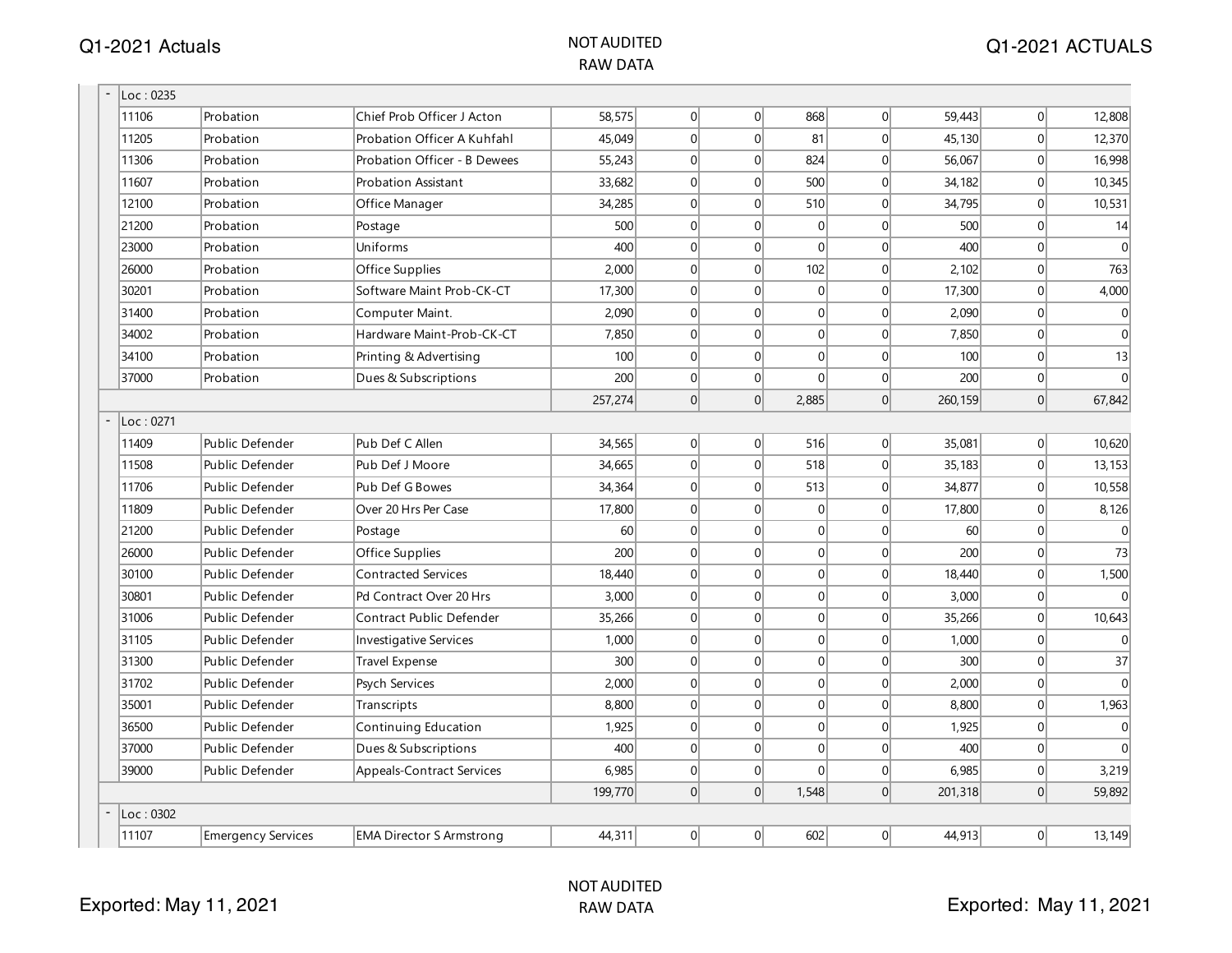| 12009<br>500<br> 0 <br> 0 <br> 0 <br>$\mathbf 0$<br>500<br>Emergency Services<br>PEM Certification Incentive<br>1,000<br>$\overline{0}$<br> 0 <br>$\overline{0}$<br>12105<br><b>CEM Certification Incentive</b><br>$\Omega$<br>1,000<br><b>Emergency Services</b><br> 0 <br> 0 <br>16100<br>Emergency Services<br>2,500<br>$\Omega$<br>$\mathbf{0}$<br>2,500<br>Call Out Pay<br> 0 <br> 0 <br>23000<br>Uniforms<br>400<br> 0 <br>$\mathbf{0}$<br>400<br><b>Emergency Services</b><br> 0 <br> 0 <br>$\mathbf 0$<br>26000<br><b>Emergency Services</b><br>Office Supplies<br>800<br>$\overline{0}$<br>800<br>7,000<br>$\overline{0}$<br> 0 <br>$\mathbf{0}$<br>7,000<br>30100<br>Emergency Services<br><b>Contracted Services</b><br>$\Omega$<br> 0 <br>$\mathbf 0$<br>Vehicle Maintenance<br>1,000<br> 0 <br> 0 <br>1,000<br>31100<br>Emergency Services<br> 0 <br>31402<br> 0 <br>$\overline{0}$<br><b>Emergency Services</b><br>1,200<br>$\Omega$<br>1,200<br>Telephone System/Service<br>31900<br>Fuel<br>500<br> 0 <br> 0 <br>$\mathbf{0}$<br>500<br>Emergency Services<br>$\Omega$<br> 0 <br>32201<br>Information & Telecomm S<br>800<br> 0 <br>$\overline{0}$<br>$\mathbf 0$<br>800<br>Emergency Services<br>50<br>$\overline{0}$<br> 0 <br>$\mathbf{0}$<br>50<br>34200<br>$\overline{0}$<br><b>Emergency Services</b><br><b>Publication Legal Notices</b><br> 0 <br>1,000<br>$\Omega$<br>$\Omega$<br> 0 <br>1,000<br>35101<br>Emergency Services<br>Exercises & Training<br> 0 <br> 0 <br>35200<br>Repair Equipment<br>500<br> 0 <br> 0 <br>500<br>Emergency Services<br>1,000<br>$\overline{0}$<br>$\overline{0}$<br> 0 <br>1,000<br>35300<br> 0 <br><b>Emergency Services</b><br>Equipment Repair/Maint<br> 0 <br>$\mathbf 0$<br>36402<br>Emergency Services<br>1,000<br> 0 <br> 0 <br>1,000<br>Radios<br>1,250<br> 0 <br> 0 <br>$\overline{0}$<br>36500<br>Continuing Education<br> 0 <br>1,250<br><b>Emergency Services</b><br>750<br> 0 <br> 0 <br>$\mathbf{0}$<br>36601<br><b>Emergency Services</b><br><b>Community Education</b><br>$\overline{0}$<br>750<br>40200<br>100<br>$\Omega$<br>$\Omega$<br>$\mathbf 0$<br>100<br>Emergency Services<br>Furniture & Fixtures<br>$\Omega$<br> 0 <br>$\mathbf 0$<br>1,000<br> 0 <br> 0 <br>42401<br><b>Emergency Services</b><br>Generator & Equipment<br>1,000<br>5,000<br> 0 <br> 0 <br>40260<br>Vehicle Purchase<br>$\overline{0}$<br>$\mathbf{0}$<br>5,000<br><b>Emergency Services</b><br> 0 <br> 0 <br>602<br> 0 <br>71,661<br>72,263<br>Loc:0380<br>Jail<br>Matron T Roberts<br>43,271<br> 0 <br> 0 <br> 0 <br>643<br>43,914<br>11108<br>Jail<br>36,316<br> 0 <br> 0 <br>404<br> 0 <br>36,720<br>11509<br>Jailer Eric Temple<br>Jailer G Brock<br> 0 <br>271<br>$\mathbf 0$<br>11609<br>Jail<br>36,417<br> 0 <br>36,688<br>11810<br>Jail<br>36,818<br>$\Omega$<br>$\mathbf{0}$<br>37,091<br>$\Omega$<br>273<br>Dispatcher D Nicely<br>11905<br>35,413<br> 0 <br> 0 <br>$\mathbf 0$<br>Jail<br>Jailer James Lunsford<br>$\Omega$<br>35,413<br> 0 <br>396<br> 0 <br>12003<br>Jail<br>Jailer Lane Rice<br>35,614<br> 0 <br>36,010<br>36,718<br> 0 <br> 0 <br>12101<br>Jail<br>$\overline{0}$<br>410<br>37,128<br>Asst Jail Comm D Maurer<br>12104<br>18,000<br> 0 <br> 0 <br> 0 <br>18,000<br>Jail<br>Four Hours Extra<br> 0 <br>35,714<br>266<br>Jail<br>Jailer Jason White<br> 0 <br>$\mathbf 0$<br>35,980<br>12301<br>$\vert 0 \vert$<br> 0 <br>468<br>$\vert 0 \vert$<br>31,822<br>12402<br>Jail<br>Cook J Willoughby<br>31,354<br>$\Omega$<br>$\Omega$<br> 0 <br> 0 <br>$\mathbf 0$<br>$\overline{0}$<br>12500<br>Jail<br>Perf<br>$\overline{0}$<br>Jail<br>Cook T Dill<br>12503<br>31,855<br>$\Omega$<br>$\overline{0}$<br>103<br>$\mathbf{0}$<br>31,958 |       |      |                       |        |          |                |     |              |        |           |                |
|-------------------------------------------------------------------------------------------------------------------------------------------------------------------------------------------------------------------------------------------------------------------------------------------------------------------------------------------------------------------------------------------------------------------------------------------------------------------------------------------------------------------------------------------------------------------------------------------------------------------------------------------------------------------------------------------------------------------------------------------------------------------------------------------------------------------------------------------------------------------------------------------------------------------------------------------------------------------------------------------------------------------------------------------------------------------------------------------------------------------------------------------------------------------------------------------------------------------------------------------------------------------------------------------------------------------------------------------------------------------------------------------------------------------------------------------------------------------------------------------------------------------------------------------------------------------------------------------------------------------------------------------------------------------------------------------------------------------------------------------------------------------------------------------------------------------------------------------------------------------------------------------------------------------------------------------------------------------------------------------------------------------------------------------------------------------------------------------------------------------------------------------------------------------------------------------------------------------------------------------------------------------------------------------------------------------------------------------------------------------------------------------------------------------------------------------------------------------------------------------------------------------------------------------------------------------------------------------------------------------------------------------------------------------------------------------------------------------------------------------------------------------------------------------------------------------------------------------------------------------------------------------------------------------------------------------------------------------------------------------------------------------------------------------------------------------------------------------------------------------------------------------------------------------------------------------------------------------------------------------------------------------------------------------------------------------------------------------------------------------------------------------------------------------------------------------------------------------------------------------------------------------------------------------------------------------------------------------------------------------------------------------------------------------------------------------------------------------------|-------|------|-----------------------|--------|----------|----------------|-----|--------------|--------|-----------|----------------|
|                                                                                                                                                                                                                                                                                                                                                                                                                                                                                                                                                                                                                                                                                                                                                                                                                                                                                                                                                                                                                                                                                                                                                                                                                                                                                                                                                                                                                                                                                                                                                                                                                                                                                                                                                                                                                                                                                                                                                                                                                                                                                                                                                                                                                                                                                                                                                                                                                                                                                                                                                                                                                                                                                                                                                                                                                                                                                                                                                                                                                                                                                                                                                                                                                                                                                                                                                                                                                                                                                                                                                                                                                                                                                                                         |       |      |                       |        |          |                |     |              |        | 0         | 154            |
|                                                                                                                                                                                                                                                                                                                                                                                                                                                                                                                                                                                                                                                                                                                                                                                                                                                                                                                                                                                                                                                                                                                                                                                                                                                                                                                                                                                                                                                                                                                                                                                                                                                                                                                                                                                                                                                                                                                                                                                                                                                                                                                                                                                                                                                                                                                                                                                                                                                                                                                                                                                                                                                                                                                                                                                                                                                                                                                                                                                                                                                                                                                                                                                                                                                                                                                                                                                                                                                                                                                                                                                                                                                                                                                         |       |      |                       |        |          |                |     |              |        | 0         | 308            |
|                                                                                                                                                                                                                                                                                                                                                                                                                                                                                                                                                                                                                                                                                                                                                                                                                                                                                                                                                                                                                                                                                                                                                                                                                                                                                                                                                                                                                                                                                                                                                                                                                                                                                                                                                                                                                                                                                                                                                                                                                                                                                                                                                                                                                                                                                                                                                                                                                                                                                                                                                                                                                                                                                                                                                                                                                                                                                                                                                                                                                                                                                                                                                                                                                                                                                                                                                                                                                                                                                                                                                                                                                                                                                                                         |       |      |                       |        |          |                |     |              |        | 0         | 1,200          |
|                                                                                                                                                                                                                                                                                                                                                                                                                                                                                                                                                                                                                                                                                                                                                                                                                                                                                                                                                                                                                                                                                                                                                                                                                                                                                                                                                                                                                                                                                                                                                                                                                                                                                                                                                                                                                                                                                                                                                                                                                                                                                                                                                                                                                                                                                                                                                                                                                                                                                                                                                                                                                                                                                                                                                                                                                                                                                                                                                                                                                                                                                                                                                                                                                                                                                                                                                                                                                                                                                                                                                                                                                                                                                                                         |       |      |                       |        |          |                |     |              |        | 0         | $\mathbf 0$    |
|                                                                                                                                                                                                                                                                                                                                                                                                                                                                                                                                                                                                                                                                                                                                                                                                                                                                                                                                                                                                                                                                                                                                                                                                                                                                                                                                                                                                                                                                                                                                                                                                                                                                                                                                                                                                                                                                                                                                                                                                                                                                                                                                                                                                                                                                                                                                                                                                                                                                                                                                                                                                                                                                                                                                                                                                                                                                                                                                                                                                                                                                                                                                                                                                                                                                                                                                                                                                                                                                                                                                                                                                                                                                                                                         |       |      |                       |        |          |                |     |              |        | 0         | $\overline{0}$ |
|                                                                                                                                                                                                                                                                                                                                                                                                                                                                                                                                                                                                                                                                                                                                                                                                                                                                                                                                                                                                                                                                                                                                                                                                                                                                                                                                                                                                                                                                                                                                                                                                                                                                                                                                                                                                                                                                                                                                                                                                                                                                                                                                                                                                                                                                                                                                                                                                                                                                                                                                                                                                                                                                                                                                                                                                                                                                                                                                                                                                                                                                                                                                                                                                                                                                                                                                                                                                                                                                                                                                                                                                                                                                                                                         |       |      |                       |        |          |                |     |              |        | $\vert$ 0 | $\mathbf{0}$   |
|                                                                                                                                                                                                                                                                                                                                                                                                                                                                                                                                                                                                                                                                                                                                                                                                                                                                                                                                                                                                                                                                                                                                                                                                                                                                                                                                                                                                                                                                                                                                                                                                                                                                                                                                                                                                                                                                                                                                                                                                                                                                                                                                                                                                                                                                                                                                                                                                                                                                                                                                                                                                                                                                                                                                                                                                                                                                                                                                                                                                                                                                                                                                                                                                                                                                                                                                                                                                                                                                                                                                                                                                                                                                                                                         |       |      |                       |        |          |                |     |              |        | 0         | $\mathbf 0$    |
|                                                                                                                                                                                                                                                                                                                                                                                                                                                                                                                                                                                                                                                                                                                                                                                                                                                                                                                                                                                                                                                                                                                                                                                                                                                                                                                                                                                                                                                                                                                                                                                                                                                                                                                                                                                                                                                                                                                                                                                                                                                                                                                                                                                                                                                                                                                                                                                                                                                                                                                                                                                                                                                                                                                                                                                                                                                                                                                                                                                                                                                                                                                                                                                                                                                                                                                                                                                                                                                                                                                                                                                                                                                                                                                         |       |      |                       |        |          |                |     |              |        | $\Omega$  | 227            |
|                                                                                                                                                                                                                                                                                                                                                                                                                                                                                                                                                                                                                                                                                                                                                                                                                                                                                                                                                                                                                                                                                                                                                                                                                                                                                                                                                                                                                                                                                                                                                                                                                                                                                                                                                                                                                                                                                                                                                                                                                                                                                                                                                                                                                                                                                                                                                                                                                                                                                                                                                                                                                                                                                                                                                                                                                                                                                                                                                                                                                                                                                                                                                                                                                                                                                                                                                                                                                                                                                                                                                                                                                                                                                                                         |       |      |                       |        |          |                |     |              |        | $\Omega$  | $\mathbf{0}$   |
|                                                                                                                                                                                                                                                                                                                                                                                                                                                                                                                                                                                                                                                                                                                                                                                                                                                                                                                                                                                                                                                                                                                                                                                                                                                                                                                                                                                                                                                                                                                                                                                                                                                                                                                                                                                                                                                                                                                                                                                                                                                                                                                                                                                                                                                                                                                                                                                                                                                                                                                                                                                                                                                                                                                                                                                                                                                                                                                                                                                                                                                                                                                                                                                                                                                                                                                                                                                                                                                                                                                                                                                                                                                                                                                         |       |      |                       |        |          |                |     |              |        | 0         | 300            |
|                                                                                                                                                                                                                                                                                                                                                                                                                                                                                                                                                                                                                                                                                                                                                                                                                                                                                                                                                                                                                                                                                                                                                                                                                                                                                                                                                                                                                                                                                                                                                                                                                                                                                                                                                                                                                                                                                                                                                                                                                                                                                                                                                                                                                                                                                                                                                                                                                                                                                                                                                                                                                                                                                                                                                                                                                                                                                                                                                                                                                                                                                                                                                                                                                                                                                                                                                                                                                                                                                                                                                                                                                                                                                                                         |       |      |                       |        |          |                |     |              |        | 0         | $\Omega$       |
|                                                                                                                                                                                                                                                                                                                                                                                                                                                                                                                                                                                                                                                                                                                                                                                                                                                                                                                                                                                                                                                                                                                                                                                                                                                                                                                                                                                                                                                                                                                                                                                                                                                                                                                                                                                                                                                                                                                                                                                                                                                                                                                                                                                                                                                                                                                                                                                                                                                                                                                                                                                                                                                                                                                                                                                                                                                                                                                                                                                                                                                                                                                                                                                                                                                                                                                                                                                                                                                                                                                                                                                                                                                                                                                         |       |      |                       |        |          |                |     |              |        | 0         | 1,450          |
|                                                                                                                                                                                                                                                                                                                                                                                                                                                                                                                                                                                                                                                                                                                                                                                                                                                                                                                                                                                                                                                                                                                                                                                                                                                                                                                                                                                                                                                                                                                                                                                                                                                                                                                                                                                                                                                                                                                                                                                                                                                                                                                                                                                                                                                                                                                                                                                                                                                                                                                                                                                                                                                                                                                                                                                                                                                                                                                                                                                                                                                                                                                                                                                                                                                                                                                                                                                                                                                                                                                                                                                                                                                                                                                         |       |      |                       |        |          |                |     |              |        | 0         | $\mathbf{0}$   |
|                                                                                                                                                                                                                                                                                                                                                                                                                                                                                                                                                                                                                                                                                                                                                                                                                                                                                                                                                                                                                                                                                                                                                                                                                                                                                                                                                                                                                                                                                                                                                                                                                                                                                                                                                                                                                                                                                                                                                                                                                                                                                                                                                                                                                                                                                                                                                                                                                                                                                                                                                                                                                                                                                                                                                                                                                                                                                                                                                                                                                                                                                                                                                                                                                                                                                                                                                                                                                                                                                                                                                                                                                                                                                                                         |       |      |                       |        |          |                |     |              |        | 0         | $\mathbf{0}$   |
|                                                                                                                                                                                                                                                                                                                                                                                                                                                                                                                                                                                                                                                                                                                                                                                                                                                                                                                                                                                                                                                                                                                                                                                                                                                                                                                                                                                                                                                                                                                                                                                                                                                                                                                                                                                                                                                                                                                                                                                                                                                                                                                                                                                                                                                                                                                                                                                                                                                                                                                                                                                                                                                                                                                                                                                                                                                                                                                                                                                                                                                                                                                                                                                                                                                                                                                                                                                                                                                                                                                                                                                                                                                                                                                         |       |      |                       |        |          |                |     |              |        | 0         | $\mathbf 0$    |
|                                                                                                                                                                                                                                                                                                                                                                                                                                                                                                                                                                                                                                                                                                                                                                                                                                                                                                                                                                                                                                                                                                                                                                                                                                                                                                                                                                                                                                                                                                                                                                                                                                                                                                                                                                                                                                                                                                                                                                                                                                                                                                                                                                                                                                                                                                                                                                                                                                                                                                                                                                                                                                                                                                                                                                                                                                                                                                                                                                                                                                                                                                                                                                                                                                                                                                                                                                                                                                                                                                                                                                                                                                                                                                                         |       |      |                       |        |          |                |     |              |        | 0         | 195            |
|                                                                                                                                                                                                                                                                                                                                                                                                                                                                                                                                                                                                                                                                                                                                                                                                                                                                                                                                                                                                                                                                                                                                                                                                                                                                                                                                                                                                                                                                                                                                                                                                                                                                                                                                                                                                                                                                                                                                                                                                                                                                                                                                                                                                                                                                                                                                                                                                                                                                                                                                                                                                                                                                                                                                                                                                                                                                                                                                                                                                                                                                                                                                                                                                                                                                                                                                                                                                                                                                                                                                                                                                                                                                                                                         |       |      |                       |        |          |                |     |              |        | $\Omega$  | 571            |
|                                                                                                                                                                                                                                                                                                                                                                                                                                                                                                                                                                                                                                                                                                                                                                                                                                                                                                                                                                                                                                                                                                                                                                                                                                                                                                                                                                                                                                                                                                                                                                                                                                                                                                                                                                                                                                                                                                                                                                                                                                                                                                                                                                                                                                                                                                                                                                                                                                                                                                                                                                                                                                                                                                                                                                                                                                                                                                                                                                                                                                                                                                                                                                                                                                                                                                                                                                                                                                                                                                                                                                                                                                                                                                                         |       |      |                       |        |          |                |     |              |        | $\Omega$  | 0              |
|                                                                                                                                                                                                                                                                                                                                                                                                                                                                                                                                                                                                                                                                                                                                                                                                                                                                                                                                                                                                                                                                                                                                                                                                                                                                                                                                                                                                                                                                                                                                                                                                                                                                                                                                                                                                                                                                                                                                                                                                                                                                                                                                                                                                                                                                                                                                                                                                                                                                                                                                                                                                                                                                                                                                                                                                                                                                                                                                                                                                                                                                                                                                                                                                                                                                                                                                                                                                                                                                                                                                                                                                                                                                                                                         |       |      |                       |        |          |                |     |              |        | 0         | $\mathbf 0$    |
|                                                                                                                                                                                                                                                                                                                                                                                                                                                                                                                                                                                                                                                                                                                                                                                                                                                                                                                                                                                                                                                                                                                                                                                                                                                                                                                                                                                                                                                                                                                                                                                                                                                                                                                                                                                                                                                                                                                                                                                                                                                                                                                                                                                                                                                                                                                                                                                                                                                                                                                                                                                                                                                                                                                                                                                                                                                                                                                                                                                                                                                                                                                                                                                                                                                                                                                                                                                                                                                                                                                                                                                                                                                                                                                         |       |      |                       |        |          |                |     |              |        | 0         | $\Omega$       |
|                                                                                                                                                                                                                                                                                                                                                                                                                                                                                                                                                                                                                                                                                                                                                                                                                                                                                                                                                                                                                                                                                                                                                                                                                                                                                                                                                                                                                                                                                                                                                                                                                                                                                                                                                                                                                                                                                                                                                                                                                                                                                                                                                                                                                                                                                                                                                                                                                                                                                                                                                                                                                                                                                                                                                                                                                                                                                                                                                                                                                                                                                                                                                                                                                                                                                                                                                                                                                                                                                                                                                                                                                                                                                                                         |       |      |                       |        |          |                |     |              |        | 0         | 17,553         |
|                                                                                                                                                                                                                                                                                                                                                                                                                                                                                                                                                                                                                                                                                                                                                                                                                                                                                                                                                                                                                                                                                                                                                                                                                                                                                                                                                                                                                                                                                                                                                                                                                                                                                                                                                                                                                                                                                                                                                                                                                                                                                                                                                                                                                                                                                                                                                                                                                                                                                                                                                                                                                                                                                                                                                                                                                                                                                                                                                                                                                                                                                                                                                                                                                                                                                                                                                                                                                                                                                                                                                                                                                                                                                                                         |       |      |                       |        |          |                |     |              |        |           |                |
|                                                                                                                                                                                                                                                                                                                                                                                                                                                                                                                                                                                                                                                                                                                                                                                                                                                                                                                                                                                                                                                                                                                                                                                                                                                                                                                                                                                                                                                                                                                                                                                                                                                                                                                                                                                                                                                                                                                                                                                                                                                                                                                                                                                                                                                                                                                                                                                                                                                                                                                                                                                                                                                                                                                                                                                                                                                                                                                                                                                                                                                                                                                                                                                                                                                                                                                                                                                                                                                                                                                                                                                                                                                                                                                         |       |      |                       |        |          |                |     |              |        | 0         | 13,291         |
|                                                                                                                                                                                                                                                                                                                                                                                                                                                                                                                                                                                                                                                                                                                                                                                                                                                                                                                                                                                                                                                                                                                                                                                                                                                                                                                                                                                                                                                                                                                                                                                                                                                                                                                                                                                                                                                                                                                                                                                                                                                                                                                                                                                                                                                                                                                                                                                                                                                                                                                                                                                                                                                                                                                                                                                                                                                                                                                                                                                                                                                                                                                                                                                                                                                                                                                                                                                                                                                                                                                                                                                                                                                                                                                         |       |      |                       |        |          |                |     |              |        | 0         | 11,162         |
|                                                                                                                                                                                                                                                                                                                                                                                                                                                                                                                                                                                                                                                                                                                                                                                                                                                                                                                                                                                                                                                                                                                                                                                                                                                                                                                                                                                                                                                                                                                                                                                                                                                                                                                                                                                                                                                                                                                                                                                                                                                                                                                                                                                                                                                                                                                                                                                                                                                                                                                                                                                                                                                                                                                                                                                                                                                                                                                                                                                                                                                                                                                                                                                                                                                                                                                                                                                                                                                                                                                                                                                                                                                                                                                         |       |      |                       |        |          |                |     |              |        | 0         | 11,191         |
|                                                                                                                                                                                                                                                                                                                                                                                                                                                                                                                                                                                                                                                                                                                                                                                                                                                                                                                                                                                                                                                                                                                                                                                                                                                                                                                                                                                                                                                                                                                                                                                                                                                                                                                                                                                                                                                                                                                                                                                                                                                                                                                                                                                                                                                                                                                                                                                                                                                                                                                                                                                                                                                                                                                                                                                                                                                                                                                                                                                                                                                                                                                                                                                                                                                                                                                                                                                                                                                                                                                                                                                                                                                                                                                         |       |      |                       |        |          |                |     |              |        | 0         | 11,319         |
|                                                                                                                                                                                                                                                                                                                                                                                                                                                                                                                                                                                                                                                                                                                                                                                                                                                                                                                                                                                                                                                                                                                                                                                                                                                                                                                                                                                                                                                                                                                                                                                                                                                                                                                                                                                                                                                                                                                                                                                                                                                                                                                                                                                                                                                                                                                                                                                                                                                                                                                                                                                                                                                                                                                                                                                                                                                                                                                                                                                                                                                                                                                                                                                                                                                                                                                                                                                                                                                                                                                                                                                                                                                                                                                         |       |      |                       |        |          |                |     |              |        | 0         | 10,851         |
|                                                                                                                                                                                                                                                                                                                                                                                                                                                                                                                                                                                                                                                                                                                                                                                                                                                                                                                                                                                                                                                                                                                                                                                                                                                                                                                                                                                                                                                                                                                                                                                                                                                                                                                                                                                                                                                                                                                                                                                                                                                                                                                                                                                                                                                                                                                                                                                                                                                                                                                                                                                                                                                                                                                                                                                                                                                                                                                                                                                                                                                                                                                                                                                                                                                                                                                                                                                                                                                                                                                                                                                                                                                                                                                         |       |      |                       |        |          |                |     |              |        | 0         | 10,943         |
|                                                                                                                                                                                                                                                                                                                                                                                                                                                                                                                                                                                                                                                                                                                                                                                                                                                                                                                                                                                                                                                                                                                                                                                                                                                                                                                                                                                                                                                                                                                                                                                                                                                                                                                                                                                                                                                                                                                                                                                                                                                                                                                                                                                                                                                                                                                                                                                                                                                                                                                                                                                                                                                                                                                                                                                                                                                                                                                                                                                                                                                                                                                                                                                                                                                                                                                                                                                                                                                                                                                                                                                                                                                                                                                         |       |      |                       |        |          |                |     |              |        | 0         | 11,314         |
|                                                                                                                                                                                                                                                                                                                                                                                                                                                                                                                                                                                                                                                                                                                                                                                                                                                                                                                                                                                                                                                                                                                                                                                                                                                                                                                                                                                                                                                                                                                                                                                                                                                                                                                                                                                                                                                                                                                                                                                                                                                                                                                                                                                                                                                                                                                                                                                                                                                                                                                                                                                                                                                                                                                                                                                                                                                                                                                                                                                                                                                                                                                                                                                                                                                                                                                                                                                                                                                                                                                                                                                                                                                                                                                         |       |      |                       |        |          |                |     |              |        | 0         | 5,877          |
|                                                                                                                                                                                                                                                                                                                                                                                                                                                                                                                                                                                                                                                                                                                                                                                                                                                                                                                                                                                                                                                                                                                                                                                                                                                                                                                                                                                                                                                                                                                                                                                                                                                                                                                                                                                                                                                                                                                                                                                                                                                                                                                                                                                                                                                                                                                                                                                                                                                                                                                                                                                                                                                                                                                                                                                                                                                                                                                                                                                                                                                                                                                                                                                                                                                                                                                                                                                                                                                                                                                                                                                                                                                                                                                         |       |      |                       |        |          |                |     |              |        | 0         | 10,974         |
|                                                                                                                                                                                                                                                                                                                                                                                                                                                                                                                                                                                                                                                                                                                                                                                                                                                                                                                                                                                                                                                                                                                                                                                                                                                                                                                                                                                                                                                                                                                                                                                                                                                                                                                                                                                                                                                                                                                                                                                                                                                                                                                                                                                                                                                                                                                                                                                                                                                                                                                                                                                                                                                                                                                                                                                                                                                                                                                                                                                                                                                                                                                                                                                                                                                                                                                                                                                                                                                                                                                                                                                                                                                                                                                         |       |      |                       |        |          |                |     |              |        | $\Omega$  | 9,626          |
|                                                                                                                                                                                                                                                                                                                                                                                                                                                                                                                                                                                                                                                                                                                                                                                                                                                                                                                                                                                                                                                                                                                                                                                                                                                                                                                                                                                                                                                                                                                                                                                                                                                                                                                                                                                                                                                                                                                                                                                                                                                                                                                                                                                                                                                                                                                                                                                                                                                                                                                                                                                                                                                                                                                                                                                                                                                                                                                                                                                                                                                                                                                                                                                                                                                                                                                                                                                                                                                                                                                                                                                                                                                                                                                         |       |      |                       |        |          |                |     |              |        | 0         | (25)           |
|                                                                                                                                                                                                                                                                                                                                                                                                                                                                                                                                                                                                                                                                                                                                                                                                                                                                                                                                                                                                                                                                                                                                                                                                                                                                                                                                                                                                                                                                                                                                                                                                                                                                                                                                                                                                                                                                                                                                                                                                                                                                                                                                                                                                                                                                                                                                                                                                                                                                                                                                                                                                                                                                                                                                                                                                                                                                                                                                                                                                                                                                                                                                                                                                                                                                                                                                                                                                                                                                                                                                                                                                                                                                                                                         |       |      |                       |        |          |                |     |              |        | 0         | 9,798          |
|                                                                                                                                                                                                                                                                                                                                                                                                                                                                                                                                                                                                                                                                                                                                                                                                                                                                                                                                                                                                                                                                                                                                                                                                                                                                                                                                                                                                                                                                                                                                                                                                                                                                                                                                                                                                                                                                                                                                                                                                                                                                                                                                                                                                                                                                                                                                                                                                                                                                                                                                                                                                                                                                                                                                                                                                                                                                                                                                                                                                                                                                                                                                                                                                                                                                                                                                                                                                                                                                                                                                                                                                                                                                                                                         | 12604 | Jail | Jailer Coltten Lee-10 | 35,614 | $\Omega$ | $\overline{0}$ | 397 | $\mathbf{0}$ | 36,011 | 0         | 10,699         |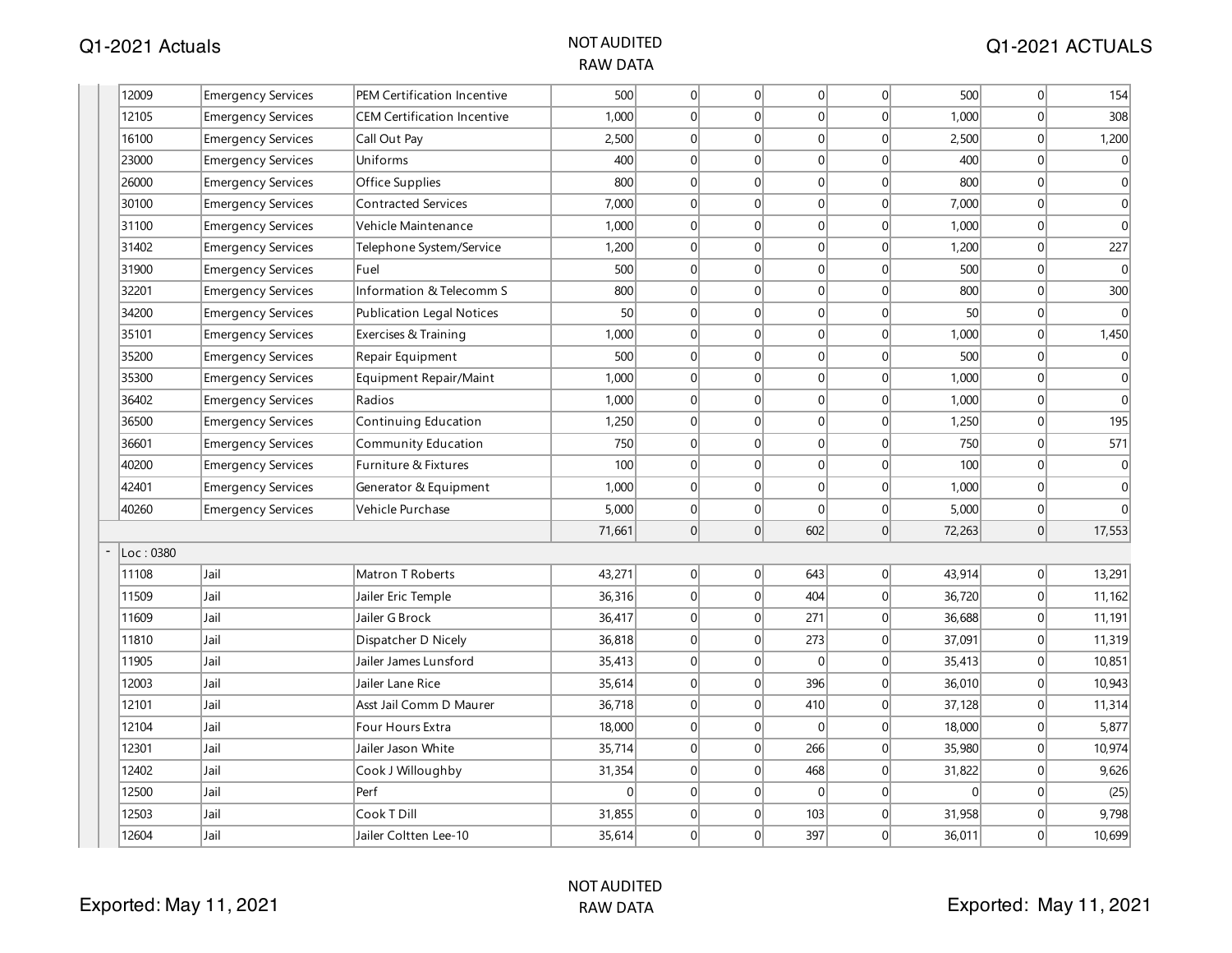| 12702     | Jail                  | Jailer L Melton                  | 37,220  | 0               | 0              | 415         | 0           | 37,635  | 0              | 11,437       |
|-----------|-----------------------|----------------------------------|---------|-----------------|----------------|-------------|-------------|---------|----------------|--------------|
| 12803     | Jail                  | Jailer E West                    | 36, 116 | $\Omega$        | $\Omega$       | $\Omega$    | 0           | 36,116  | 0              | 9,701        |
| 12901     | Jail                  | Jail Comm D Sciscoe              | 41,642  | $\vert 0 \vert$ | $\overline{0}$ | 618         | 0           | 42,260  | 0              | 12,790       |
| 13100     | Jail                  | Overtime                         | 20,000  | 0               | $\overline{0}$ | $\Omega$    | 0           | 20,000  | 0              | 3,129        |
| 13202     | Jail                  | Jailer Ken Moore                 | 35,413  | $\Omega$        | $\Omega$       | 395         | $\Omega$    | 35,808  | 0              | 10,913       |
| 13300     | Jail                  | <b>Holiday Pay</b>               | 35,000  | 0               | $\overline{0}$ | 1,841       | 0           | 36,841  | 0              | 9,061        |
| 13402     | Jail                  | Jailer Jacob Gibson-10           | 35,413  | $\Omega$        | $\Omega$       | 395         | 0           | 35,808  | 0              | 10,913       |
| 13800     | Jail                  | E 911 Dispatcher N Kelp          | 35,714  | 0               | $\overline{0}$ | 265         | 0           | 35,979  | 0              | 10,979       |
| 20200     | Jail                  | <b>General Operating Supplie</b> | 14,000  | $\Omega$        | $\Omega$       | $\Omega$    | 0           | 14,000  | 0              | 5,259        |
| 20300     | Jail                  | Locks, Keys, Etc                 | 400     | 0               | $\overline{0}$ | $\Omega$    | 0           | 400     | 0              | 400          |
| 20400     | Jail                  | Inmate Clothing                  | 2,000   | $\Omega$        | $\Omega$       | 490         | 0           | 2,490   | 0              | 490          |
| 21200     | Jail                  | Postage                          | 500     | $\vert 0 \vert$ | $\overline{0}$ | $\mathbf 0$ | 0           | 500     | 0              | 165          |
| 23000     | Jail                  | Uniforms                         | 4,000   | 0               | $\overline{0}$ | $\Omega$    | 0           | 4,000   | $\mathbf{0}$   | 1,714        |
| 26000     | Jail                  | Office Supplies                  | 2,000   | $\Omega$        | $\overline{0}$ | 261         | 0           | 2,261   | 0              | 618          |
| 31100     | Jail                  | Vehicle Maintenance              | 1,200   | 0               | $\overline{0}$ | 0           | 0           | 1,200   | 0              | 575          |
| 31401     | Jail                  | General Maint & Repair           | 30,000  | $\Omega$        | $\overline{0}$ | 1,626       | $\mathbf 0$ | 31,626  | 0              | 4,566        |
| 31503     | Jail                  | Contracted Transport Jailer      | 15,000  | $\vert 0 \vert$ | $\overline{0}$ | 395         | 0           | 15,395  | 0              | 1,996        |
| 33001     | Jail                  | Interact Upgrades                | 500     | $\Omega$        | $\Omega$       | $\Omega$    | $\Omega$    | 500     | $\overline{0}$ | $\Omega$     |
| 33300     | Jail                  | Inmate Food                      | 55,000  | $\vert 0 \vert$ | $\overline{0}$ | 2,744       | 0           | 57,744  | $\overline{0}$ | 11,834       |
| 34003     | Jail                  | Booking/Printing/Signs           | 500     | $\overline{0}$  | $\Omega$       | 0           | 0           | 500     | 0              | 24           |
| 35008     | Jail                  | Commun & Transporation           | 2,500   | 0               | $\overline{0}$ | 0           | 0           | 2,500   | 0              | $\Omega$     |
| 35100     | Jail                  | <b>Education And Training</b>    | 2,500   | 0               | $\overline{0}$ | 0           | 0           | 2,500   | $\mathbf{0}$   | 125          |
| 36300     | Jail                  | Medicial & Hospital              | 81,000  | $\Omega$        | $\Omega$       | 4,728       | 0           | 85,728  | 0              | 5,652        |
| 37101     | Jail                  | Maintenance Agreement            | 1,500   | $\vert 0 \vert$ | $\Omega$       | 0           | 0           | 1,500   | 0              | $\mathbf{0}$ |
| 40200     | Jail                  | Furniture & Fixtures             | 1,000   | $\Omega$        | $\Omega$       | 0           | 0           | 1,000   | 0              | $\mathbf 0$  |
| 40300     | Jail                  | Stanley/Integrator               | 8,000   | $\Omega$        | $\overline{0}$ | 0           | 0           | 8,000   | 0              | $\mathbf{0}$ |
| 40500     | Jail                  | Security Equipment               | 2,500   | $\Omega$        | $\overline{0}$ | 0           | 0           | 2,500   | 0              | 31           |
| 41001     | Jail                  | Fire/Emergency Equipment         | 2,000   | $\vert 0 \vert$ | $\overline{0}$ | 0           | 0           | 2,000   | 0              | $\mathbf 0$  |
| 42001     | Jail                  | Office Equipment & Fixtures      | 500     | $\vert 0 \vert$ | $\overline{0}$ | 0           | 0           | 500     | 0              | $\mathbf 0$  |
| 42002     | Jail                  | Generator Main. Fuel             | 2,000   | 0               | $\overline{0}$ | 0           | 0           | 2,000   | 0              | $\mathbf{0}$ |
| 43000     | Jail                  | Appliances                       | 1,000   | 0               | $\overline{0}$ | 99          | 0           | 1,099   | $\mathbf{0}$   | 99           |
|           |                       |                                  | 919,222 | 0               | $\overline{0}$ | 17,907      | 0           | 937,129 | 0              | 239,492      |
| Loc: 0626 |                       |                                  |         |                 |                |             |             |         |                |              |
| 11109     | <b>Animal Control</b> | Animal Control Off A Sisson      | 35,714  | 0               | 0              | 530         | 0           | 36,244  | 0              | 10,996       |
| 11206     | <b>Animal Control</b> | P/T Animal Control Off           | 14, 165 | $\Omega$        | $\overline{0}$ | 132         | 0           | 14,297  | $\overline{0}$ | 5,337        |
|           |                       |                                  |         |                 |                |             |             |         |                |              |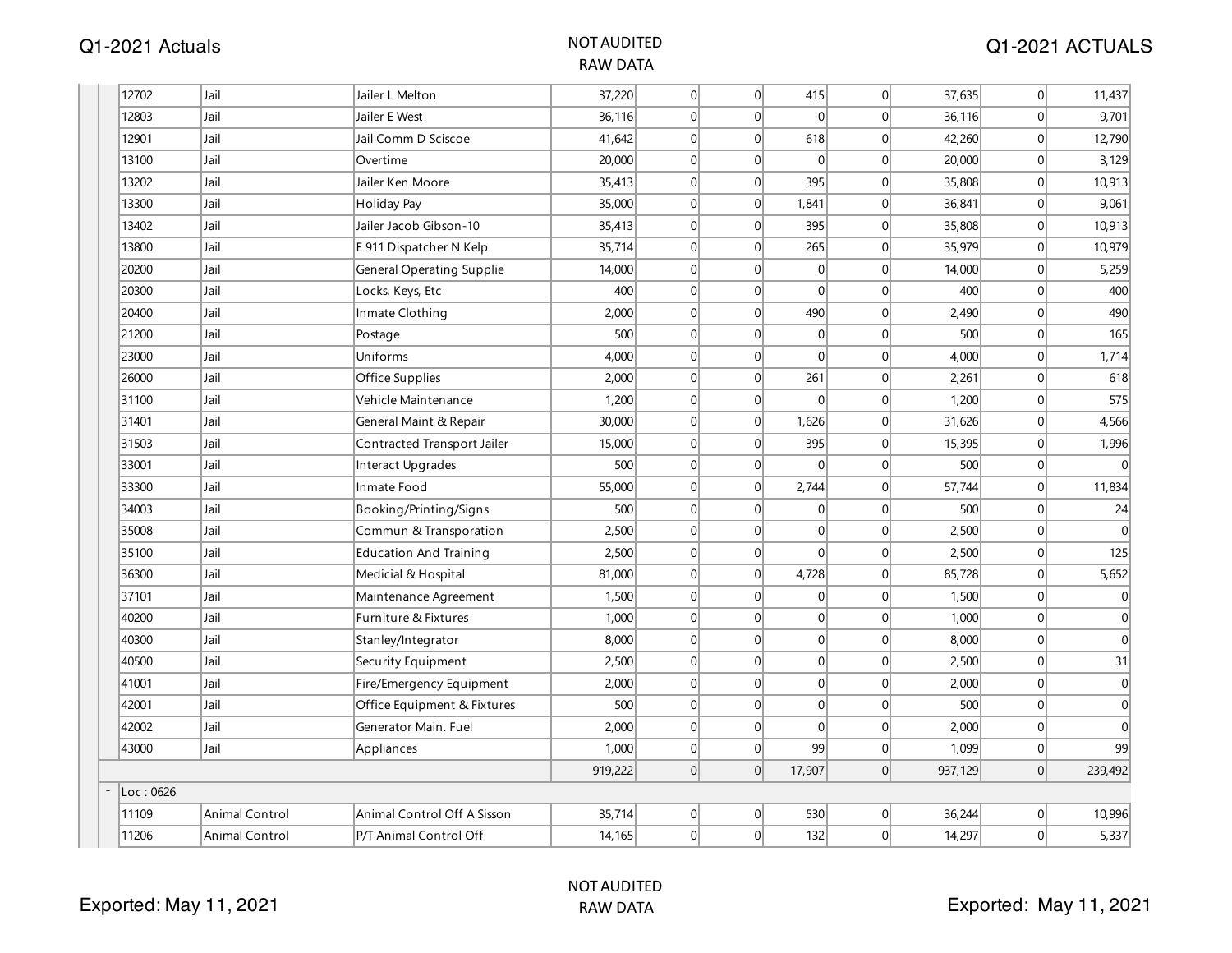| 13105    | Animal Control                                       | Vacation Help/Overtime    | 500     | $\Omega$ | 0              | 0              | $\overline{0}$  | 500     | 0        | 0                |
|----------|------------------------------------------------------|---------------------------|---------|----------|----------------|----------------|-----------------|---------|----------|------------------|
| 16100    | <b>Animal Control</b>                                | Call Out Pay              | 1,750   | 0        | $\overline{0}$ | 0              | 0               | 1,750   | 0        | 573              |
| 21200    | <b>Animal Control</b>                                | Postage                   | 55      | $\Omega$ | $\overline{0}$ | 0              | 0               | 55      | 0        | 55               |
| 22500    | <b>Animal Control</b>                                | Uniforms & Equipment      | 1,500   | 0        | $\overline{0}$ | 0              | $\overline{0}$  | 1,500   | 0        | 138              |
| 26000    | <b>Animal Control</b>                                | Office Supplies           | 100     | $\Omega$ | $\overline{0}$ | $\mathbf 0$    | $\overline{0}$  | 100     | 0        | $\mathbf 0$      |
| 26100    | <b>Animal Control</b>                                | <b>Operating Supplies</b> | 500     | $\Omega$ | $\overline{0}$ | 0              | $\overline{0}$  | 500     | 0        | $\boldsymbol{0}$ |
| 39700    | Animal Control                                       | <b>Truck Maintenance</b>  | 1,200   | $\Omega$ | $\overline{0}$ | $\mathbf 0$    | 0               | 1,200   | $\Omega$ | $\mathbf{0}$     |
| 39900    | Animal Control                                       | <b>Cell Phones</b>        | 1,800   | $\Omega$ | $\overline{0}$ | 0              | 0               | 1,800   | 0        | 522              |
| 42100    | Animal Control                                       | Machinery & Equipment     | 1,000   | $\Omega$ | $\overline{0}$ | $\overline{0}$ | 0               | 1,000   | 0        | 465              |
|          |                                                      |                           | 58,284  | $\Omega$ | 0              | 661            | $\vert 0 \vert$ | 58,945  | 0        | 18,087           |
| Loc:0665 |                                                      |                           |         |          |                |                |                 |         |          |                  |
| 11410    | Clerk IV-D                                           | Administrator J Shrader   | 41,442  | 0        | 0              | 615            | $\overline{0}$  | 42,057  | 0        | 12,729           |
| 11610    | Clerk IV-D                                           | IV-D Attorney B Cullers   | 65,272  | $\Omega$ | 0              | 2,961          | (2,000)         | 66,233  | 0        | 20,040           |
| 11708    | Clerk IV-D                                           | IV-D Clerk                | 9,272   | 0        | $\overline{0}$ | $\mathbf 0$    | $\overline{0}$  | 9,272   | 0        |                  |
| 12400    | Clerk IV-D                                           | Social Sec/Medicare       | 9,593   | $\Omega$ | $\overline{0}$ | $\overline{0}$ | $\overline{0}$  | 9,593   | 0        | 2,414            |
| 12500    | Clerk IV-D                                           | Perf                      | 13,985  | $\Omega$ | $\overline{0}$ | 0              | 0               | 13,985  | 0        | 3,670            |
| 12600    | Clerk IV-D                                           | Group Health Insurance    | 10,864  | $\Omega$ | $\overline{0}$ | 0              | $\overline{0}$  | 10,864  | 0        | 2,377            |
| 12700    | Clerk IV-D                                           | Unemployment              | 462     | $\Omega$ | $\overline{0}$ | 0              | $\overline{0}$  | 462     | 0        | 0                |
| 21200    | Clerk IV-D                                           | Postage                   | 1,200   | $\Omega$ | $\overline{0}$ | 0              | $\overline{0}$  | 1,200   | 0        | $\Omega$         |
| 26000    | Clerk IV-D                                           | Office Supplies           | 1,500   | $\Omega$ | $\overline{0}$ | 0              | 0               | 1,500   | 0        | 232              |
| 31300    | Clerk IV-D                                           | <b>Travel Expense</b>     | 1,400   | 0        | $\overline{0}$ | 0              | $\overline{0}$  | 1,400   | 0        | $\mathbf{0}$     |
| 34201    | Clerk IV-D                                           | Parent Locator Assistance | 1,200   | 0        | $\overline{0}$ | 0              | $\overline{0}$  | 1,200   | 0        | $\mathbf 0$      |
| 35200    | Clerk IV-D                                           | Repair Equipment          | 500     | $\Omega$ | $\overline{0}$ | 0              | $\overline{0}$  | 500     | 0        | 0                |
| 36500    | Clerk IV-D                                           | Continuing Education      | 3,400   | $\Omega$ | $\overline{0}$ | 0              | $\overline{0}$  | 3,400   | 0        | 0                |
| 36701    | Clerk IV-D                                           | <b>Trial Prep</b>         | 600     | $\Omega$ | $\overline{0}$ | 0              | $\overline{0}$  | 600     | $\Omega$ | 0                |
| 37000    | Clerk IV-D                                           | Dues & Subscriptions      | 200     | 0        | $\overline{0}$ | 0              | $\overline{0}$  | 200     | 0        | 0                |
| 37102    | Clerk IV-D                                           | Books & Supplements       | 500     | $\Omega$ | $\overline{0}$ | $\overline{0}$ | $\overline{0}$  | 500     | $\Omega$ | 0                |
| 37402    | Clerk IV-D                                           | <b>Attorney Fees</b>      | 180     | 0        | $\overline{0}$ | $\overline{0}$ | $\overline{0}$  | 180     | 0        | $\mathbf 0$      |
| 41000    | Clerk IV-D                                           | Computer Equipment        | 0       | $\Omega$ | $\overline{0}$ | 41             | $\Omega$        | 41      | 0        | 41               |
| 10555    | Clerk IV-D                                           | ANIMAL CONTROL STIPEND    | 0       | 0        | 0              | 0              | 2,000           | 2,000   | 0        | $\Omega$         |
|          |                                                      |                           | 161,570 | $\Omega$ | 0              | 3,616          | $\overline{0}$  | 165,186 | 0        | 41,503           |
| Loc:0750 |                                                      |                           |         |          |                |                |                 |         |          |                  |
| 11110    | Soil & Water Conservation District Coord L Marthaler |                           | 37,077  | 0        | 0              | 544            | 0               | 37,621  | 0        | 10,860           |
| 26100    | Soil & Water Conservation Operating Supplies         |                           | 2,500   | 0        | $\overline{0}$ | $\mathbf{0}$   | 0               | 2,500   | 0        | 438              |
| 34100    | Soil & Water Conservation Printing & Advertising     |                           | 750     | $\Omega$ | $\overline{0}$ | 0              | $\Omega$        | 750     | 0        | 70               |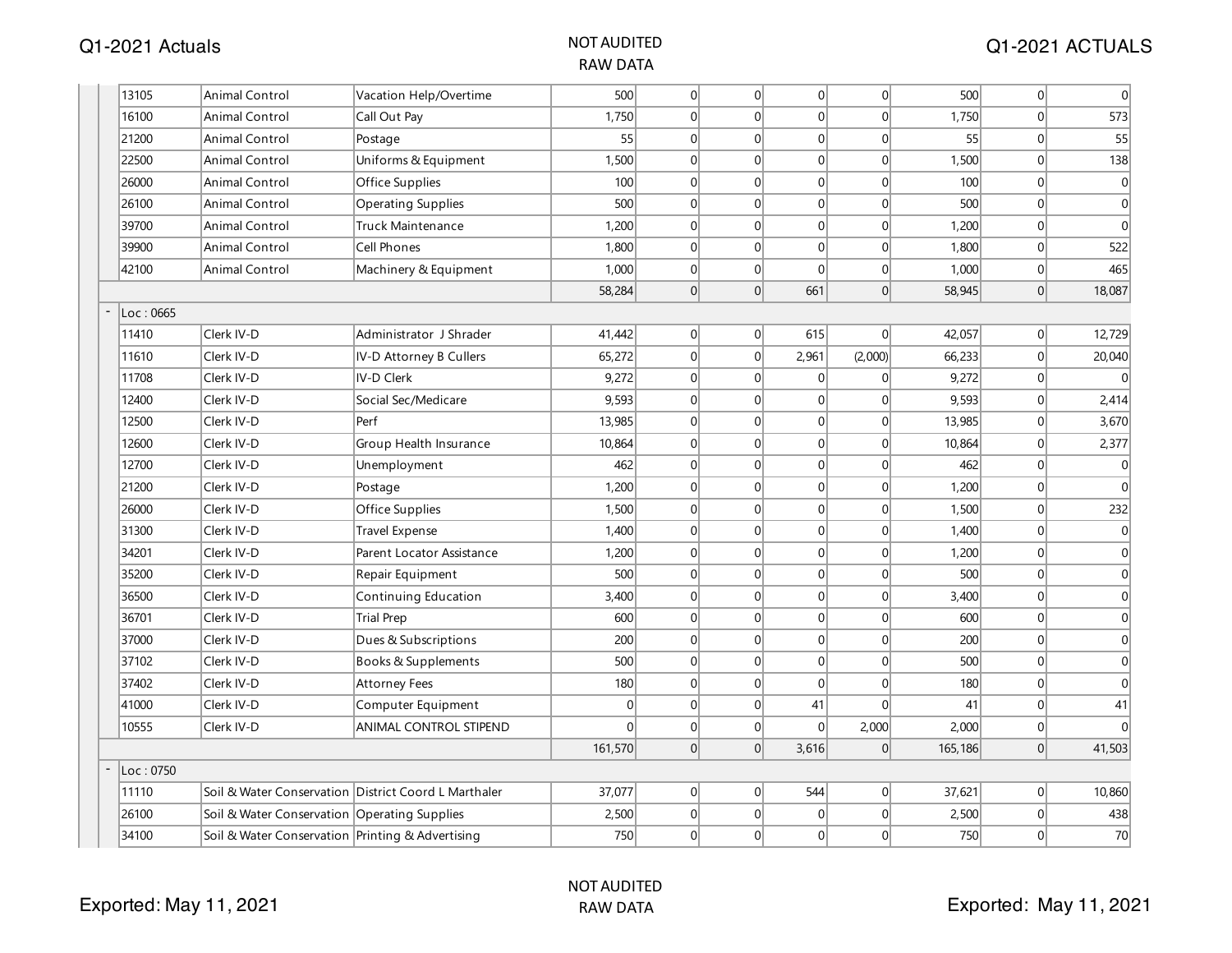| 35000     | Soil & Water Conservation Professional Services  |                              | 4.000     | 0              | 0              | 0               | $\Omega$       | 4,000     | 0              | 679          |
|-----------|--------------------------------------------------|------------------------------|-----------|----------------|----------------|-----------------|----------------|-----------|----------------|--------------|
| 35100     | Soil & Water Conservation Education And Training |                              | 1,500     | 0              | $\Omega$       | $\Omega$        | $\Omega$       | 1,500     | 0              |              |
|           |                                                  |                              | 45,827    | $\overline{0}$ | $\overline{0}$ | 544             | $\Omega$       | 46,371    | 0              | 12,047       |
| Loc: 0803 |                                                  |                              |           |                |                |                 |                |           |                |              |
| 11111     | Parks & Recreation                               | Director M Shields           | 42,345    | $\overline{0}$ | $\Omega$       | 629             | $\Omega$       | 42,974    | 0              | 13,007       |
| 11308     | Parks & Recreation                               | Maintenance S Lucas          | 19,246    | 0              | $\mathbf{0}$   | $\overline{2}$  | $\Omega$       | 19,248    | 0              | 9,626        |
| 11510     | Parks & Recreation                               | Program Asst                 | 3,500     | 0              | $\overline{0}$ | $\Omega$        | $\Omega$       | 3,500     | 0              |              |
| 11611     | Parks & Recreation                               | Program Assistant (F/T)      | 31,253    | 0              | $\mathbf 0$    | 464             | $\Omega$       | 31,717    | 0              | 9,599        |
| 12100     | Parks & Recreation                               | Office Manager               | 34,184    | 0              | $\mathbf{0}$   | 508             | $\Omega$       | 34,692    | 0              | 10,500       |
| 15102     | Parks & Recreation                               | Mowing/Maintenance           | 7,500     | 0              | $\mathbf{0}$   | 0               | $\Omega$       | 7,500     | 0              | 2,907        |
| 21200     | Parks & Recreation                               | Postage                      | 400       | 0              | $\overline{0}$ | $\Omega$        | $\Omega$       | 400       | 0              | 44           |
| 26000     | Parks & Recreation                               | Office Supplies              | 1.000     | 0              | $\Omega$       | $\Omega$        | $\Omega$       | 1,000     | 0              | $\Omega$     |
| 27300     | Parks & Recreation                               | <b>Sports Supplies</b>       | 1,850     | 0              | $\mathbf 0$    | 864             | $\overline{0}$ | 2,714     | 0              | 923          |
| 27500     | Parks & Recreation                               | Tools And Misc H'ware        | 1,000     | 0              | $\mathbf{0}$   | 20 <sup>2</sup> | $\overline{0}$ | 1,020     | 0              | 242          |
| 27600     | Parks & Recreation                               | Restroom Supplies            | 1,000     | 0              | $\mathbf{0}$   | 0               | $\Omega$       | 1,000     | 0              | 140          |
| 31100     | Parks & Recreation                               | Vehicle Maintenance          | 1,700     | 0              | $\Omega$       | 0               | $\Omega$       | 1,700     | 0              | 769          |
| 31300     | Parks & Recreation                               | <b>Travel Expense</b>        | 700       | $\overline{0}$ | $\Omega$       | 0               | $\Omega$       | 700       | 0              | 80           |
| 31504     | Parks & Recreation                               | Security-Communctn           | 1,250     | $\Omega$       | $\Omega$       | $\Omega$        | $\Omega$       | 1,250     | $\Omega$       | 230          |
| 32001     | Parks & Recreation                               | Water                        | 2,500     | 0              | $\mathbf{0}$   | 2,500           | $\Omega$       | 5,000     | 0              | 436          |
| 32101     | Parks & Recreation                               | Electricity                  | 6,300     | 0              | $\Omega$       | 0               | $\Omega$       | 6,300     | 0              | 2,610        |
| 32202     | Parks & Recreation                               | L P Gas                      | 1,600     | 0              | $\mathbf{0}$   | 0               | $\Omega$       | 1,600     | $\overline{0}$ | 1,238        |
| 34100     | Parks & Recreation                               | Printing & Advertising       | 1,000     | 0              | $\mathbf{0}$   | 0               | $\Omega$       | 1,000     | 0              | $\Omega$     |
| 35301     | Parks & Recreation                               | Maintenance                  | 1,500     | 0              | $\mathbf{0}$   | 0               | $\Omega$       | 1,500     | 0              | 269          |
| 35501     | Parks & Recreation                               | Trash Removal                | 600       | 0              | $\mathbf{0}$   | 0               | $\Omega$       | 600       | 0              | 177          |
| 35600     | Parks & Recreation                               | Grounds Upkeep               | 2,000     | 0              | $\mathbf{0}$   | 0               | $\Omega$       | 2,000     | 0              | $\mathbf 0$  |
| 35700     | Parks & Recreation                               | Salt Creek Trail Maintenance | 100       | 0              | $\mathbf{0}$   | 0               | $\Omega$       | 100       | 0              | 12           |
| 35801     | Parks & Recreation                               | <b>Grant Matching Funds</b>  | 500       | $\overline{0}$ | $\Omega$       | 0               | $\Omega$       | 500       | 0              | $\mathbf{0}$ |
| 36500     | Parks & Recreation                               | Continuing Education         | 800       | 0              | $\mathbf{0}$   | 0               | $\Omega$       | 800       | 0              | $\mathbf{0}$ |
| 37000     | Parks & Recreation                               | Dues & Subscriptions         | 400       | 0              | $\mathbf{0}$   | 0               | $\overline{0}$ | 400       | 0              | $\mathbf{0}$ |
| 41200     | Parks & Recreation                               | Parking & Trail              | 1,300     | $\overline{0}$ | $\overline{0}$ | 0               | $\Omega$       | 1,300     | 0              | $\mathbf{0}$ |
| 41300     | Parks & Recreation                               | Playground Equipment         | 1,000     | 0              | $\overline{0}$ | $\Omega$        | $\Omega$       | 1,000     | 0              | $\Omega$     |
| 41900     | Parks & Recreation                               | Prop Develop & Improvemen    | 500       | 0              | $\mathbf{0}$   | 931             | $\Omega$       | 1,431     | 0              | 993          |
| 44000     | Parks & Recreation                               | Mowing Equipment             | 1,000     | $\overline{0}$ | $\mathbf{0}$   | $\Omega$        | $\Omega$       | 1,000     | 0              |              |
|           |                                                  |                              | 168,028   | 0              | $\Omega$       | 5,917           | $\Omega$       | 173,945   | $\overline{0}$ | 53,801       |
|           |                                                  |                              | 8,001,762 | 0              | $\mathbf{0}$   | 80,139          | 76,547         | 8,158,448 | 0              | 3,276,171    |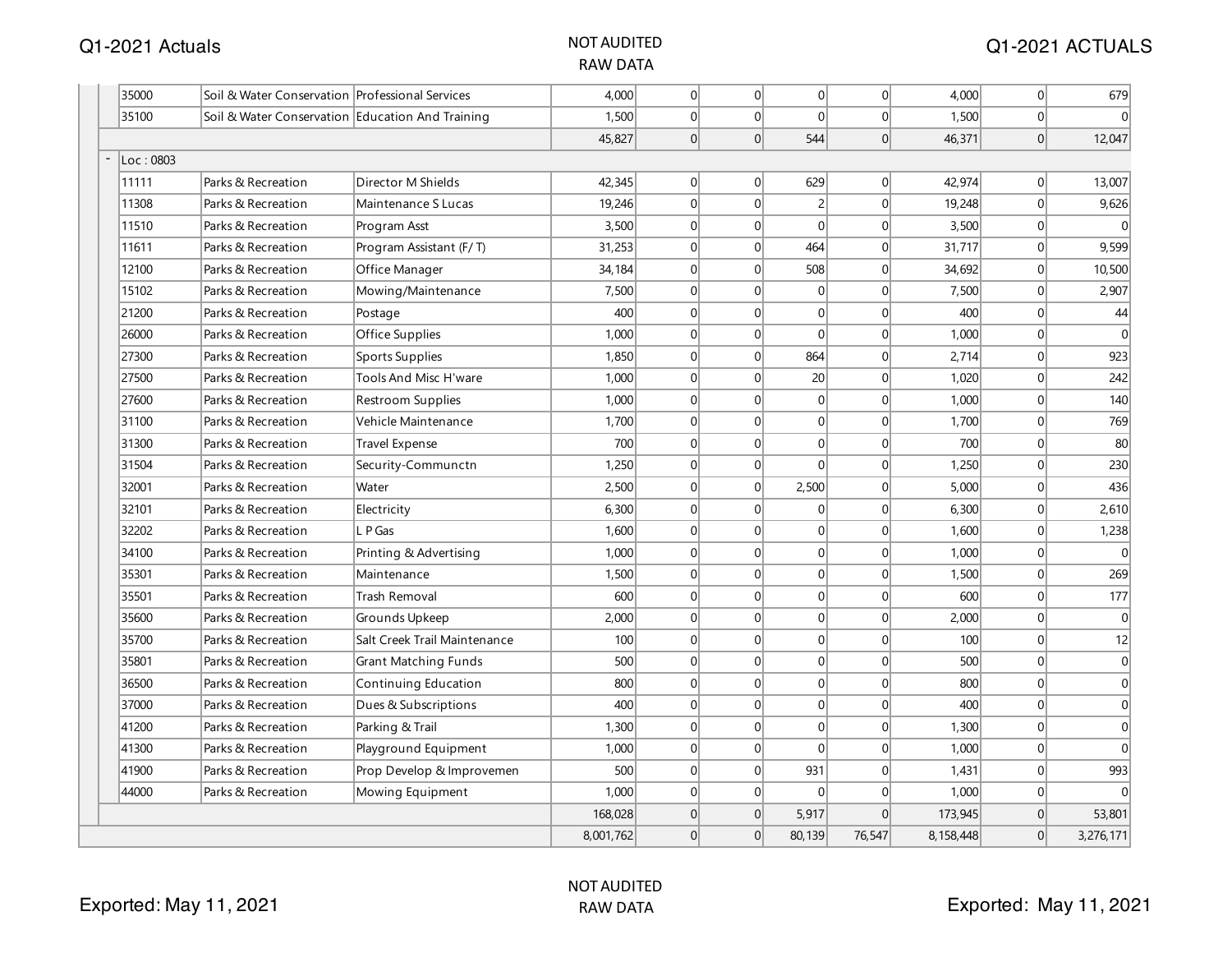#### NOT AUDITED RAW DATA

| Fund: 1122 |                          |                                  |          |                |          |           |                 |          |          |              |
|------------|--------------------------|----------------------------------|----------|----------------|----------|-----------|-----------------|----------|----------|--------------|
| Loc: 0383  |                          |                                  |          |                |          |           |                 |          |          |              |
| 11112      | <b>Adult Corrections</b> | <b>Community Corrections</b>     | 0        | 0              | 0        | 0         | 0               | 0        | 0        | 15,003       |
| 12400      | <b>Adult Corrections</b> | Social Sec/Medicare              | $\Omega$ | $\Omega$       | 0        | 0         | 0               | 0        | 0        | 385          |
| 12500      | <b>Adult Corrections</b> | Perf                             | $\Omega$ | $\Omega$       | $\Omega$ | 0         | $\Omega$        | $\Omega$ | $\Omega$ | 610          |
| 12700      | <b>Adult Corrections</b> | Unemployment                     | $\Omega$ | $\Omega$       | 0        | 0         | $\Omega$        | $\Omega$ | 0        | 173          |
| 50500      | <b>Adult Corrections</b> | <b>Other Distributions</b>       | $\Omega$ | $\Omega$       | 0        | 0         | $\Omega$        | $\Omega$ | 0        | 43,673       |
|            |                          |                                  | $\Omega$ | $\Omega$       | 0        | 0         | 0               | 0        | 0        | 59,844       |
|            |                          |                                  | $\Omega$ | $\Omega$       | 0        | 0         | 0               | 0        | 0        | 59,844       |
| Fund: 1135 |                          |                                  |          |                |          |           |                 |          |          |              |
| Loc: 0531  |                          |                                  |          |                |          |           |                 |          |          |              |
| 10101      | Maintenance & Repair     | <b>Bridge Crew Leader</b>        | 43,207   | $\overline{0}$ | 0        | 517       | 0               | 43,724   | 0        | 13,311       |
| 10201      | Maintenance & Repair     | Truck Driver -                   | 37,636   | $\Omega$       | 0        | $\vert$ 0 | 0               | 37,636   | 0        | $\Omega$     |
| 10301      | Maintenance & Repair     | Truck Driver Joseph Bond         | 41,063   | $\Omega$       | 0        | 610       | 0               | 41,673   | 0        | 12,621       |
| 12400      | Maintenance & Repair     | Social Sec/Medicare              | 10,750   | $\overline{0}$ | 0        | 0         | $\overline{0}$  | 10,750   | 0        | 2,176        |
| 12500      | Maintenance & Repair     | Perf                             | 16,000   | $\overline{0}$ | 0        | 0         | $\overline{0}$  | 16,000   | 0        | 3,435        |
| 12600      | Maintenance & Repair     | Group Health Insurance           | 20,000   | $\Omega$       | 0        | 0         | $\overline{0}$  | 20,000   | 0        | 20,000       |
| 12700      | Maintenance & Repair     | Unemployment                     | 500      | $\Omega$       | $\Omega$ | 0         | $\Omega$        | 500      | 0        | 95           |
| 13100      | Maintenance & Repair     | Overtime                         | 15,000   | $\Omega$       | 0        | 0         | $\Omega$        | 15,000   | 0        | 4,734        |
| 26001      | Maintenance & Repair     | Road Signs                       | 1,000    | $\Omega$       | 0        | 0         | 0               | 1,000    | 0        | $\Omega$     |
| 27003      | Maintenance & Repair     | <b>Guard Rail</b>                | 2,500    | $\Omega$       | 0        | 0         | 0               | 2,500    | 0        | $\Omega$     |
| 27100      | Maintenance & Repair     | Hardware & Tools                 | 3,000    | $\overline{0}$ | 0        | 0         | 0               | 3,000    | 0        | $\Omega$     |
| 27200      | Maintenance & Repair     | Miscellaneous                    | 1,000    | $\overline{0}$ | 0        | 0         | $\overline{0}$  | 1,000    | 0        | $\Omega$     |
| 27400      | Maintenance & Repair     | <b>Erosion Control</b>           | 4,000    | $\Omega$       | 0        | 0         | $\overline{0}$  | 4,000    | 0        | $\mathbf{0}$ |
| 27501      | Maintenance & Repair     | <b>Bridge Repairs</b>            | 25,000   | $\overline{0}$ | 0        | 0         | 0               | 25,000   | 0        | $\mathbf{0}$ |
| 31505      | Maintenance & Repair     | Workman Comp                     | 5,000    | $\overline{0}$ | 0        | 0         | $\overline{0}$  | 5,000    | 0        | $\mathbf{0}$ |
| 35601      | Maintenance & Repair     | Equipment Rental                 | 10,000   | $\overline{0}$ | 0        | 0         | 0               | 10,000   | 0        | $\mathbf{0}$ |
| 40303      | Maintenance & Repair     | <b>Building Storage Supplies</b> | 5,000    | $\overline{0}$ | 0        | 0         | $\overline{0}$  | 5,000    | 0        | $\mathbf{0}$ |
| 40501      | Maintenance & Repair     | Culverts                         | 50,000   | $\overline{0}$ | 0        | 0         | $\overline{0}$  | 50,000   | 0        | $\mathbf{0}$ |
| 41002      | Maintenance & Repair     | Equipment                        | 10,000   | $\overline{0}$ | 0        | 0         | $\overline{0}$  | 10,000   | 0        | $\Omega$     |
| 42003      | Maintenance & Repair     | Equipment Finance Payment        | 23,348   | 0              | 0        | 0         | 0               | 23,348   | 0        | $\cap$       |
|            |                          |                                  | 324,004  | 0              | 0        | 1,127     | 0               | 325,131  | 0        | 56,371       |
| Loc: 0542  |                          |                                  |          |                |          |           |                 |          |          |              |
| 40020      | <b>Bridges</b>           | <b>Bridge Rehab</b>              | 150,000  | $\overline{0}$ | 0        | 0         | $\vert 0 \vert$ | 150,000  | 0        | 0            |
| 30104      | <b>Bridges</b>           | Bridge Inspections-Phase 1 & 2   | 80,000   | 0              | 0        | 0         | 0               | 80,000   | 0        | $\mathbf{0}$ |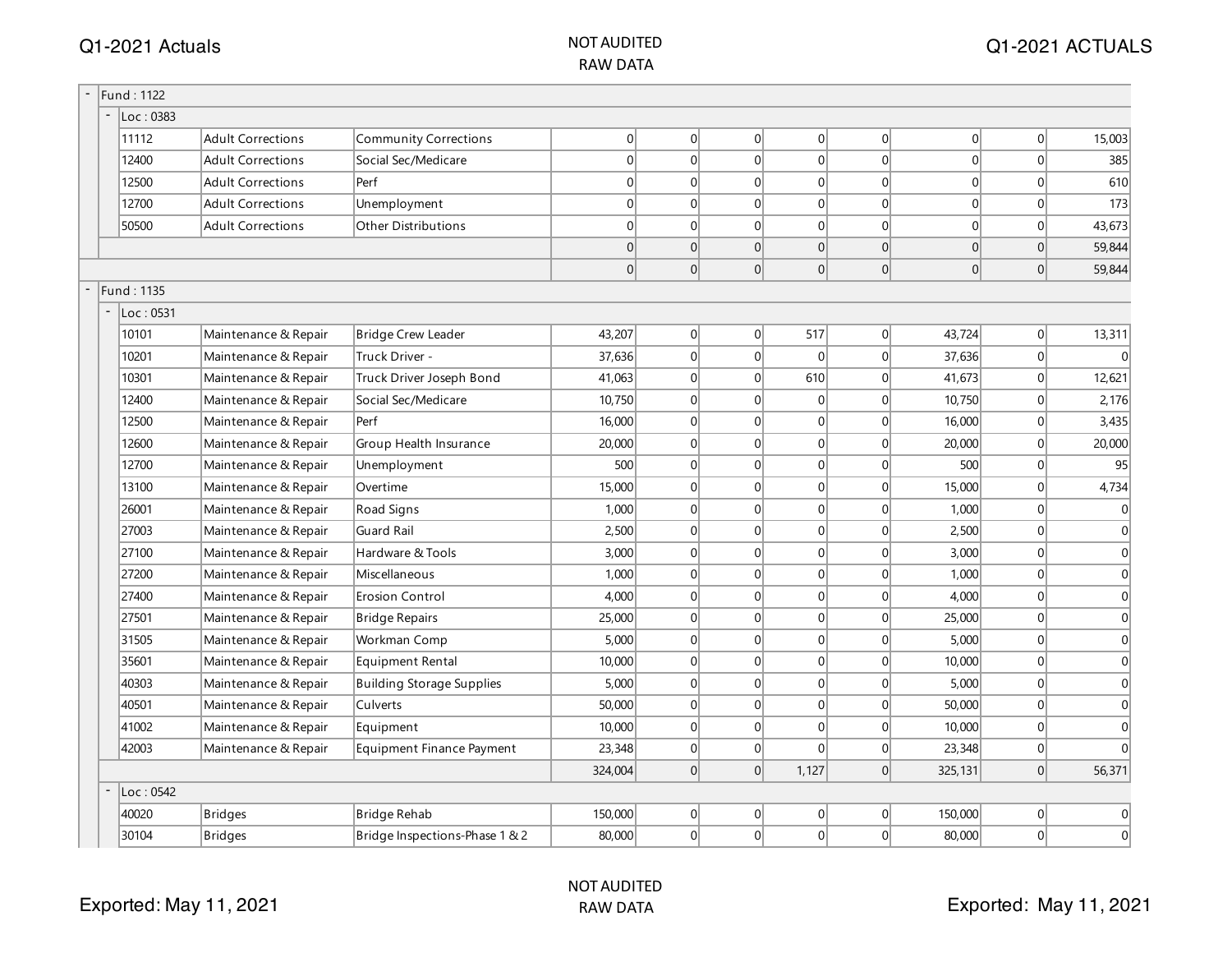#### NOT AUDITED RAW DATA

|            | 33003             | <b>Bridges</b>                | Design Engineering            | 50,000      | 0              | $\overline{0}$ | 0              | $\overline{0}$  | 50,000    | 0              | $\overline{0}$   |
|------------|-------------------|-------------------------------|-------------------------------|-------------|----------------|----------------|----------------|-----------------|-----------|----------------|------------------|
|            | 41003             | <b>Bridges</b>                | Bridge Construct Major Repair | 400,000     | 0              | 0              | 0              | 0               | 400,000   | $\mathbf 0$    | $\overline{0}$   |
|            |                   |                               |                               | 680,000     | 0              | 0              | 0              | 0               | 680,000   | 0              | $\overline{0}$   |
|            |                   |                               |                               | 1,004,004   | 0              | 0              | 1,127          | 0               | 1,005,131 | 0              | 56,371           |
|            | Fund: 1173        |                               |                               |             |                |                |                |                 |           |                |                  |
|            | Loc: 0531         |                               |                               |             |                |                |                |                 |           |                |                  |
|            | 22100             | Maintenance & Repair          | Gas, Oil, & Lube              | 60,000      | 0              | 0              | 0              | 0               | 60,000    | 0              | 6,453            |
|            | 40080             | Maintenance & Repair          | <b>Asphalt Materials</b>      | 10,000      | 0              | 0              | 0              | 0               | 10,000    | 0              | $\mathbf 0$      |
|            | 40400             | Maintenance & Repair          | Stone/Aggregate               | 80,000      | 0              | 0              | 0              | $\overline{0}$  | 80,000    | 0              | 15,979           |
|            | 40501             | Maintenance & Repair          | Culverts                      | 20,000      | 0              | 0              | 0              | $\overline{0}$  | 20,000    | 0              | 13,018           |
|            | 40600             | Maintenance & Repair          | Asphalt - Contract Paving     | 600,000     | 0              | 0              | 0              | 0               | 600,000   | 0              | $\Omega$         |
|            | 40700             | Maintenance & Repair          | Asphalt - Ccmg Match          | 333,334     | $\overline{0}$ | 0              | 0              | $\overline{0}$  | 333,334   | 0              | 63,293           |
|            |                   |                               |                               | 1, 103, 334 | 0              | 0              | 0              | 0               | 1,103,334 | 0              | 98,743           |
|            |                   |                               |                               | 1,103,334   | 0              | 0              | 0              | 0               | 1,103,334 | 0              | 98,743           |
| Fund: 1176 |                   |                               |                               |             |                |                |                |                 |           |                |                  |
|            | $\vert$ Loc: 0530 |                               |                               |             |                |                |                |                 |           |                |                  |
|            | 11124             | <b>Highway Administration</b> | Supervisor Michael Magner     | 49,895      | 0              | 0              | 741            | 0               | 50,636    | 0              | 15,326           |
|            | 11210             | Highway Administration        | Assist Supervisor             | 42,303      | 0              | 0              | $\Omega$       | 0               | 42,303    | 0              | $\Omega$         |
|            | 12004             | Highway Administration        | Bookkeeper                    | 33,381      | 0              | 0              | 285            | 0               | 33,666    | 0              | 495              |
|            | 12400             | Highway Administration        | Social Sec/Medicare           | 12,000      | 0              | 0              | 0              | 0               | 12,000    | 0              | 2,008            |
|            | 12500             | Highway Administration        | Perf                          | 19,000      | 0              | 0              | 0              | $\vert 0 \vert$ | 19,000    | 0              | 3,026            |
|            | 12600             | Highway Administration        | Group Health Insurance        | 30,000      | 0              | 0              | 0              | $\overline{0}$  | 30,000    | 0              | 30,000           |
|            | 12700             | Highway Administration        | Unemployment                  | 400         | 0              | 0              | 0              | 0               | 400       | 0              | 200              |
|            | 13002             | Highway Administration        | Superintendent Master Rd Cert | 10,400      | 0              | 0              | $\overline{0}$ | 0               | 10,400    | 0              | 3,200            |
|            | 13100             | <b>Highway Administration</b> | Overtime                      | 40,000      | 0              | 0              | 300            | 0               | 40,300    | 0              | 8,000            |
|            | 21200             | Highway Administration        | Postage                       | 100         | 0              | 0              | 0              | $\overline{0}$  | 100       | 0              | $\overline{0}$   |
|            | 26000             | Highway Administration        | Office Supplies               | 1,200       | 0              | 0              | 0              | 0               | 1,200     | 0              | $\mathbf 0$      |
|            | 31102             | Highway Administration        | Liability Insurance           | 20,000      | 0              | 0              | 0              | 0               | 20,000    | 0              | $\mathbf{0}$     |
|            | 31303             | Highway Administration        | Drug Testing                  | 1,000       | 0              | 0              | 0              | 0               | 1,000     | 0              | 30 <sup>°</sup>  |
|            | 31404             | Highway Administration        | Safety Program                | 2,000       | 0              | 0              | 0              | $\overline{0}$  | 2,000     | 0              | $\boldsymbol{0}$ |
|            | 31505             | <b>Highway Administration</b> | Workman Comp                  | 4,000       | 0              | $\overline{0}$ | 0              | $\overline{0}$  | 4,000     | 0              | $\overline{0}$   |
|            | 31603             | Highway Administration        | Meeting & Schooling           | 1,200       | 0              | 0              | 0              | $\overline{0}$  | 1,200     | $\mathbf 0$    | $\mathbf{0}$     |
|            | 31703             | Highway Administration        | <b>Box Rental</b>             | 100         | 0              | 0              | 0              | $\overline{0}$  | 100       | 0              | 86               |
|            | 32000             | Highway Administration        | <b>Utilities</b>              | 12,000      | 0              | 0              | 0              | $\overline{0}$  | 12,000    | 0              | 3,455            |
|            | 34100             | Highway Administration        | Printing & Advertising        | 400         | $\overline{0}$ | 0              | 0              | $\overline{0}$  | 400       | $\overline{0}$ | 85               |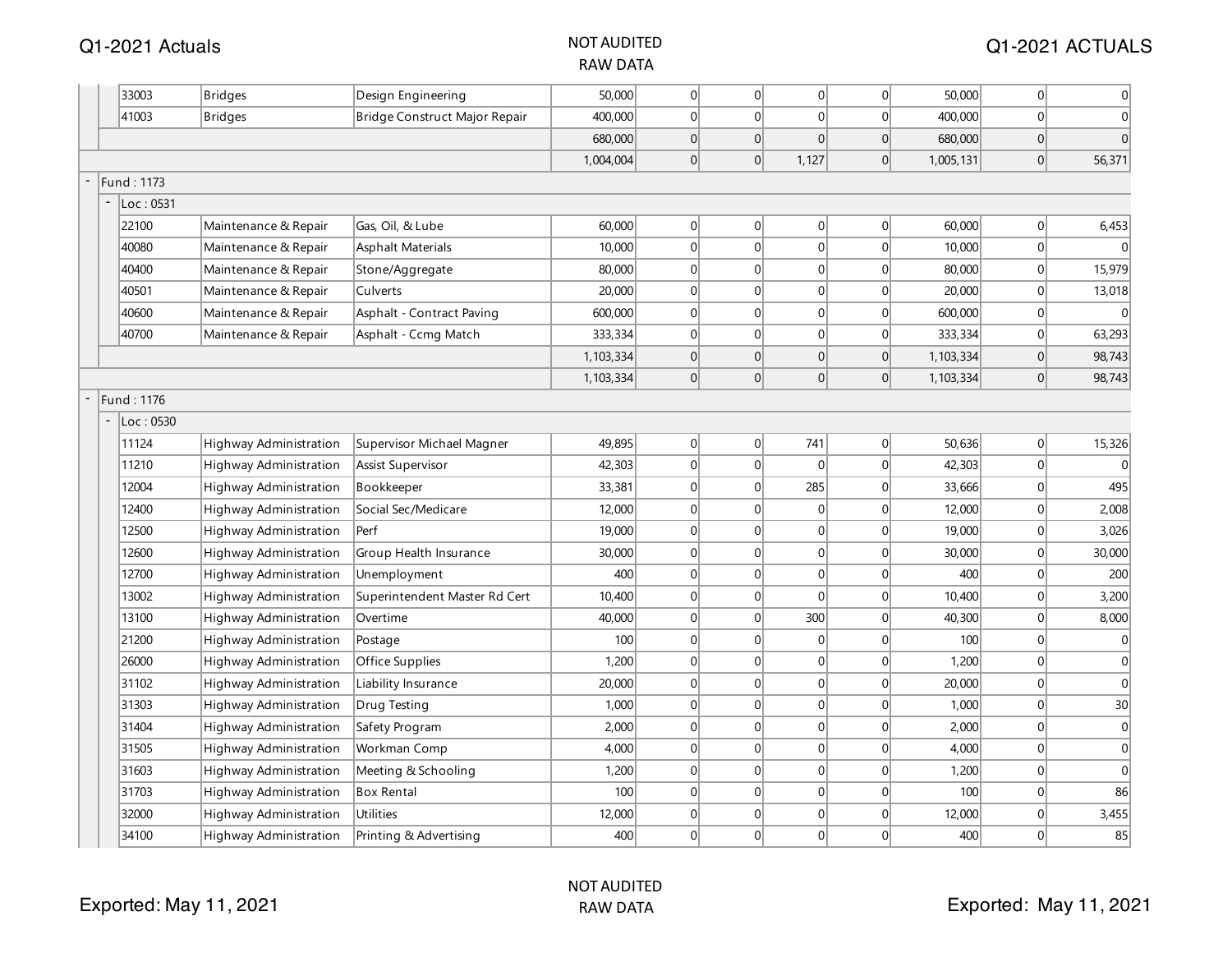| 37001     | Highway Administration        | <b>Official Bonds</b>          | 100     | $\overline{0}$ | 0              | 0        | $\Omega$        | 100     | $\overline{0}$ | 0        |
|-----------|-------------------------------|--------------------------------|---------|----------------|----------------|----------|-----------------|---------|----------------|----------|
| 37402     | <b>Highway Administration</b> | <b>Attorney Fees</b>           | 1,000   | 0              | 0              | $\Omega$ | $\Omega$        | 1,000   | 0              | $\Omega$ |
|           |                               |                                | 280,479 | 0              | $\overline{0}$ | 1,327    | 0               | 281,806 | $\overline{0}$ | 65,911   |
| Loc: 0531 |                               |                                |         |                |                |          |                 |         |                |          |
| 11002     | Maintenance & Repair          | Truck Driver 5H                | 37,737  | 0              | $\Omega$       | $\Omega$ | $\Omega$        | 37,737  | $\Omega$       | 0        |
| 11511     | Maintenance & Repair          | Mechanic 10H Aaron Pierce      | 0       | $\overline{0}$ | $\overline{0}$ | 614      | $\vert 0 \vert$ | 614     | 0              | $\Omega$ |
| 12005     | Maintenance & Repair          | Equipment Operator - Ken Law   | 41,565  | $\overline{0}$ | $\overline{0}$ | 611      | 0               | 42,176  | 0              | 12,782   |
| 12102     | Maintenance & Repair          | Equip Operator George Haggard  | 41,264  | $\overline{0}$ | $\overline{0}$ | 613      | $\overline{0}$  | 41,877  | $\overline{0}$ | 12,675   |
| 12400     | Maintenance & Repair          | Social Sec/Medicare            | 14,000  | 0              | $\overline{0}$ | 0        | $\overline{0}$  | 14,000  | 0              | 3,598    |
| 12500     | Maintenance & Repair          | Perf                           | 22,000  | 0              | $\overline{0}$ | 0        | $\overline{0}$  | 22,000  | $\overline{0}$ | 5,522    |
| 12600     | Maintenance & Repair          | Group Health Insurance         | 50,000  | 0              | $\overline{0}$ | 0        | $\Omega$        | 50,000  | $\overline{0}$ | 50,000   |
| 12700     | Maintenance & Repair          | Unemployment                   | 500     | 0              | $\Omega$       | 0        | $\Omega$        | 500     | $\Omega$       | $\Omega$ |
| 13100     | Maintenance & Repair          | Overtime                       | 20,000  | 0              | $\overline{0}$ | 0        | $\vert 0 \vert$ | 20,000  | 0              | 9,343    |
| 13103     | Maintenance & Repair          | Ditch Crew Leader Marcus Seitz | 43,307  | $\overline{0}$ | $\overline{0}$ | 571      | 0               | 43,878  | 0              | 13,521   |
| 15001     | Maintenance & Repair          | Equipment Operator D. Vanwazer | 40,160  | $\overline{0}$ | $\overline{0}$ | 0        | 0               | 40,160  | $\overline{0}$ | 981      |
| 15103     | Maintenance & Repair          | Temp Laborer                   | 5,000   | 0              | $\overline{0}$ | 0        | $\overline{0}$  | 5,000   | 0              |          |
| 20230     | Maintenance & Repair          | Garage Supplies                | 12,000  | 0              | $\overline{0}$ | 0        | $\overline{0}$  | 12,000  | $\overline{0}$ | 1,078    |
| 20240     | Maintenance & Repair          | Supply Employees-(Misc.)       | 1,000   | 0              | $\Omega$       | 0        | $\Omega$        | 1,000   | $\overline{0}$ | 160      |
| 22100     | Maintenance & Repair          | Gas, Oil, & Lube               | 100,000 | 0              | $\overline{0}$ | 0        | 0               | 100,000 | $\overline{0}$ | 45,854   |
| 22200     | Maintenance & Repair          | Tires & Tubes                  | 30,000  | 0              | $\overline{0}$ | 0        | $\overline{0}$  | 30,000  | $\overline{0}$ | 1,009    |
| 26001     | Maintenance & Repair          | Road Signs                     | 5,000   | 0              | $\Omega$       | 0        | $\Omega$        | 5,000   | 0              | 100      |
| 27003     | Maintenance & Repair          | Guard Rail                     | 2,000   | 0              | $\Omega$       | 0        | $\Omega$        | 2,000   | 0              |          |
| 27100     | Maintenance & Repair          | Hardware & Tools               | 5,000   | 0              | $\overline{0}$ | 0        | 0               | 5,000   | 0              | 941      |
| 27201     | Maintenance & Repair          | Salt & Sand                    | 200,000 | 0              | $\overline{0}$ | 0        | $\overline{0}$  | 200,000 | 0              | 147,828  |
| 27301     | Maintenance & Repair          | Grader Blades                  | 5,000   | 0              | $\Omega$       | 0        | $\Omega$        | 5,000   | $\overline{0}$ | 1,301    |
| 30202     | Maintenance & Repair          | Cleaning Maintenance           | 200     | 0              | $\overline{0}$ | 0        | $\overline{0}$  | 200     | $\overline{0}$ | 0        |
| 30760     | Maintenance & Repair          | Radios-Communication           | 2,500   | 0              | $\overline{0}$ | 0        | $\overline{0}$  | 2,500   | $\overline{0}$ | $\Omega$ |
| 31003     | Maintenance & Repair          | Hauling Stone                  | 50,000  | 0              | $\overline{0}$ | 0        | $\overline{0}$  | 50,000  | $\overline{0}$ | 49,989   |
| 31505     | Maintenance & Repair          | Workman Comp                   | 8,000   | 0              | $\Omega$       | 0        | 0               | 8,000   | 0              |          |
| 33006     | Maintenance & Repair          | Alarm System                   | 500     | 0              | $\overline{0}$ | 0        | 0               | 500     | 0              | 83       |
| 34901     | Maintenance & Repair          | Uniforms                       | 15,000  | 0              | $\overline{0}$ | 0        | 0               | 15,000  | 0              | 4,187    |
| 35200     | Maintenance & Repair          | Repair Equipment               | 100,000 | $\overline{0}$ | $\overline{0}$ | 0        | $\overline{0}$  | 100,000 | $\overline{0}$ | 30, 105  |
| 35201     | Maintenance & Repair          | Repair Truck                   | 125,000 | 0              | $\overline{0}$ | 0        | 0               | 125,000 | $\overline{0}$ | 9,779    |
| 35402     | Maintenance & Repair          | Service Calls                  | 7,500   | $\overline{0}$ | $\overline{0}$ | 0        | $\Omega$        | 7,500   | $\overline{0}$ | 7,800    |
| 35502     | Maintenance & Repair          | Dumpster Rental                | 600     | $\Omega$       | $\Omega$       | 0        | $\Omega$        | 600     | $\overline{0}$ | 107      |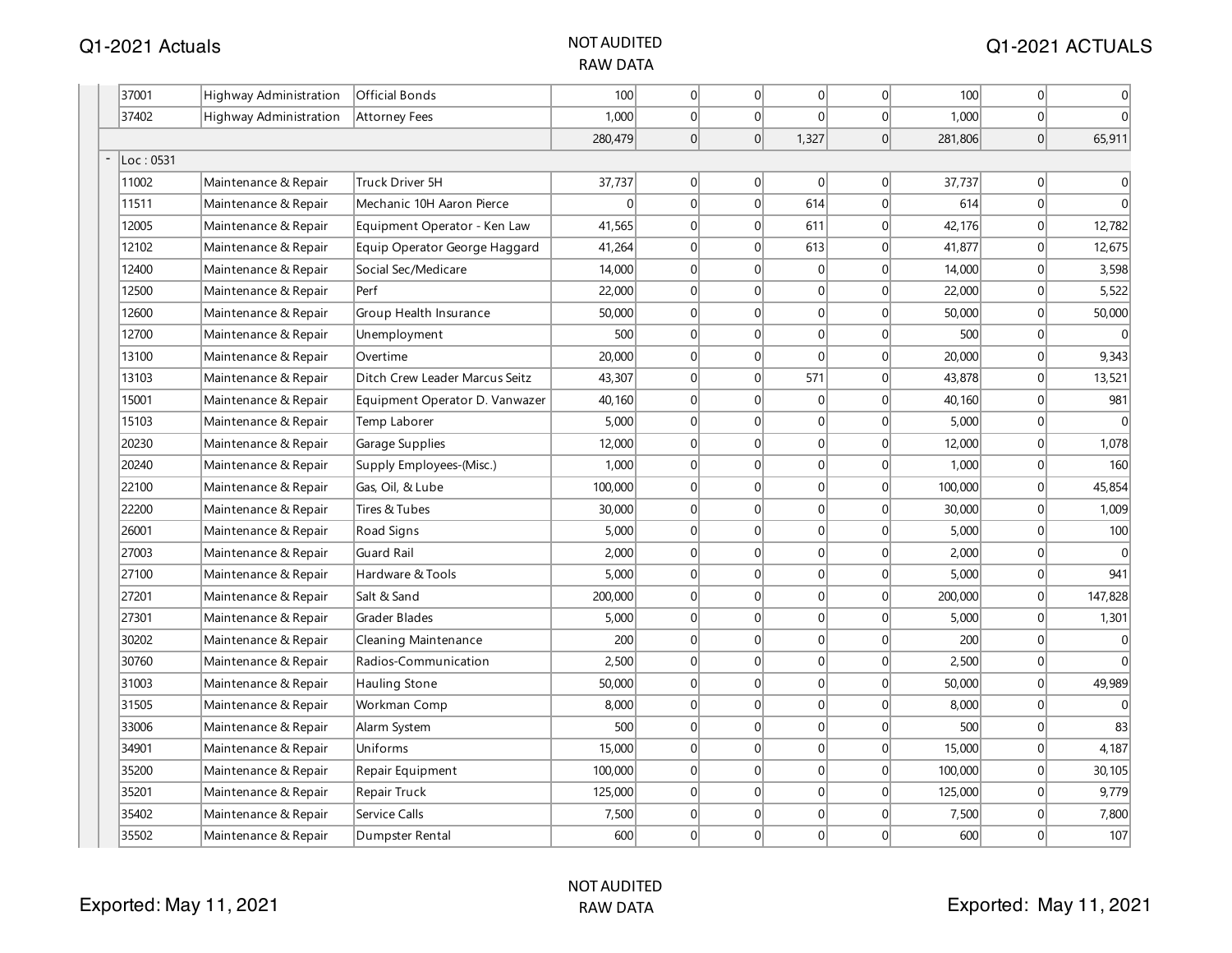| 35601      | Maintenance & Repair      | Equipment Rental            | 5,000     | 0 | 0              | 0              | 0              | 5,000     | 0                | $\theta$     |
|------------|---------------------------|-----------------------------|-----------|---|----------------|----------------|----------------|-----------|------------------|--------------|
| 40080      | Maintenance & Repair      | Asphalt Materials           | 15,000    | 0 | 0              | 0              | 0              | 15,000    | 0                | 8,319        |
| 40101      | Maintenance & Repair      | Mower Tractor 2018          | 50,000    | 0 | $\Omega$       | 0              | $\Omega$       | 50,000    | 0                |              |
| 40301      | Maintenance & Repair      | <b>Chainsaws Trimmers</b>   | 5,000     | 0 | $\overline{0}$ | 0              | 0              | 5,000     | 0                | 47           |
| 40400      | Maintenance & Repair      | Stone/Aggregate             | 125,000   | 0 | $\Omega$       | 0              | $\Omega$       | 125,000   | 0                | 105,553      |
| 40501      | Maintenance & Repair      | Culverts                    | 25,000    | 0 | $\overline{0}$ | 0              | $\overline{0}$ | 25,000    | $\boldsymbol{0}$ | 10,118       |
| 40600      | Maintenance & Repair      | Asphalt - Contract Paving   | 20,000    | 0 | $\Omega$       | 0              | $\Omega$       | 20,000    | 0                | $\theta$     |
| 41004      | Maintenance & Repair      | <b>Truck Storage</b>        | 50,000    | 0 | $\Omega$       | $\Omega$       | $\Omega$       | 50,000    | 0                | $\Omega$     |
| 42005      | Maintenance & Repair      | Material Storage Bldg       | 10,000    | 0 | $\overline{0}$ | 0              | 0              | 10,000    | 0                | $\mathbf{0}$ |
| 50020      | Maintenance & Repair      | Dump Trucks Plows Spreaders | 40,000    | 0 | 0              | $\Omega$       | 0              | 40,000    | 0                | $\Omega$     |
|            |                           |                             | 1,329,833 | 0 | $\Omega$       | 2,409          | $\vert$ 0      | 1,332,242 | 0                | 532,779      |
| Loc: 0533  |                           |                             |           |   |                |                |                |           |                  |              |
| 11211      | General & Undistributed   | Mechanic Helper 5H          | 35,414    | 0 | 0              | 0              | 0              | 35,414    | 0                | $\Omega$     |
| 11511      | General & Undistributed   | Mechanic 10H Aaron Pierce   | 41,242    | 0 | $\Omega$       | 0              | $\Omega$       | 41,242    | 0                | 11,088       |
| 12400      | General & Undistributed   | Social Sec/Medicare         | 5,000     | 0 | $\overline{0}$ | 0              | 0              | 5,000     | 0                | 934          |
| 12500      | General & Undistributed   | Perf                        | 6,000     | 0 | $\Omega$       | 0              | $\vert$ 0      | 6,000     | 0                | 1,454        |
| 12600      | General & Undistributed   | Group Health Insurance      | 20,000    | 0 | $\overline{0}$ | 0              | $\Omega$       | 20,000    | 0                | 20,000       |
| 12700      | General & Undistributed   | Unemployment                | 300       | 0 | $\Omega$       | $\Omega$       | $\Omega$       | 300       | 0                | 48           |
| 13100      | General & Undistributed   | Overtime                    | 5,000     | 0 | $\overline{0}$ | 0              | 0              | 5,000     | 0                | 1,893        |
| 35200      | General & Undistributed   | Repair Equipment            | 20,000    | 0 | $\vert$ 0      | 0              | $\Omega$       | 20,000    | 0                | 667          |
| 41201      | General & Undistributed   | Upkeep On Fuel Pumps        | 7,500     | 0 | $\overline{0}$ | 0              | 0              | 7,500     | 0                | 222          |
| 42602      | General & Undistributed   | Purchase Equipment          | 200,000   | 0 | $\vert$ 0      | 0              | $\Omega$       | 200,000   | 0                | 83,900       |
|            |                           |                             | 340,456   | 0 | $\overline{0}$ | $\overline{0}$ | 0              | 340,456   | 0                | 120,206      |
|            |                           |                             | 1,950,768 | 0 | 0              | 3,736          | $\Omega$       | 1,954,504 | 0                | 718,897      |
| Fund: 1191 |                           |                             |           |   |                |                |                |           |                  |              |
| Loc: 0232  |                           |                             |           |   |                |                |                |           |                  |              |
| 11315      | Circuit Court             | Courthouse Security Off     | 37,679    | 0 | $\Omega$       | $\overline{0}$ | 0              | 37,679    | 0                | 11,574       |
| 11414      | <b>Circuit Court</b>      | Courthouse Sec Off P/T      | 10,000    | 0 | $\Omega$       | 0              | 0              | 10,000    | 0                | 2,619        |
| 12700      | Circuit Court             | Unemployment                | $\Omega$  | 0 | $\Omega$       | 0              | 0              | $\Omega$  | 0                | 48           |
|            |                           |                             | 47,679    | 0 | $\overline{0}$ | 0              | 0              | 47,679    | 0                | 14,240       |
|            |                           |                             | 47,679    | 0 | $\overline{0}$ | 0              | $\Omega$       | 47,679    | 0                | 14,240       |
| Fund: 2500 |                           |                             |           |   |                |                |                |           |                  |              |
| Loc:9600   |                           |                             |           |   |                |                |                |           |                  |              |
| 21200      | <b>Pre-Trial Division</b> | Postage                     | 1,200     | 0 | 0              | 0              | 0              | 1,200     | 0                | 502          |
| 26000      | Pre-Trial Division        | Office Supplies             | 2,200     | 0 | $\overline{0}$ | $\Omega$       | $\Omega$       | 2,200     | 0                | 342          |
|            |                           |                             |           |   |                |                |                |           |                  |              |

-

-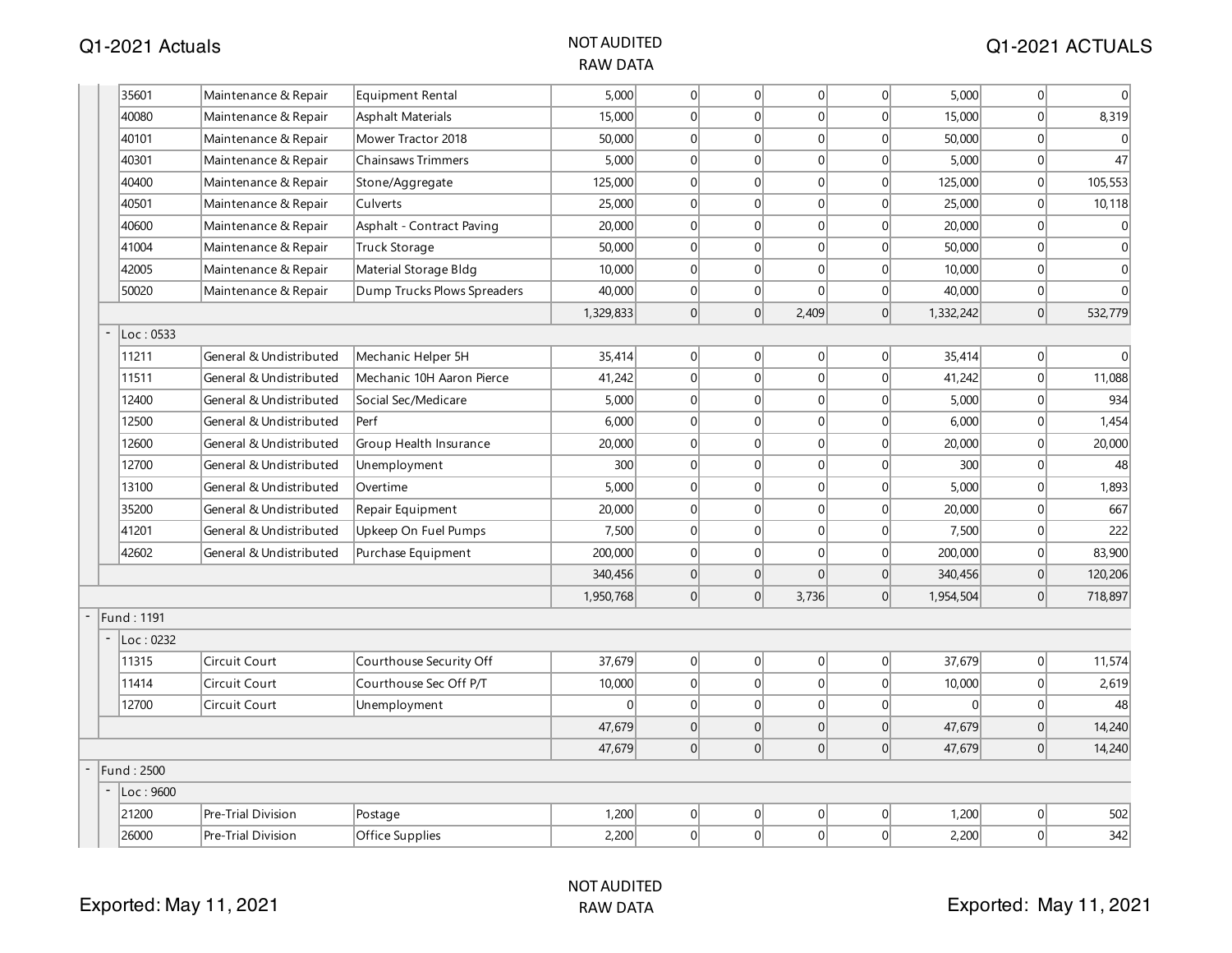#### Q1-2021 Actuals NOT AUDITED

| 30673                                 | Pre-Trial Division   | <b>Trial Prep</b>            | 4,000        | $\Omega$       | $\Omega$ | $\overline{0}$ | 0              | 4,000      | 0 | 1,222          |
|---------------------------------------|----------------------|------------------------------|--------------|----------------|----------|----------------|----------------|------------|---|----------------|
| 31004                                 | Pre-Trial Division   | <b>Adult Protective Svcs</b> | 1,000        | $\Omega$       | $\Omega$ | $\Omega$       | $\overline{0}$ | 1,000      | 0 | 0              |
| 31300                                 | Pre-Trial Division   | Travel Expense               | 500          | $\Omega$       | $\Omega$ | $\overline{0}$ | $\overline{0}$ | 500        | 0 | 0              |
| 31402                                 | Pre-Trial Division   | Telephone System/Service     | 1,300        | $\Omega$       | $\Omega$ | $\overline{0}$ | $\overline{0}$ | 1,300      | 0 | 365            |
| 35200                                 | Pre-Trial Division   | Repair Equipment             | 500          |                | $\Omega$ | $\Omega$       | $\Omega$       | 500        | 0 | 41             |
| 36500                                 | Pre-Trial Division   | Continuing Education         | 800          |                | 0        | $\Omega$       | $\Omega$       | 800        | 0 | $\mathbf{0}$   |
| 37000                                 | Pre-Trial Division   | Dues & Subscriptions         | 1,240        |                | 0        | 0              | $\Omega$       | 1,240      | 0 | 600            |
| 37102                                 | Pre-Trial Division   | Books & Supplements          | 600          |                | 0        | $\Omega$       | $\Omega$       | 600        | 0 | 0              |
|                                       |                      |                              | 13,340       | 0              | 0        | 0              | 0              | 13,340     | 0 | 3,071          |
| Loc: 9602<br>$\overline{\phantom{a}}$ |                      |                              |              |                |          |                |                |            |   |                |
| 36500                                 | Law Enforcement      | Continuing Education         | $\Omega$     | $\overline{0}$ | 0        | 0              | 0              | 01         | 0 | 196            |
|                                       |                      |                              |              |                | 0        | 0              | $\overline{0}$ |            | 0 | 196            |
|                                       |                      |                              | 13,340       | 0              | 0        | 0              | 0              | 13,340     | 0 | 3,267          |
| Fund: 9190                            |                      |                              |              |                |          |                |                |            |   |                |
| Loc: 0068<br>$\overline{\phantom{a}}$ |                      |                              |              |                |          |                |                |            |   |                |
| 34200                                 | County Commissioners | Publication Legal Notices    | $\Omega$     | $\Omega$       | $\Omega$ | 0              | 0              | $\Omega$   | 0 | $\overline{0}$ |
|                                       |                      |                              | $\Omega$     | $\Omega$       | 0        | 0              | 0              | $\Omega$   | 0 | 0              |
|                                       |                      |                              |              |                | $\Omega$ | $\Omega$       | $\Omega$       | $\Omega$   | 0 | $\vert$ 0      |
|                                       |                      |                              | 12, 120, 887 | $\Omega$       | 0        | 85,002         | 76,547         | 12,282,436 | 0 | 4,227,533      |
|                                       |                      |                              |              |                |          |                |                |            |   |                |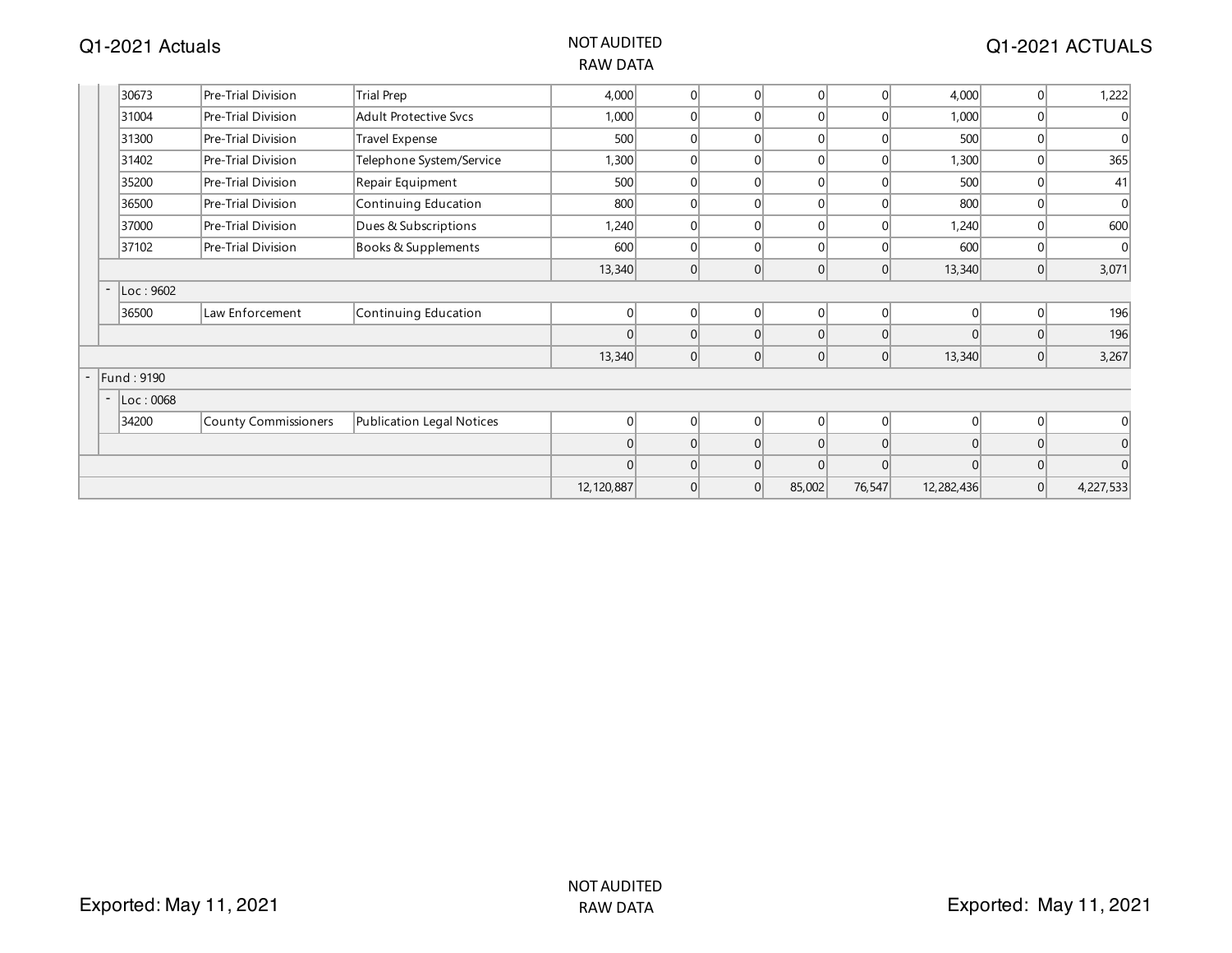| Expenditure | Unexpend | Unexpend Pct |
|-------------|----------|--------------|
|             |          |              |
|             |          |              |
| 13,559      | 31,263   | 69.75%       |
| 13,641      | 22,400   | 62.15%       |
| 10,162      | 23,611   | 69.91%       |
| 10,162      | 23,410   | 69.73%       |
| 2,681       | 30,399   | 91.90%       |
| 11,445      | 26,348   | 69.72%       |
| 10,222      | 23,553   | 69.74%       |
| 1,500       | 1,500    | 50.00%       |
| 733         | 4,396    | 85.72%       |
| 0           | 1,500    | 100.00%      |
| 0           | 800      | 100.00%      |
| 0           | 800      | 100.00%      |
| 73          | 1,927    | 96.36%       |
| 417         | 483      | 53.67%       |
| 70          | 710      | 91.03%       |
| 0           | 400      | 100.00%      |
| 220         | 3,280    | 93.71%       |
| 867         | (267)    | (44.46%)     |
| 285         | 715      | 71.50%       |
| 0           | 1,000    | 100.00%      |
| 76,035      | 198,229  | 72.28%       |
|             |          |              |
| 14,138      | 32,572   | 69.73%       |
| 11,697      | 26,949   | 69.73%       |
| 11,475      | 26,437   | 69.73%       |
| 10,207      | 23,034   | 69.29%       |
| 10,469      | 24,121   | 69.73%       |
| 10,346      | 23,836   | 69.73%       |
| 0           | 500      | 100.00%      |
| 0           | 1,500    | 100.00%      |
| 1,115       | 3,185    | 74.08%       |
| 68,412      | 14,588   | 17.58%       |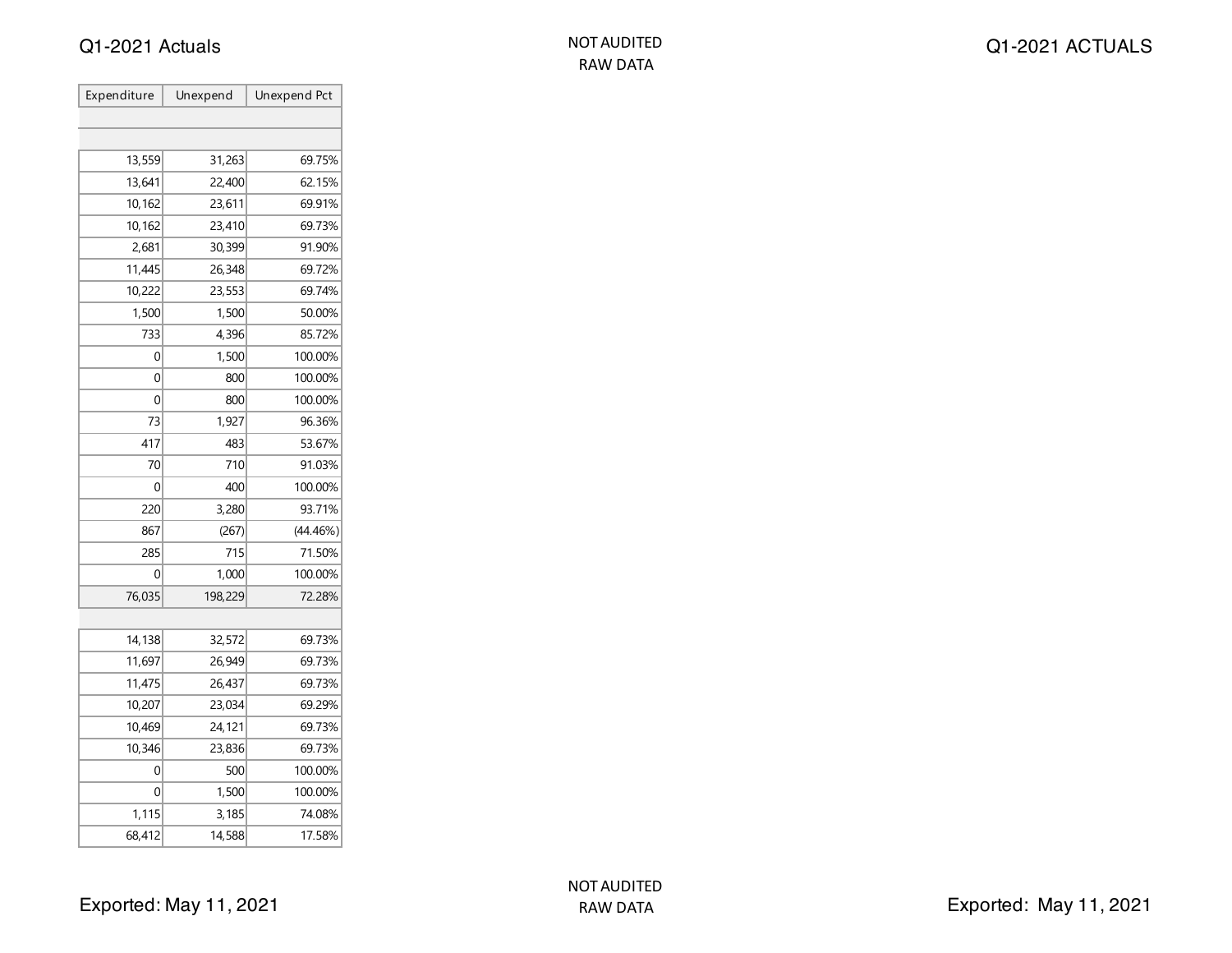| NOT AUDITED |
|-------------|
| RAW DATA    |

| 0       | 13,000   | 100.00% |
|---------|----------|---------|
| 0       | 1,500    | 100.00% |
| 857     | 5,643    | 86.81%  |
| 0       | 2,000    | 100.00% |
| 705     | 95       | 11.85%  |
| 0       | 500      | 100.00% |
| 139,422 | 199,460  | 58.86%  |
|         |          |         |
| 16,138  | 30,532   | 65.42%  |
| 10,622  | 24,448   | 69.71%  |
| 6,961   | 18,044   | 72.16%  |
| 748     | (748)    | 0.00%   |
| 1,131   | (1, 131) | 0.00%   |
| 0       | 500      | 100.00% |
| 440     | 380      | 46.34%  |
| 309     | 0        | 0.00%   |
| 54      | 446      | 89.24%  |
| 0       | 300      | 100.00% |
| 0       | 300      | 100.00% |
| 277     | 223      | 44.59%  |
| 9,350   | 13,150   | 58.44%  |
| 70      | 430      | 86.00%  |
| 46,099  | 86,873   | 65.33%  |
|         |          |         |
| 12,341  | 29,635   | 70.60%  |
| 10,642  | 24,519   | 69.73%  |
| 22,983  | 54,153   | 70.20%  |
|         |          |         |
| 28,432  | 65,505   | 69.73%  |
| 14,349  | 32,990   | 69.69%  |
| 14,334  | 28,855   | 66.81%  |
| 12,743  | 30,187   | 70.32%  |
| 13,112  | 30,032   | 69.61%  |
| 13,049  | 30,040   | 69.72%  |
| 12,743  | 30,034   | 70.21%  |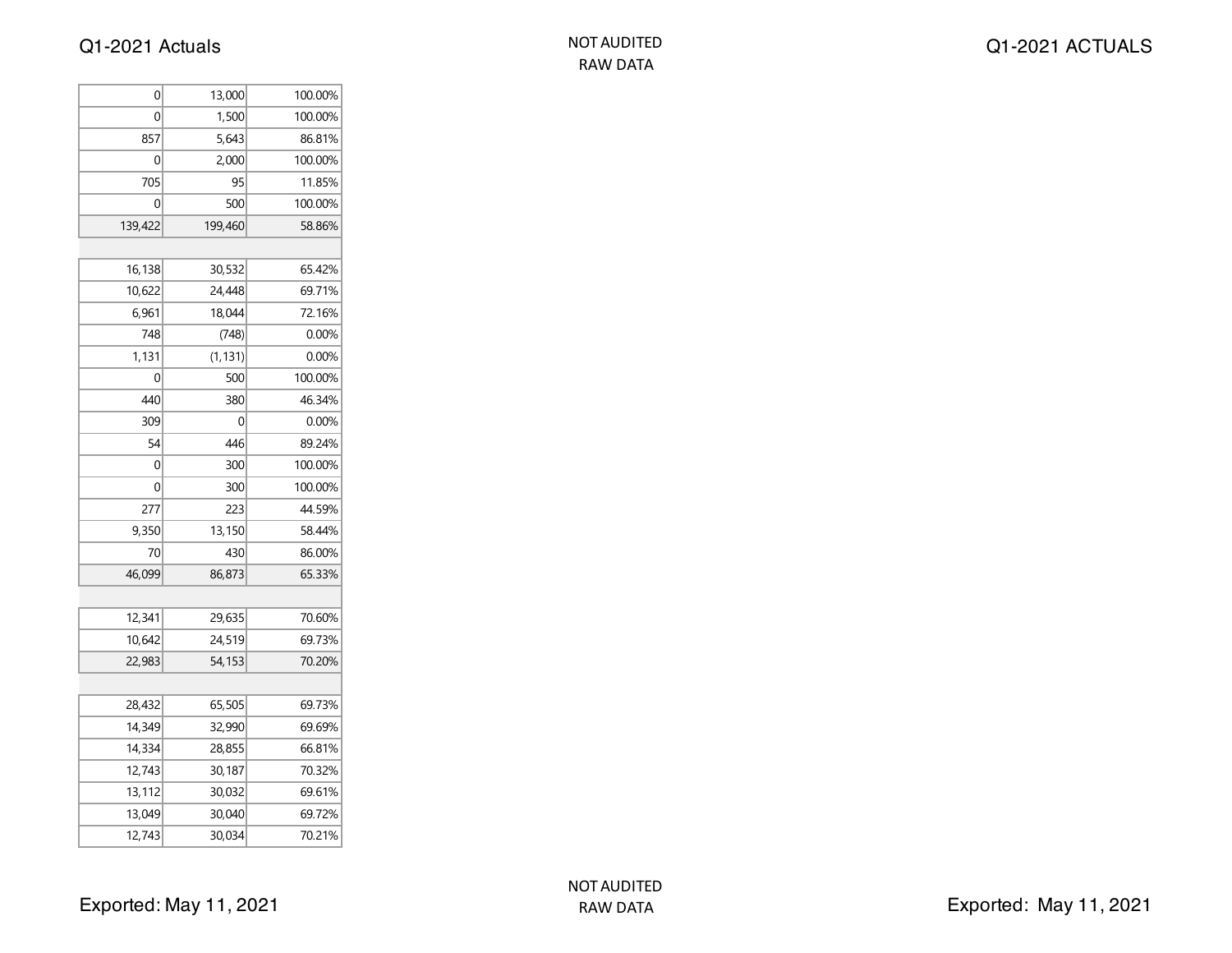| NOT AUDITED |
|-------------|
| RAW DATA    |

| 15,686  | 36,529 | 69.96%  |
|---------|--------|---------|
| 1,500   | 0      | 0.00%   |
| 6,779   | 16,221 | 70.53%  |
| 17,835  | 41,093 | 69.73%  |
| 14,643  | 33,361 | 69.50%  |
| 11,155  | 25,700 | 69.73%  |
| 347,293 | 0      | 0.00%   |
| 12,711  | 28,760 | 69.35%  |
| 14,359  | 33,082 | 69.73%  |
| 11,851  | 27,304 | 69.73%  |
| 13,673  | 35,281 | 72.07%  |
| 0       | 300    | 100.00% |
| 3,641   | 16,359 | 81.80%  |
| 12,711  | 28,861 | 69.42%  |
| 8,420   | 23,221 | 73.39%  |
| 7,986   | 14     | 0.18%   |
| 0       | 600    | 100.00% |
| 0       | 500    | 100.00% |
| 946     | 2,687  | 73.96%  |
| 0       | 4,500  | 100.00% |
| 737     | 7,263  | 90.79%  |
| 0       | 200    | 100.00% |
| 385     | 3,659  | 90.47%  |
| 3,942   | 7,058  | 64.16%  |
| 0       | 500    | 100.00% |
| 1,443   | 15,057 | 91.26%  |
| 0       | 100    | 100.00% |
| 542     | 10,458 | 95.07%  |
| 4,040   | 12,372 | 75.38%  |
| 44      | 1,956  | 97.80%  |
| 0       | 1,500  | 100.00% |
| 375     | 7,575  | 95.28%  |
| 0       | 1,000  | 100.00% |
| 0       | 500    | 100.00% |
| 0       | 500    | 100.00% |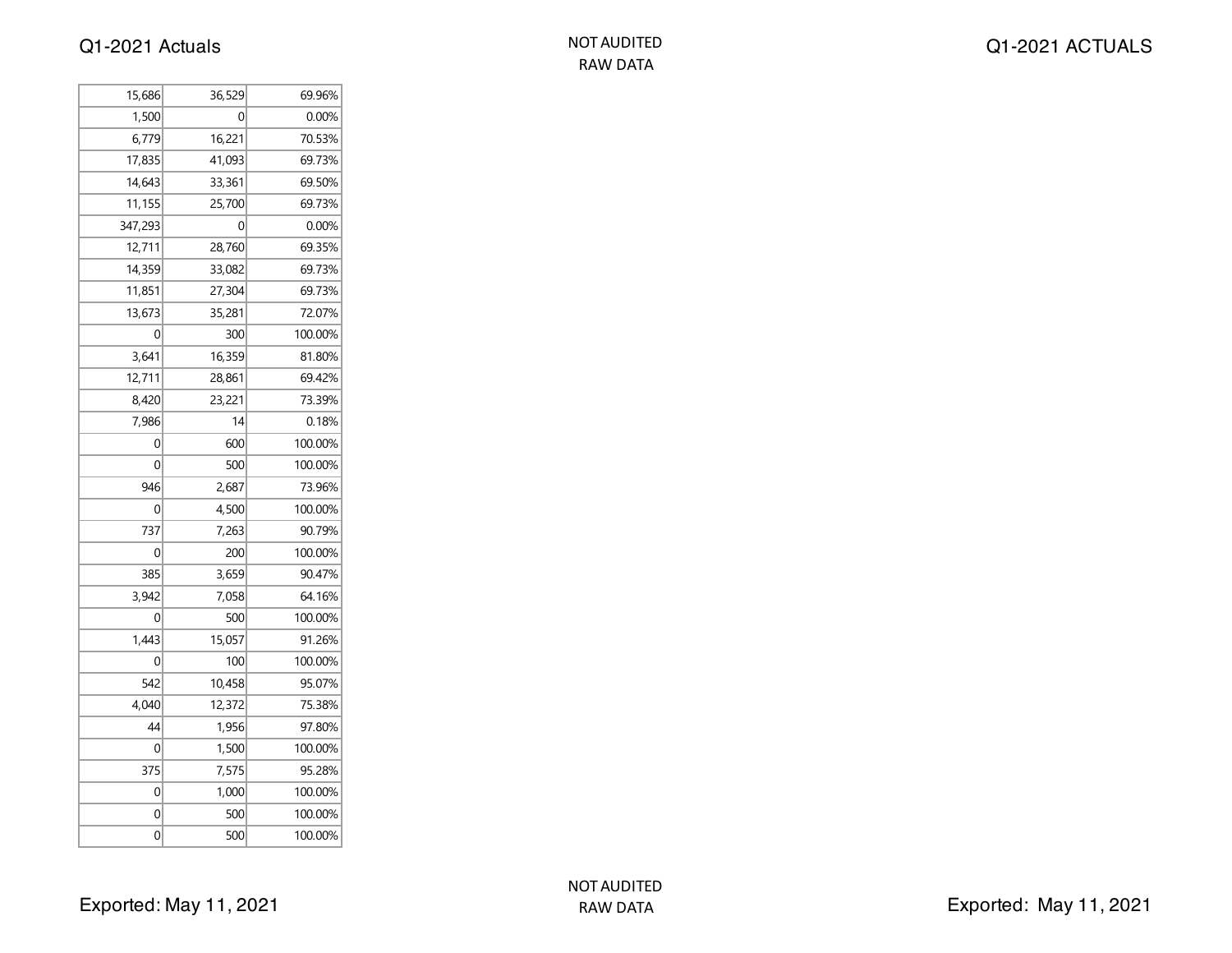| 0       | 1,500   | 100.00% |
|---------|---------|---------|
| 0       | 2,500   | 100.00% |
| 947     | 2,790   | 74.65%  |
| 1,855   | 11,807  | 86.42%  |
| 624,260 | 690,312 | 52.51%  |
|         |         |         |
| 6,944   | 15,999  | 69.73%  |
| 15,670  | 28,076  | 64.18%  |
| 0       | 30      | 100.00% |
| 0       | 400     | 100.00% |
| 0       | 400     | 100.00% |
| 22,614  | 44,905  | 66.51%  |
|         |         |         |
| 3,811   | 8,781   | 69.74%  |
| 1,118   | 2,575   | 69.72%  |
| 0       | 1,000   | 100.00% |
| 0       | 50      | 100.00% |
| 0       | 250     | 100.00% |
| 0       | 300     | 100.00% |
| 0       | 300     | 100.00% |
| 0       | 200     | 100.00% |
| 0       | 20      | 100.00% |
| 0       | 600     | 100.00% |
| 0       | 200     | 100.00% |
| 0       | 650     | 100.00% |
| 0       | 500     | 100.00% |
| 0       | 500     | 100.00% |
| 3,534   | 5,091   | 59.03%  |
| 0       | 500     | 100.00% |
| 0       | 300     | 100.00% |
| 0       | 200     | 100.00% |
| 0       | 200     | 100.00% |
| 0       | 450     | 100.00% |
| 8,463   | 22,667  | 72.81%  |
|         |         |         |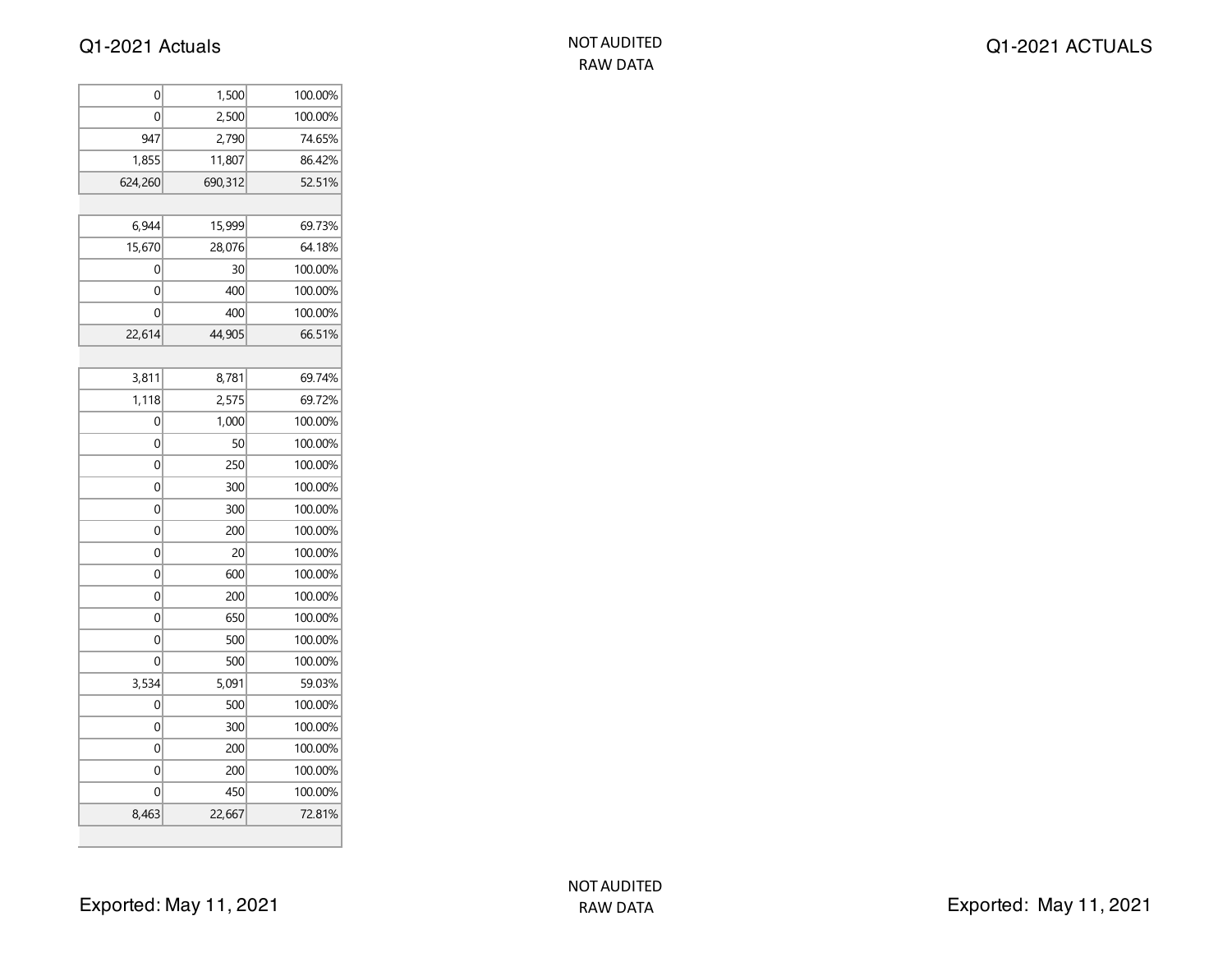| 13,773 | 32,097 | 69.97%  |
|--------|--------|---------|
| 10,990 | 25,895 | 70.20%  |
| 10,509 | 24,786 | 70.23%  |
| 308    | 692    | 69.23%  |
| 308    | 692    | 69.23%  |
| 0      | 1,000  | 100.00% |
| 74     | 226    | 75.36%  |
| 0      | 800    | 100.00% |
| 705    | 145    | 17.06%  |
| 547    | 3      | 0.51%   |
| 0      | 1,800  | 100.00% |
| 37,213 | 88,136 | 70.31%  |
|        |        |         |
| 0      | 6,586  | 100.00% |
| 10,939 | 25,204 | 69.73%  |
| 10,346 | 23,836 | 69.73%  |
| 0      | 6,725  | 100.00% |
| 21,284 | 62,351 | 74.55%  |
|        |        |         |
| 10,166 | 23,410 | 69.72%  |
| 2,102  | 8,997  | 81.06%  |
| 0      | 1,525  | 100.00% |
| 926    | 1,952  | 67.82%  |
| 0      | 250    | 100.00% |
| 44,820 | 0      | 0.00%   |
| 0      | 4,300  | 100.00% |
| 0      | 1,600  | 100.00% |
| 0      | 970    | 100.00% |
| 0      | 200    | 100.00% |
| 135    | 295    | 68.60%  |
| 258    | 1,742  | 87.11%  |
| 58,407 | 45,242 | 43.65%  |
|        |        |         |
| 12,698 | 29,256 | 69.73%  |
| 4,384  | 11,032 | 71.56%  |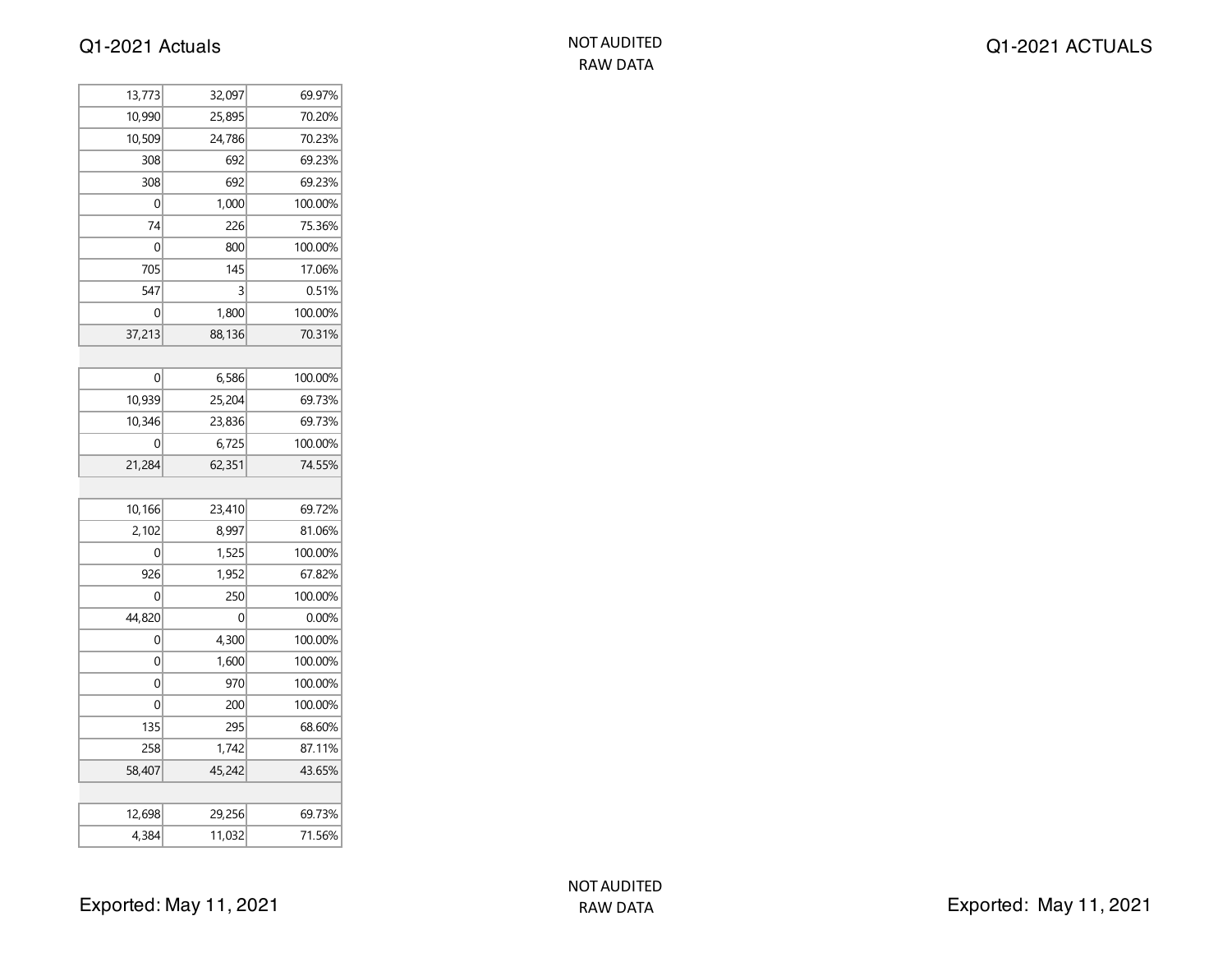| 239     | 1,761    | 88.06%      |
|---------|----------|-------------|
| 0       | 2,000    | 100.00%     |
| 120     | 380      | 76.00%      |
| 0       | 1,500    | 100.00%     |
| 0       | 1,000    | 100.00%     |
| 627     | 873      | 58.22%      |
| 194     | 2,306    | 92.24%      |
| 0       | 800      | 100.00%     |
| 18,261  | 50,909   | 73.60%      |
|         |          |             |
| 1,564   | 3,835    | 71.03%      |
| 1,564   | 3,835    | 71.03%      |
| 1,564   | 3,835    | 71.03%      |
| 1,564   | 3,835    | 71.03%      |
| 1,564   | 3,835    | 71.03%      |
| 132     | 5,268    | 97.56%      |
| 1,564   | 3,835    | 71.03%      |
| 0       | 223      | 100.00%     |
| 4,000   | 4,000    | 50.00%      |
| 140     | 0        | 0.00%       |
| 0       | 889      | 100.00%     |
| 13,655  | 33,391   | 70.98%      |
|         |          |             |
| 3,000   | 3,000    | 50.00%      |
| 0       | 0        | 0.00%       |
| (1,006) | 1,006    | 0.00%       |
| 0       | 0        | 0.00%       |
| 0       | 0        | 0.00%       |
| 0       | 2,400    | 100.00%     |
| 3,140   | (3,040)  | (3,040.37%) |
| 1,801   | (1, 501) | (500.37%)   |
| 0       | 150      | 100.00%     |
| 601     | (451)    | (300.43%)   |
| 0       | 3,079    | 100.00%     |
| 0       | 300      | 100.00%     |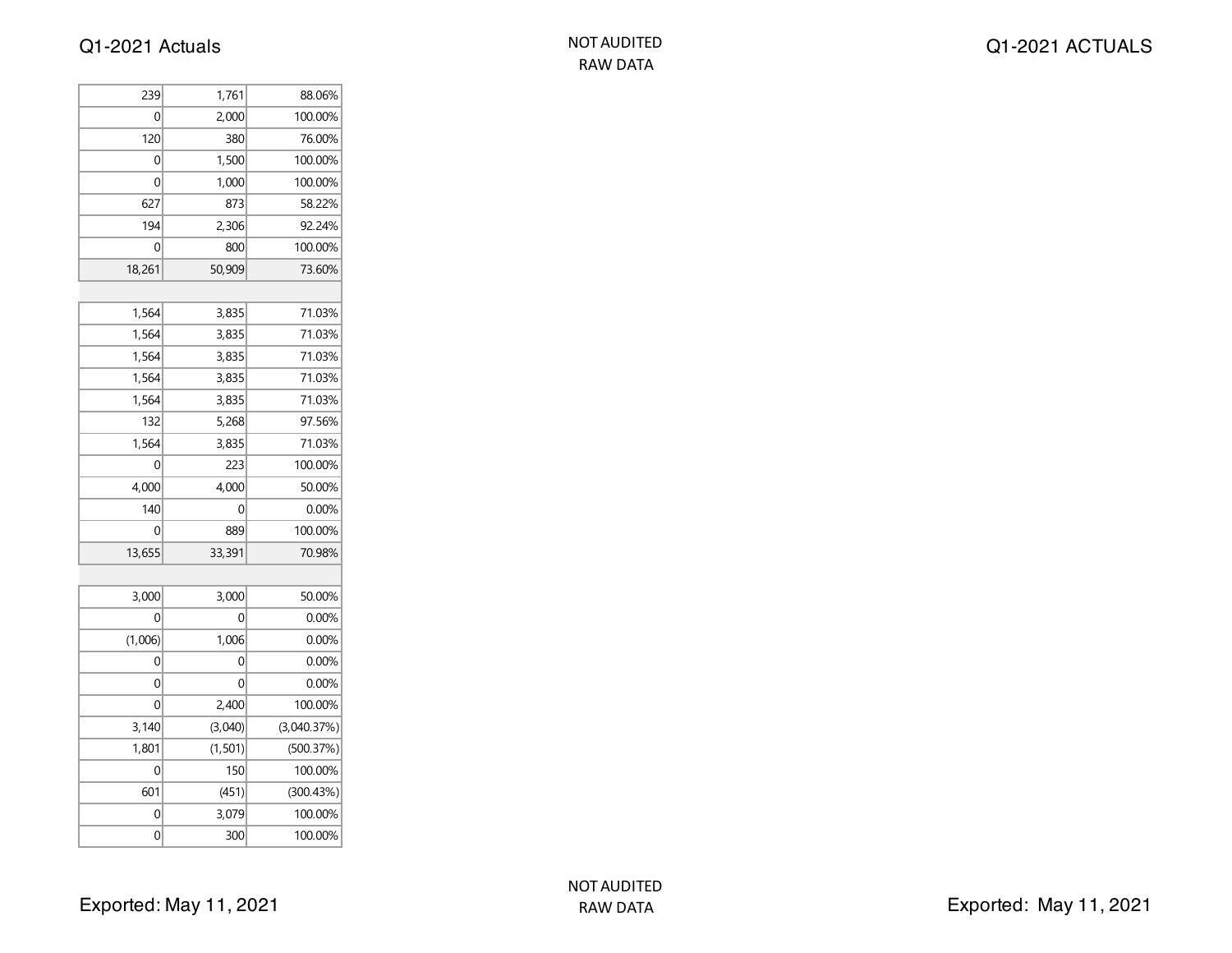| 46,066    | (16, 543) | $(56.04\%)$ |
|-----------|-----------|-------------|
| 53,603    | (11,600)  | (27.62%)    |
|           |           |             |
| 4,860     | 11,196    | 69.73%      |
| 4,860     | 11,196    | 69.73%      |
| 4,860     | 11,196    | 69.73%      |
| 11,254    | 25,566    | 69.43%      |
| 13,268    | 24,977    | 65.31%      |
| 11,186    | 25,227    | 69.28%      |
| 11,604    | 26,342    | 69.42%      |
| 92,259    | 257,741   | 73.64%      |
| 106,079   | 268,921   | 71.71%      |
| 1,000,000 | 0         | 0.00%       |
| 4,472     | 30,528    | 87.22%      |
| 1,301     | 9,332     | 87.76%      |
| 0         | 25,000    | 100.00%     |
| 175       | 1,825     | 91.25%      |
| 60        | 140       | 70.05%      |
| 62,370    | 87,630    | 58.42%      |
| 187       | 2,313     | 92.54%      |
| 0         | 500       | 100.00%     |
| 1,905     | 32,095    | 94.40%      |
| 12,000    | 24,000    | 66.67%      |
| 2,609     | (563)     | (27.53%)    |
| 95,184    | 204,816   | 68.27%      |
| 0         | 1,000     | 100.00%     |
| 24,315    | 76,192    | 75.81%      |
| 509       | 1,241     | 70.89%      |
| 1,038     | 1,962     | 65.41%      |
| 0         | 10,000    | 100.00%     |
| 1,300     | 5,900     | 81.94%      |
| 400       | 2,700     | 87.10%      |
| 2,800     | 62,200    | 95.69%      |
| 0         | 120,000   | 100.00%     |
| 1,479     | 13,522    | 90.14%      |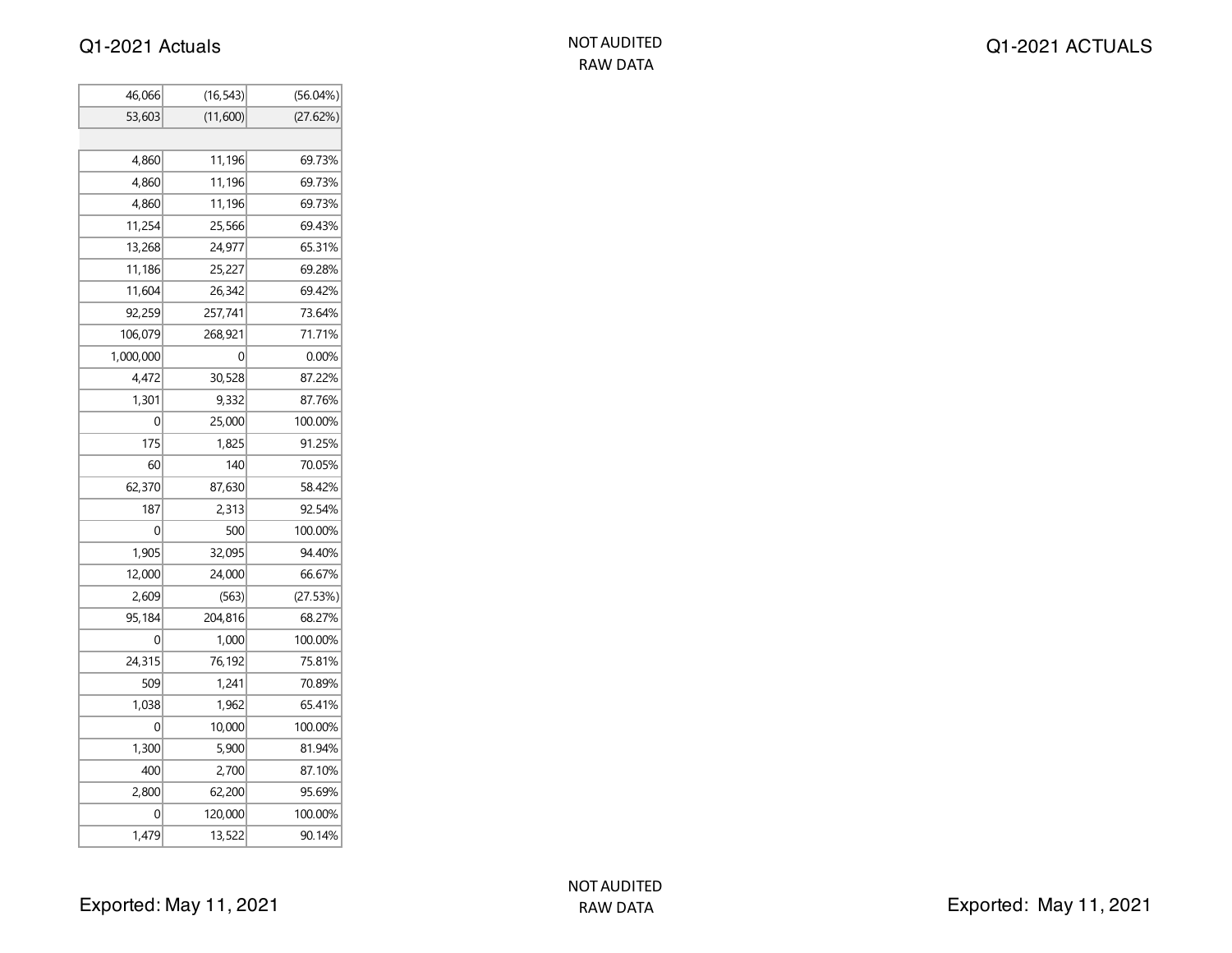| 2,345     | 1,155     | 32.99%  |
|-----------|-----------|---------|
| 15        | 4,485     | 99.66%  |
| 0         | 8,000     | 100.00% |
| 2,180     | 47,821    | 95.64%  |
| 8,820     | 51,180    | 85.30%  |
| 0         | 15,000    | 100.00% |
| 4,705     | (4, 705)  | 0.00%   |
| 0         | 33,080    | 100.00% |
| 1,490,398 | 1,530,708 | 50.67%  |
|           |           |         |
| 13,302    | 30,749    | 69.80%  |
| 1,422     | 3,378     | 70.37%  |
| 10,284    | 23,694    | 69.73%  |
| 12,136    | 27,961    | 69.73%  |
| 0         | 500       | 100.00% |
| 1,800     | 32,847    | 94.81%  |
| 0         | 300       | 100.00% |
| 0         | 400       | 100.00% |
| 0         | 150       | 100.00% |
| 64        | 1,136     | 94.64%  |
| 0         | 700       | 100.00% |
| 3,312     | 4,688     | 58.60%  |
| 451       | 1,049     | 69.92%  |
| 0         | 1,000     | 100.00% |
| 163       | 337       | 67.40%  |
| 27        | 573       | 95.50%  |
| 0         | 300       | 100.00% |
| 0         | 200       | 100.00% |
| 3,333     | 6,667     | 66.67%  |
| 0         | 10,000    | 100.00% |
| 10        | 1,490     | 99.33%  |
| 50        | 750       | 93.75%  |
| 0         | 100       | 100.00% |
| 0         | 100       | 100.00% |
| 46,354    | 149,067   | 76.28%  |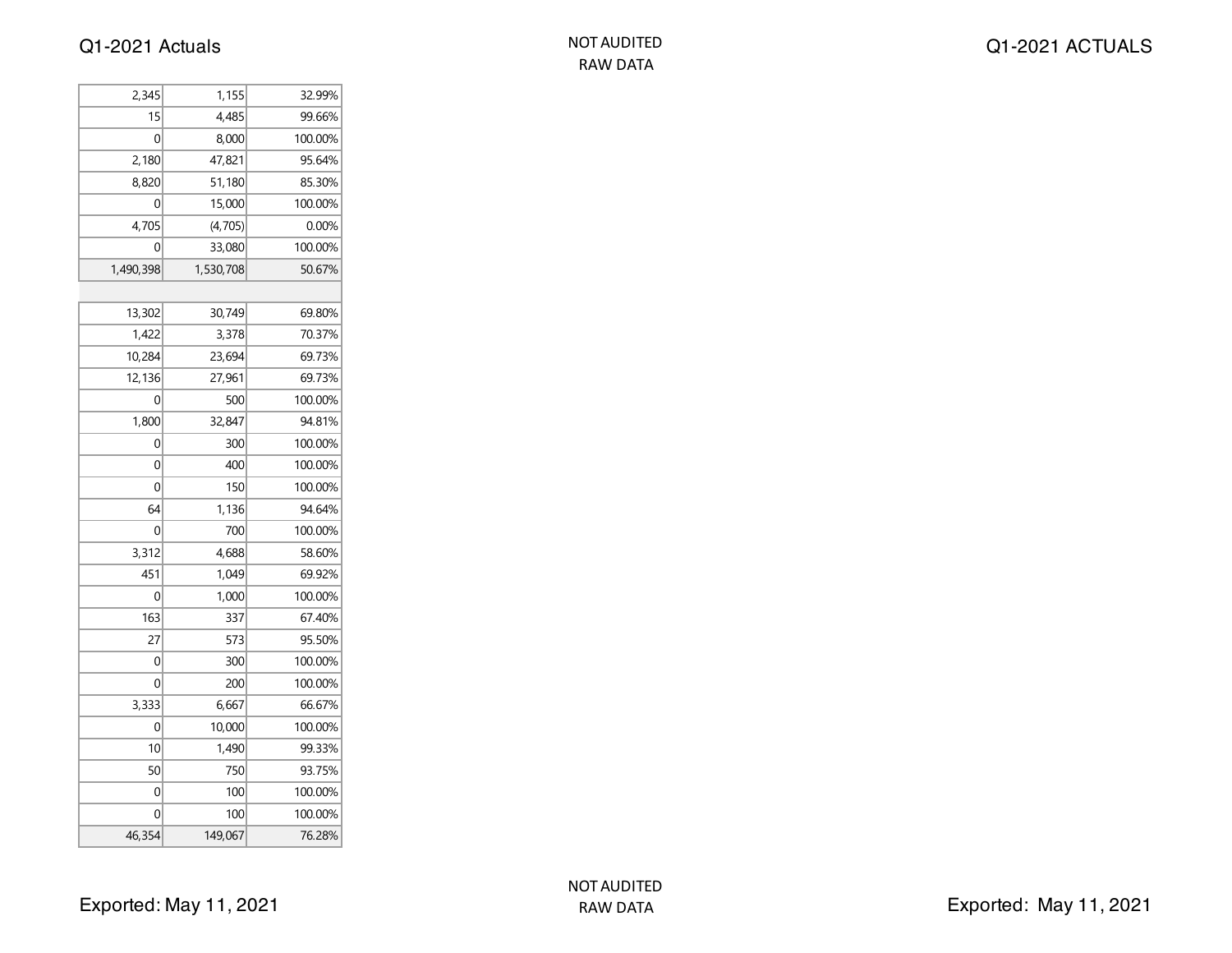| 4,603          | 6,323   | 57.87%   |
|----------------|---------|----------|
| 4,603          | 6,323   | 57.87%   |
|                |         |          |
| 12,008         | 26,580  | 68.88%   |
| 11,012         | 25,372  | 69.73%   |
| 10,562         | 24,334  | 69.73%   |
| 11,511         | 26,523  | 69.73%   |
| 11,475         | 26,437  | 69.73%   |
| 5,303          | 12,226  | 69.75%   |
| 73             | 727     | 90.88%   |
| 1,007          | 18,993  | 94.96%   |
| 0              | 200     | 100.00%  |
| 8,102          | 18,120  | 69.10%   |
| 750            | 2,250   | 75.00%   |
| 1,687          | 3,313   | 66.27%   |
| 385            | 4,615   | 92.30%   |
| 768            | 5,068   | 86.85%   |
| 0              | 2,950   | 100.00%  |
| 0              | 1,000   | 100.00%  |
| $\overline{0}$ | 200     | 100.00%  |
| 106            | 921     | 89.69%   |
| 1,854          | 6,000   | 76.39%   |
| 0              | 500     | 100.00%  |
| 1,425          | 4,275   | 75.00%   |
| 0              | 500     | 100.00%  |
| 120            | 500     | 80.65%   |
| 0              | 6,500   | 100.00%  |
| 0              | 700     | 100.00%  |
| 0              | 1,000   | 100.00%  |
| 0              | 500     | 100.00%  |
| 1,214          | (214)   | (21.38%) |
| 1,355          | 1,445   | 51.62%   |
| 1,583          | 4,514   | 74.03%   |
| 82,299         | 226,050 | 73.31%   |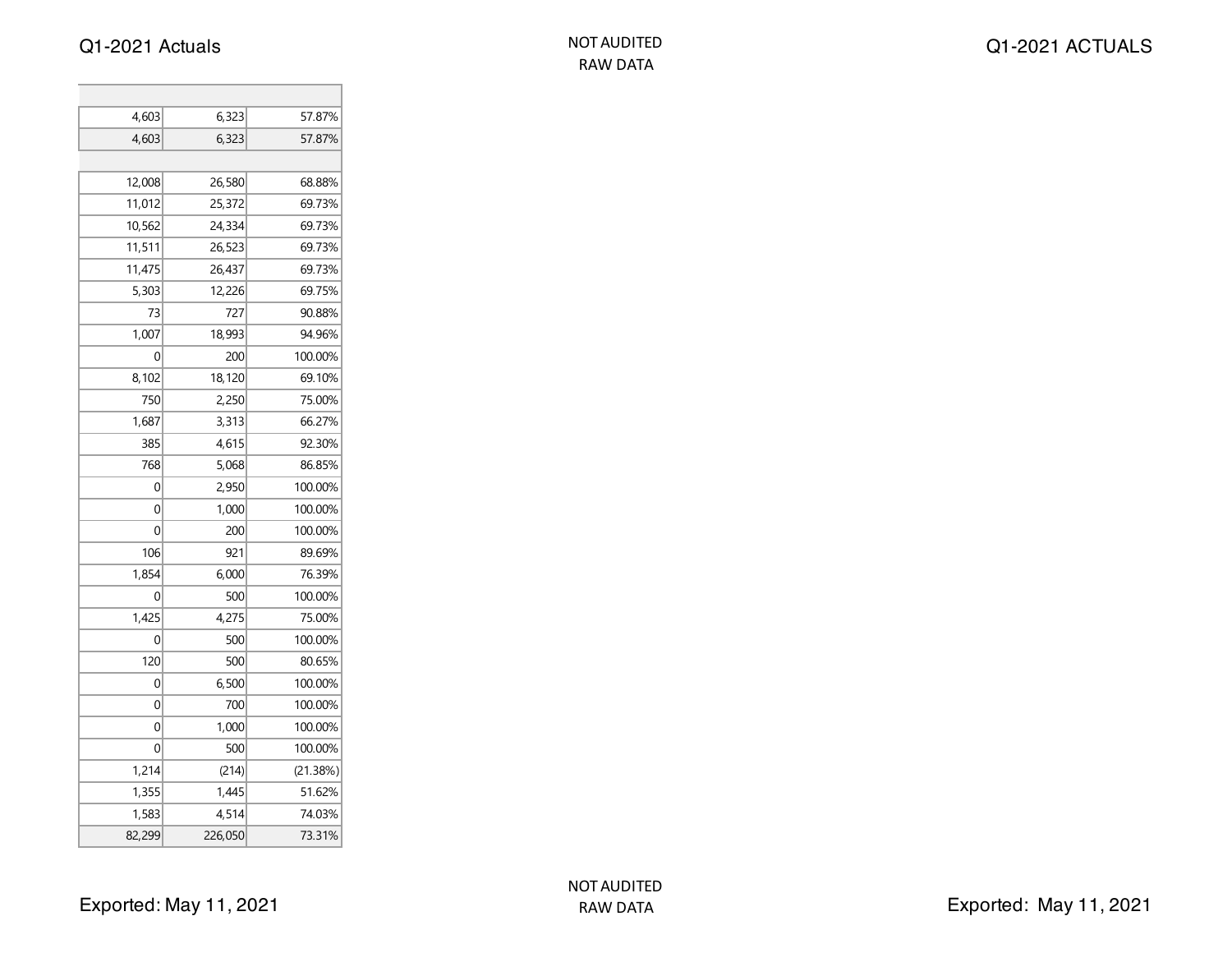T.

| 12,808 | 46,634  | 78.45%  |
|--------|---------|---------|
| 12,370 | 32,761  | 72.59%  |
| 16,998 | 39,069  | 69.68%  |
| 10,345 | 23,837  | 69.74%  |
| 10,531 | 24,264  | 69.73%  |
| 14     | 486     | 97.29%  |
| 0      | 400     | 100.00% |
| 763    | 1,338   | 63.68%  |
| 4,000  | 13,300  | 76.88%  |
| 0      | 2,090   | 100.00% |
| 0      | 7,850   | 100.00% |
| 13     | 87      | 87.01%  |
| 0      | 200     | 100.00% |
| 67,842 | 192,317 | 73.92%  |
|        |         |         |
| 10,620 | 24,461  | 69.73%  |
| 13,153 | 22,030  | 62.61%  |
| 10,558 | 24,319  | 69.73%  |
| 8,126  | 9,674   | 54.35%  |
| 0      | 60      | 100.00% |
| 73     | 127     | 63.63%  |
| 1,500  | 16,940  | 91.87%  |
| 0      | 3,000   | 100.00% |
| 10,643 | 24,623  | 69.82%  |
| 0      | 1,000   | 100.00% |
| 37     | 263     | 87.78%  |
| 0      | 2,000   | 100.00% |
| 1,963  | 6,837   | 77.69%  |
| 0      | 1,925   | 100.00% |
| 0      | 400     | 100.00% |
| 3,219  | 3,766   | 53.91%  |
| 59,892 | 141,426 | 70.25%  |
|        |         |         |
| 13,149 | 31,763  | 70.72%  |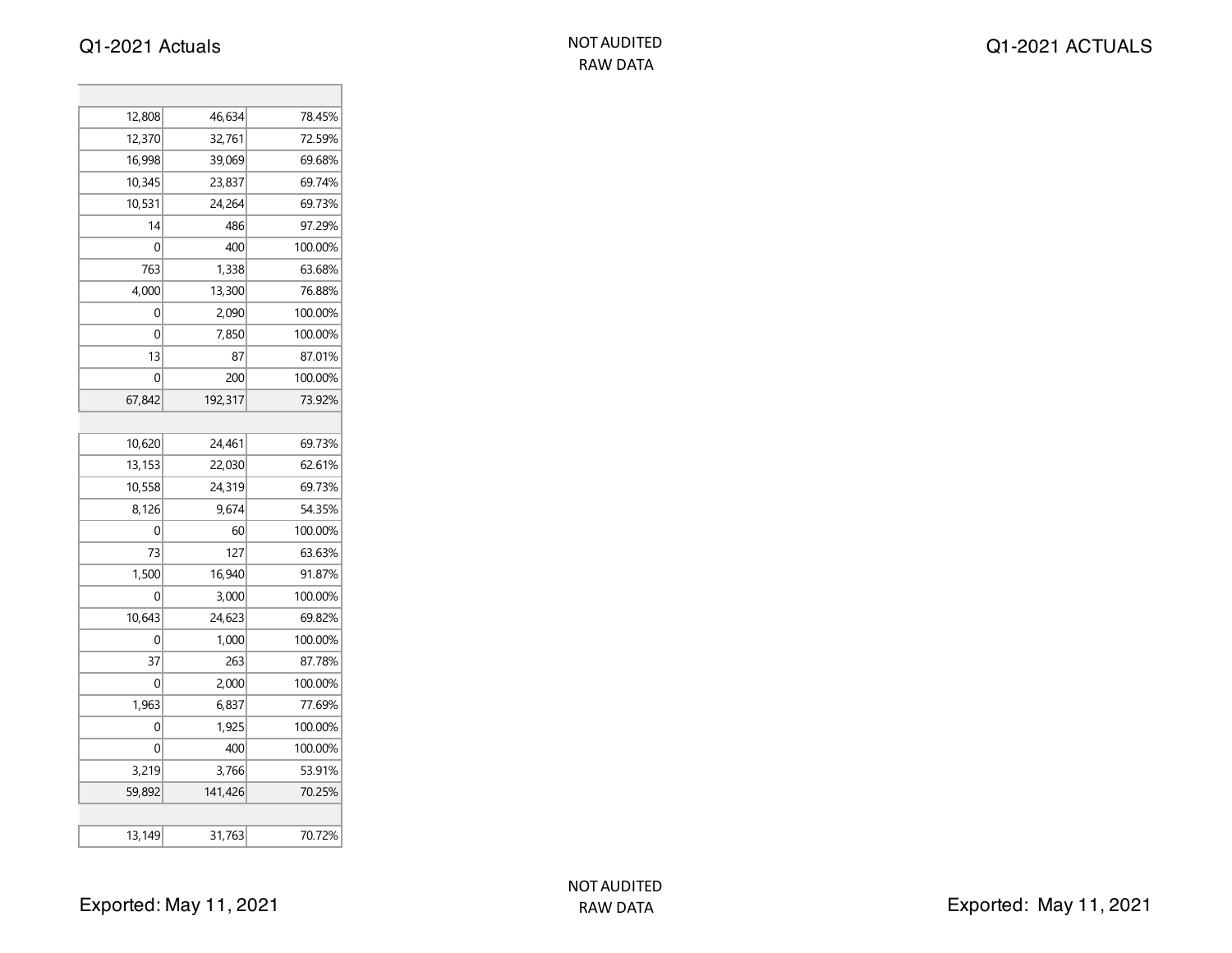| <b>NOT AUDITED</b> |
|--------------------|
| RAW DATA           |

| 154    | 346    | 69.25%   |
|--------|--------|----------|
| 308    | 692    | 69.24%   |
| 1,200  | 1,300  | 52.00%   |
| 0      | 400    | 100.00%  |
| 0      | 800    | 100.00%  |
| 0      | 7,000  | 100.00%  |
| 0      | 1,000  | 100.00%  |
| 227    | 973    | 81.10%   |
| 0      | 500    | 100.00%  |
| 300    | 500    | 62.50%   |
| 0      | 50     | 100.00%  |
| 1,450  | (450)  | (44.96%) |
| 0      | 500    | 100.00%  |
| 0      | 1,000  | 100.00%  |
| 0      | 1,000  | 100.00%  |
| 195    | 1,055  | 84.40%   |
| 571    | 179    | 23.85%   |
| 0      | 100    | 100.00%  |
| 0      | 1,000  | 100.00%  |
| 0      | 5,000  | 100.00%  |
| 17,553 | 54,709 | 75.71%   |
|        |        |          |
| 13,291 | 30,623 | 69.73%   |
| 11,162 | 25,559 | 69.60%   |
| 11,191 | 25,498 | 69.50%   |
| 11,319 | 25,773 | 69.48%   |
| 10,851 | 24,562 | 69.36%   |
| 10,943 | 25,067 | 69.61%   |
| 11,314 | 25,814 | 69.53%   |
| 5,877  | 12,123 | 67.35%   |
| 10,974 | 25,006 | 69.50%   |
| 9,626  | 22,196 | 69.75%   |
| (25)   | 25     | 0.00%    |
| 9,798  | 22,161 | 69.34%   |
| 10,699 | 25,312 | 70.29%   |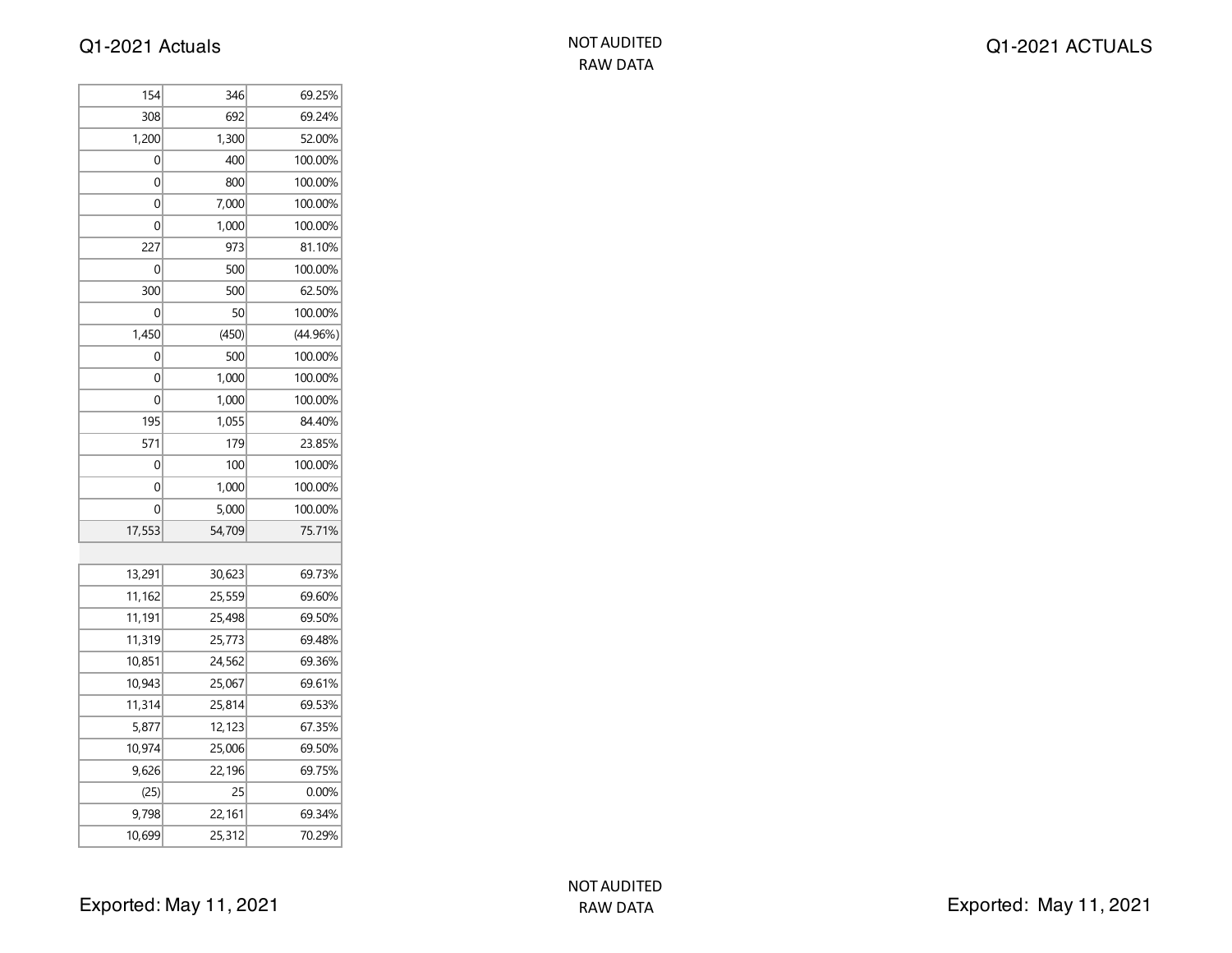| NOT AUDITED |
|-------------|
| RAW DATA    |

| 11,437  | 26,197  | 69.61%  |
|---------|---------|---------|
| 9,701   | 26,415  | 73.14%  |
| 12,790  | 29,470  | 69.73%  |
| 3,129   | 16,871  | 84.36%  |
| 10,913  | 24,895  | 69.52%  |
| 9,061   | 27,781  | 75.41%  |
| 10,913  | 24,895  | 69.52%  |
| 10,979  | 25,000  | 69.48%  |
| 5,259   | 8,741   | 62.44%  |
| 400     | 0       | 0.00%   |
| 490     | 2,000   | 80.33%  |
| 165     | 335     | 67.00%  |
| 1,714   | 2,286   | 57.15%  |
| 618     | 1,643   | 72.65%  |
| 575     | 625     | 52.09%  |
| 4,566   | 27,060  | 85.56%  |
| 1,996   | 13,400  | 87.04%  |
| 0       | 500     | 100.00% |
| 11,834  | 45,911  | 79.51%  |
| 24      | 476     | 95.14%  |
| 0       | 2,500   | 100.00% |
| 125     | 2,375   | 95.00%  |
| 5,652   | 80,076  | 93.41%  |
| 0       | 1,500   | 100.00% |
| 0       | 1,000   | 100.00% |
| 0       | 8,000   | 100.00% |
| 31      | 2,469   | 98.75%  |
| 0       | 2,000   | 100.00% |
| 0       | 500     | 100.00% |
| 0       | 2,000   | 100.00% |
| 99      | 1,000   | 90.99%  |
| 239,492 | 697,636 | 74.44%  |
|         |         |         |
| 10,996  | 25,247  | 69.66%  |
| 5,337   | 8,960   | 62.67%  |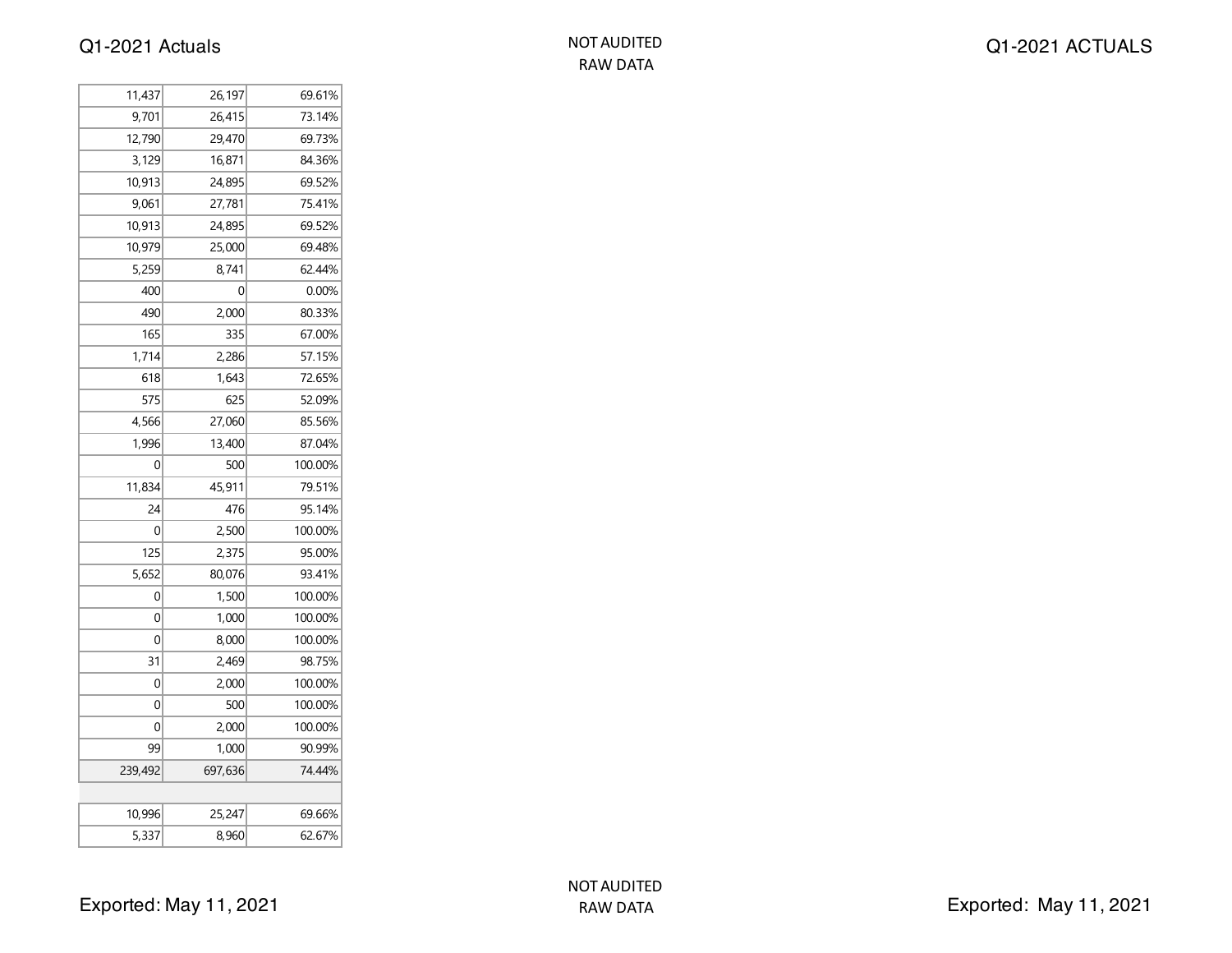| 0           | 500     | 100.00% |
|-------------|---------|---------|
| 573         | 1,177   | 67.24%  |
| 55          | 0       | 0.00%   |
| 138         | 1,362   | 90.80%  |
| 0           | 100     | 100.00% |
| 0           | 500     | 100.00% |
| 0           | 1,200   | 100.00% |
| 522         | 1,278   | 70.98%  |
| 465         | 535     | 53.50%  |
| 18,087      | 40,858  | 69.32%  |
|             |         |         |
| 12,729      | 29,328  | 69.73%  |
| 20,040      | 46,193  | 69.74%  |
| 0           | 9,272   | 100.00% |
| 2,414       | 7,179   | 74.83%  |
| 3,670       | 10,315  | 73.76%  |
| 2,377       | 8,487   | 78.12%  |
| 0           | 462     | 100.00% |
| 0           | 1,200   | 100.00% |
| 232         | 1,268   | 84.51%  |
| 0           | 1,400   | 100.00% |
| 0           | 1,200   | 100.00% |
| 0           | 500     | 100.00% |
| 0           | 3,400   | 100.00% |
| 0           | 600     | 100.00% |
| $\mathbf 0$ | 200     | 100.00% |
| 0           | 500     | 100.00% |
| 0           | 180     | 100.00% |
| 41          | 0       | 0.00%   |
| 0           | 2,000   | 100.00% |
| 41,503      | 123,683 | 74.87%  |
|             |         |         |
| 10,860      | 26,761  | 71.13%  |
| 438         | 2,062   | 82.48%  |
| 70          | 680     | 90.73%  |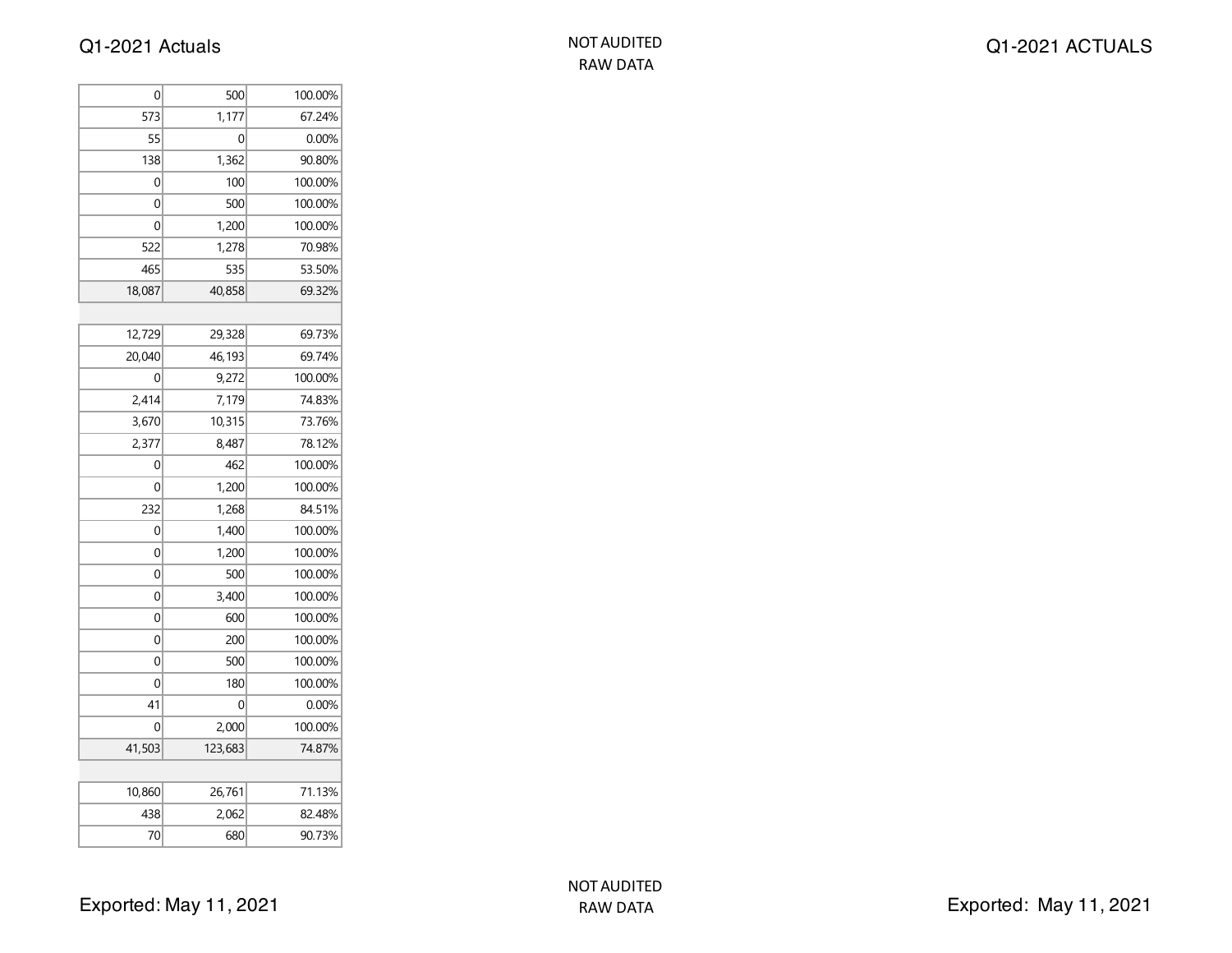| 679       | 3,321     | 83.02%  |
|-----------|-----------|---------|
| 0         | 1,500     | 100.00% |
| 12,047    | 34,324    | 74.02%  |
|           |           |         |
| 13,007    | 29,967    | 69.73%  |
| 9,626     | 9,623     | 49.99%  |
| 0         | 3,500     | 100.00% |
| 9,599     | 22,117    | 69.73%  |
| 10,500    | 24,192    | 69.73%  |
| 2,907     | 4,594     | 61.25%  |
| 44        | 356       | 89.00%  |
| 0         | 1,000     | 100.00% |
| 923       | 1,791     | 66.00%  |
| 242       | 778       | 76.25%  |
| 140       | 860       | 86.00%  |
| 769       | 931       | 54.78%  |
| 80        | 620       | 88.63%  |
| 230       | 1,020     | 81.62%  |
| 436       | 4,564     | 91.27%  |
| 2,610     | 3,690     | 58.57%  |
| 1,238     | 362       | 22.60%  |
| 0         | 1,000     | 100.00% |
| 269       | 1,231     | 82.08%  |
| 177       | 423       | 70.49%  |
| 0         | 2,000     | 100.00% |
| 12        | 88        | 88.11%  |
| 0         | 500       | 100.00% |
| 0         | 800       | 100.00% |
| 0         | 400       | 100.00% |
| 0         | 1,300     | 100.00% |
| 0         | 1,000     | 100.00% |
| 993       | 438       | 30.58%  |
| 0         | 1,000     | 100.00% |
| 53,801    | 120, 144  | 69.07%  |
| 3,276,171 | 4,882,277 | 59.84%  |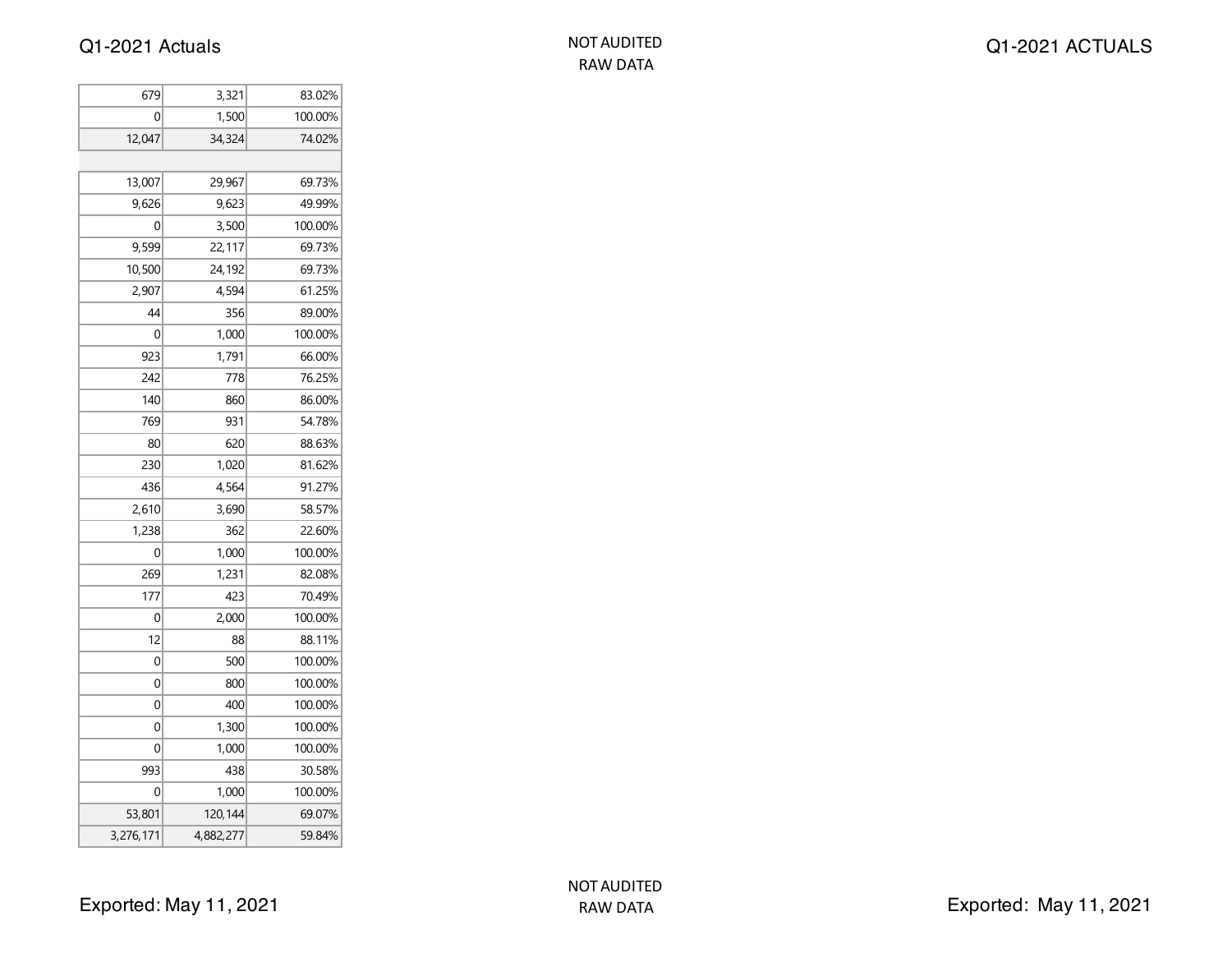Q1-2021 Actuals NOT AUDITED

| 15,003 | (15,003)  | 0.00%   |
|--------|-----------|---------|
| 385    | (385)     | 0.00%   |
| 610    | (610)     | 0.00%   |
| 173    | (173)     | 0.00%   |
| 43,673 | (43, 673) | 0.00%   |
| 59,844 | (59, 844) | 0.00%   |
| 59,844 | (59, 844) | 0.00%   |
|        |           |         |
|        |           |         |
| 13,311 | 30,414    | 69.56%  |
| 0      | 37,636    | 100.00% |
| 12,621 | 29,052    | 69.72%  |
| 2,176  | 8,574     | 79.76%  |
| 3,435  | 12,565    | 78.53%  |
| 20,000 | 0         | 0.00%   |
| 95     | 405       | 81.00%  |
| 4,734  | 10,266    | 68.44%  |
| 0      | 1,000     | 100.00% |
| 0      | 2,500     | 100.00% |
| 0      | 3,000     | 100.00% |
| 0      | 1,000     | 100.00% |
| 0      | 4,000     | 100.00% |
| 0      | 25,000    | 100.00% |
| 0      | 5,000     | 100.00% |
| 0      | 10,000    | 100.00% |
| 0      | 5,000     | 100.00% |
| 0      | 50,000    | 100.00% |
| 0      | 10,000    | 100.00% |
| 0      | 23,348    | 100.00% |
| 56,371 | 268,760   | 82.66%  |
|        |           |         |
| 0      | 150,000   | 100.00% |
| 0      | 80,000    | 100.00% |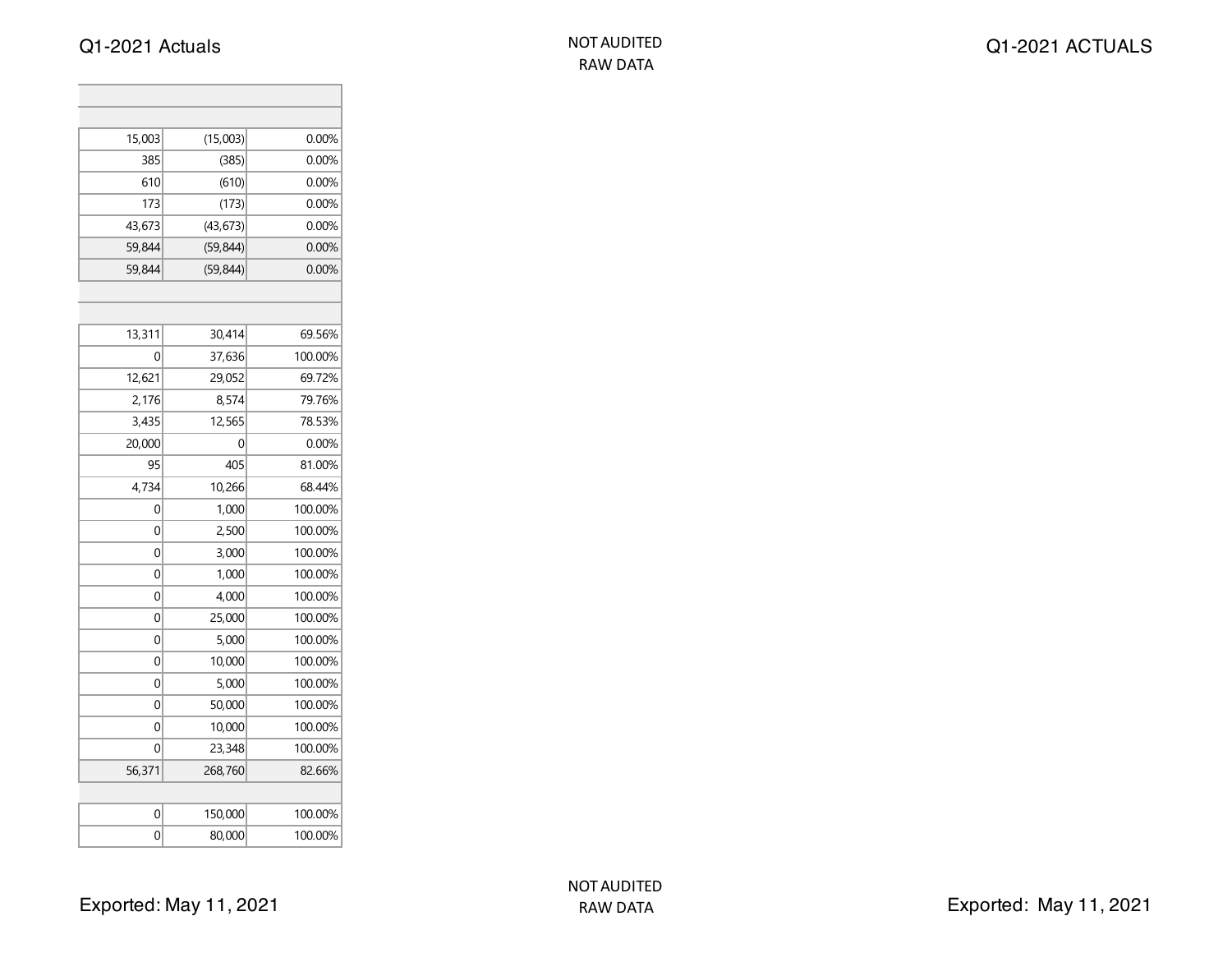| 0      | 50,000    | 100.00% |
|--------|-----------|---------|
| 0      | 400,000   | 100.00% |
| 0      | 680,000   | 100.00% |
| 56,371 | 948,760   | 94.39%  |
|        |           |         |
|        |           |         |
| 6,453  | 53,547    | 89.25%  |
| 0      | 10,000    | 100.00% |
| 15,979 | 64,021    | 80.03%  |
| 13,018 | 6,982     | 34.91%  |
| 0      | 600,000   | 100.00% |
| 63,293 | 270,041   | 81.01%  |
| 98,743 | 1,004,591 | 91.05%  |
| 98,743 | 1,004,591 | 91.05%  |
|        |           |         |
|        |           |         |
| 15,326 | 35,310    | 69.73%  |
| 0      | 42,303    | 100.00% |
| 495    | 33,171    | 98.53%  |
| 2,008  | 9,992     | 83.27%  |
| 3,026  | 15,974    | 84.07%  |
| 30,000 | 0         | 0.00%   |
| 200    | 200       | 50.00%  |
| 3,200  | 7,200     | 69.23%  |
| 8,000  | 32,300    | 80.15%  |
| 0      | 100       | 100.00% |
| 0      | 1,200     | 100.00% |
| 0      | 20,000    | 100.00% |
| 30     | 970       | 97.00%  |
| 0      | 2,000     | 100.00% |
| 0      | 4,000     | 100.00% |
| 0      | 1,200     | 100.00% |
| 86     | 14        | 14.00%  |
| 3,455  | 8,545     | 71.21%  |
| 85     | 315       | 78.87%  |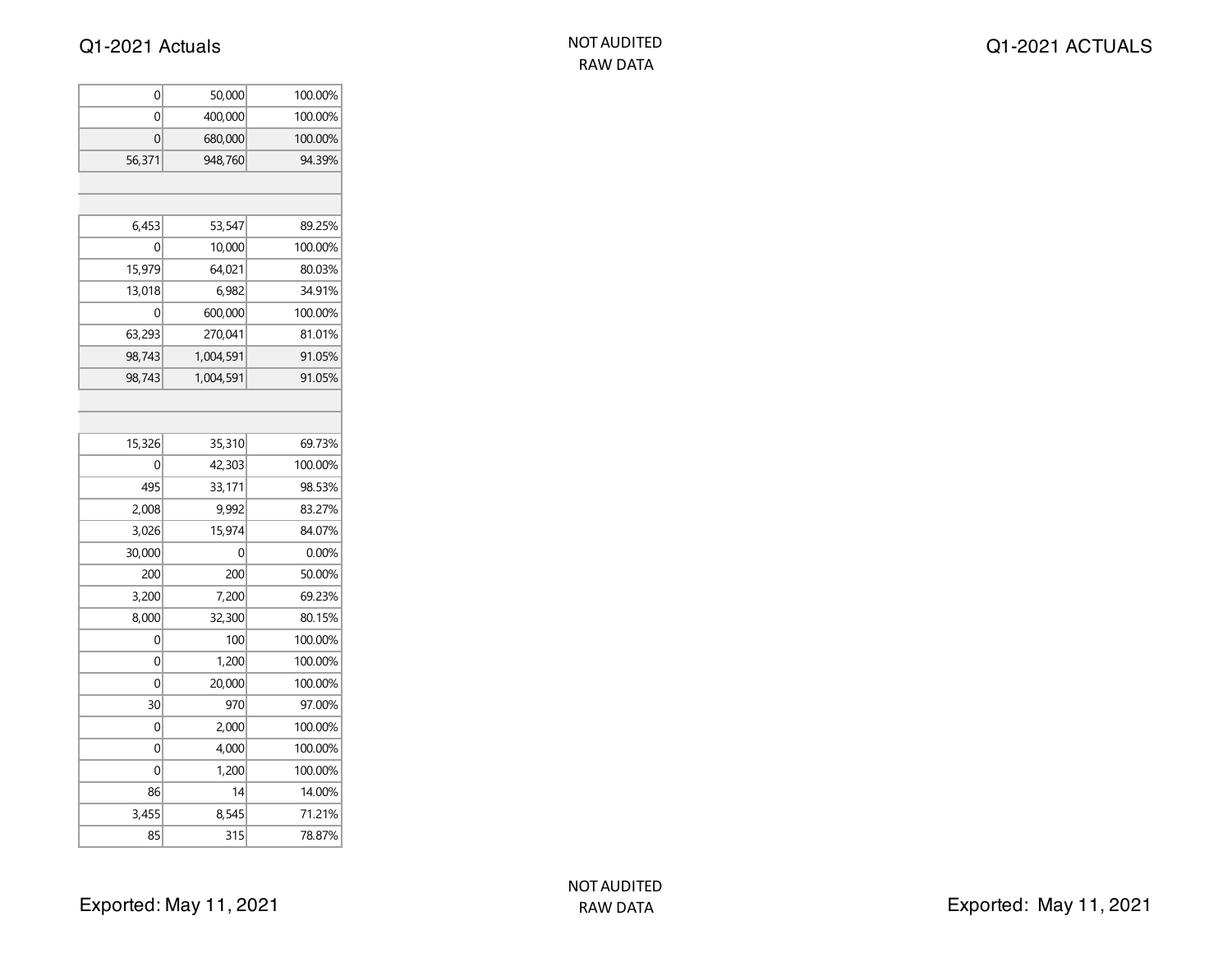| 0       | 100     | 100.00%    |
|---------|---------|------------|
| 0       | 1,000   | 100.00%    |
| 65,911  | 215,894 | 76.61%     |
|         |         |            |
| 0       | 37,737  | 100.00%    |
| 0       | 614     | 100.00%    |
| 12,782  | 29,394  | 69.69%     |
| 12,675  | 29,203  | 69.73%     |
| 3,598   | 10,402  | 74.30%     |
| 5,522   | 16,478  | 74.90%     |
| 50,000  | 0       | $0.00\%$   |
| 0       | 500     | 100.00%    |
| 9,343   | 10,657  | 53.28%     |
| 13,521  | 30,357  | 69.19%     |
| 981     | 39,179  | 97.56%     |
| 0       | 5,000   | 100.00%    |
| 1,078   | 10,922  | 91.02%     |
| 160     | 840     | 84.04%     |
| 45,854  | 54,146  | 54.15%     |
| 1,009   | 28,991  | 96.64%     |
| 100     | 4,900   | 98.00%     |
| 0       | 2,000   | 100.00%    |
| 941     | 4,059   | 81.17%     |
| 147,828 | 52,172  | 26.09%     |
| 1,301   | 3,699   | 73.97%     |
| 0       | 200     | 100.00%    |
| 0       | 2,500   | 100.00%    |
| 49,989  | 11      | 0.02%      |
| 0       | 8,000   | 100.00%    |
| 83      | 418     | 83.50%     |
| 4,187   | 10,813  | 72.08%     |
| 30,105  | 69,895  | 69.89%     |
| 9,779   | 115,221 | 92.18%     |
| 7,800   | (300)   | $(4.00\%)$ |
| 107     | 493     | 82.17%     |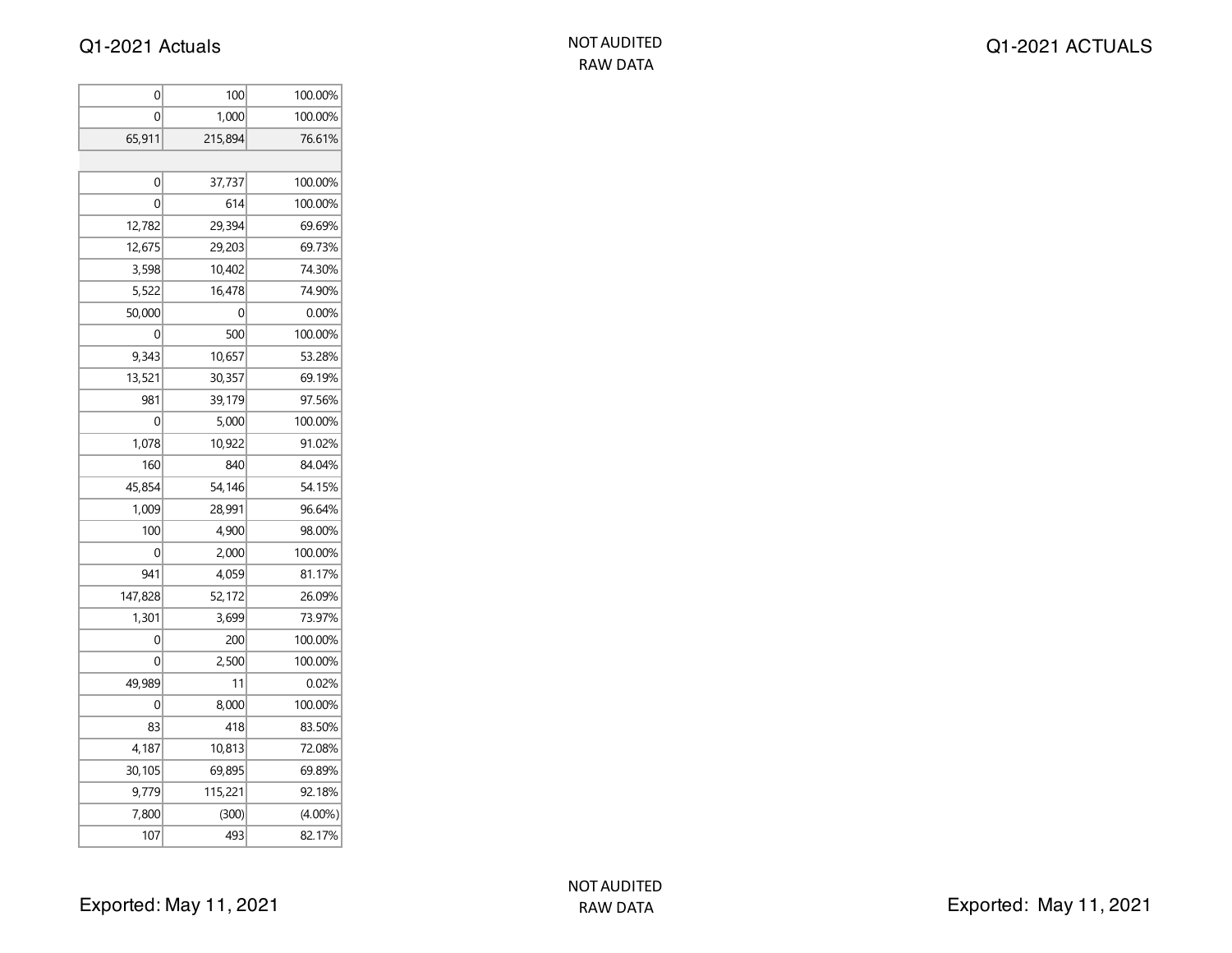| NOT AUDITED |  |  |
|-------------|--|--|
| RAW DATA    |  |  |

| 0       | 5,000     | 100.00% |
|---------|-----------|---------|
| 8,319   | 6,681     | 44.54%  |
| 0       | 50,000    | 100.00% |
| 47      | 4,953     | 99.07%  |
| 105,553 | 19,447    | 15.56%  |
| 10,118  | 14,882    | 59.53%  |
| 0       | 20,000    | 100.00% |
| 0       | 50,000    | 100.00% |
| 0       | 10,000    | 100.00% |
| 0       | 40,000    | 100.00% |
| 532,779 | 799,463   | 60.01%  |
|         |           |         |
| 0       | 35,414    | 100.00% |
| 11,088  | 30,154    | 73.11%  |
| 934     | 4,066     | 81.31%  |
| 1,454   | 4,546     | 75.77%  |
| 20,000  | 0         | 0.00%   |
| 48      | 253       | 84.17%  |
| 1,893   | 3,107     | 62.14%  |
| 667     | 19,333    | 96.66%  |
| 222     | 7,278     | 97.04%  |
| 83,900  | 116,100   | 58.05%  |
| 120,206 | 220,250   | 64.69%  |
| 718,897 | 1,235,607 | 63.22%  |
|         |           |         |
|         |           |         |
| 11,574  | 26,106    | 69.28%  |
| 2,619   | 7,381     | 73.81%  |
| 48      | (48)      | 0.00%   |
| 14,240  | 33,439    | 70.13%  |
| 14,240  | 33,439    | 70.13%  |
|         |           |         |
|         |           |         |
| 502     | 698       | 58.17%  |
| 342     | 1,858     | 84.48%  |